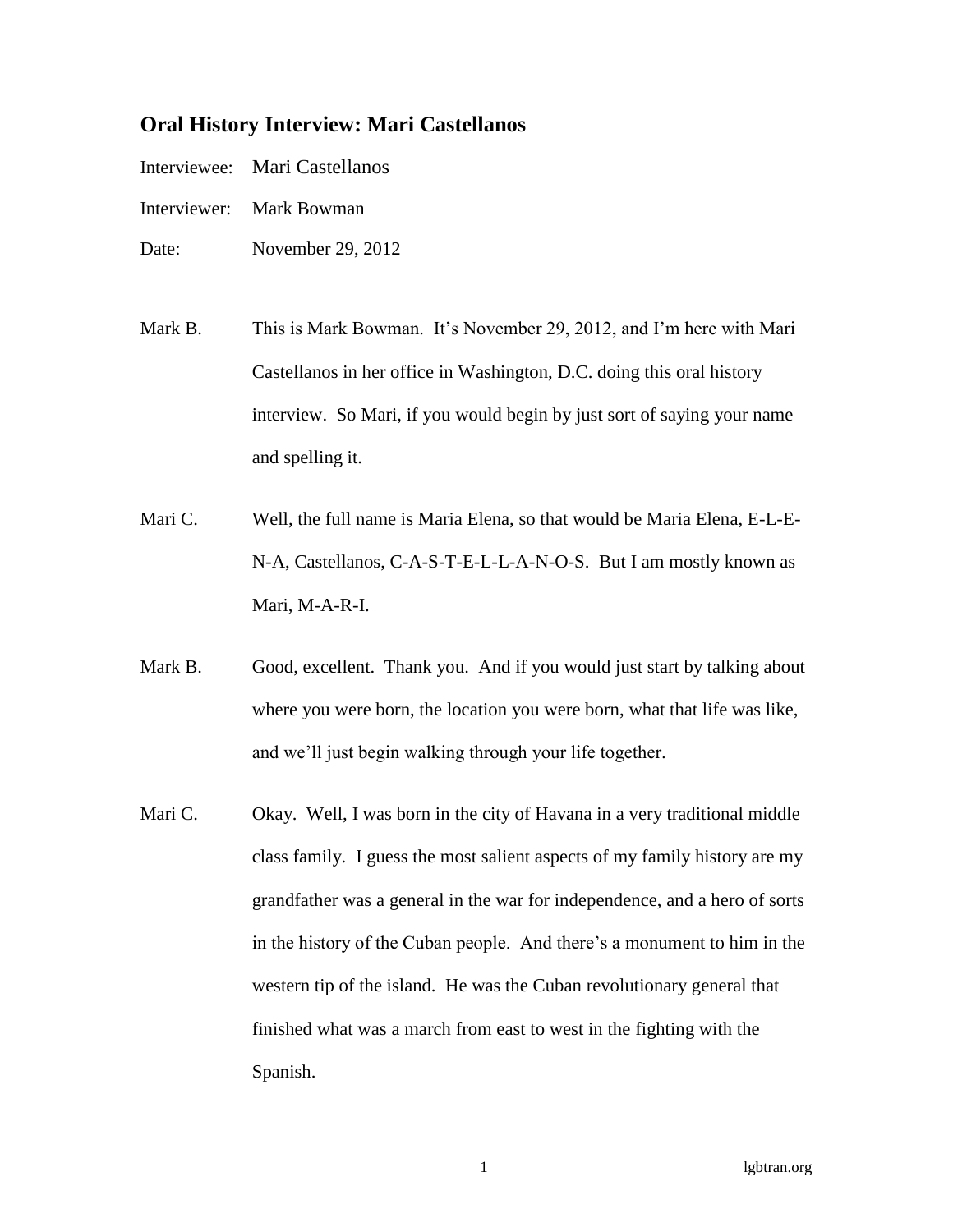That also means that I grew up in, on my mother's side of the family, in a very sort of anti-Yankee kind of milieu, because an old man who had been my grandfather's—I don't know the military term for your assistant or whatever—kept on coming and visiting. He was just a darling old man, and very much of a dandy, always with his suit and a tie. And so we learned stories like that, and that after the defeat of the Spanish forces, and when the revolutionary, the patriots saw the American flag being raised in the city of Havana, what a terrible blow it was to them. And so that was one side of it. And on my father's side, they were a rather, I think you would have said, aristocratic family.

Mark B. They worked in business?

Mari C. They were mostly in...my great-grandfather founded the faculty for oral surgery in the University of Havana. So it's like on both sides I have very old Cuban roots. I think on my mother's side of the family we can trace back to a captain in the Spanish army that married the daughter of a Taino chief. I don't know if any of this is true, but since my grandfather was a patriot, he had a biography made, and this is all written down. There was a woman named Tanina, and the captain was Diego de Varona. So that's the family mythology on my mother's side.

> The mythology on my father's side, that also I'm very familiar with, because my grandmother always lived with us. And I can't go back much further than my great-grandfather, but it was an established family,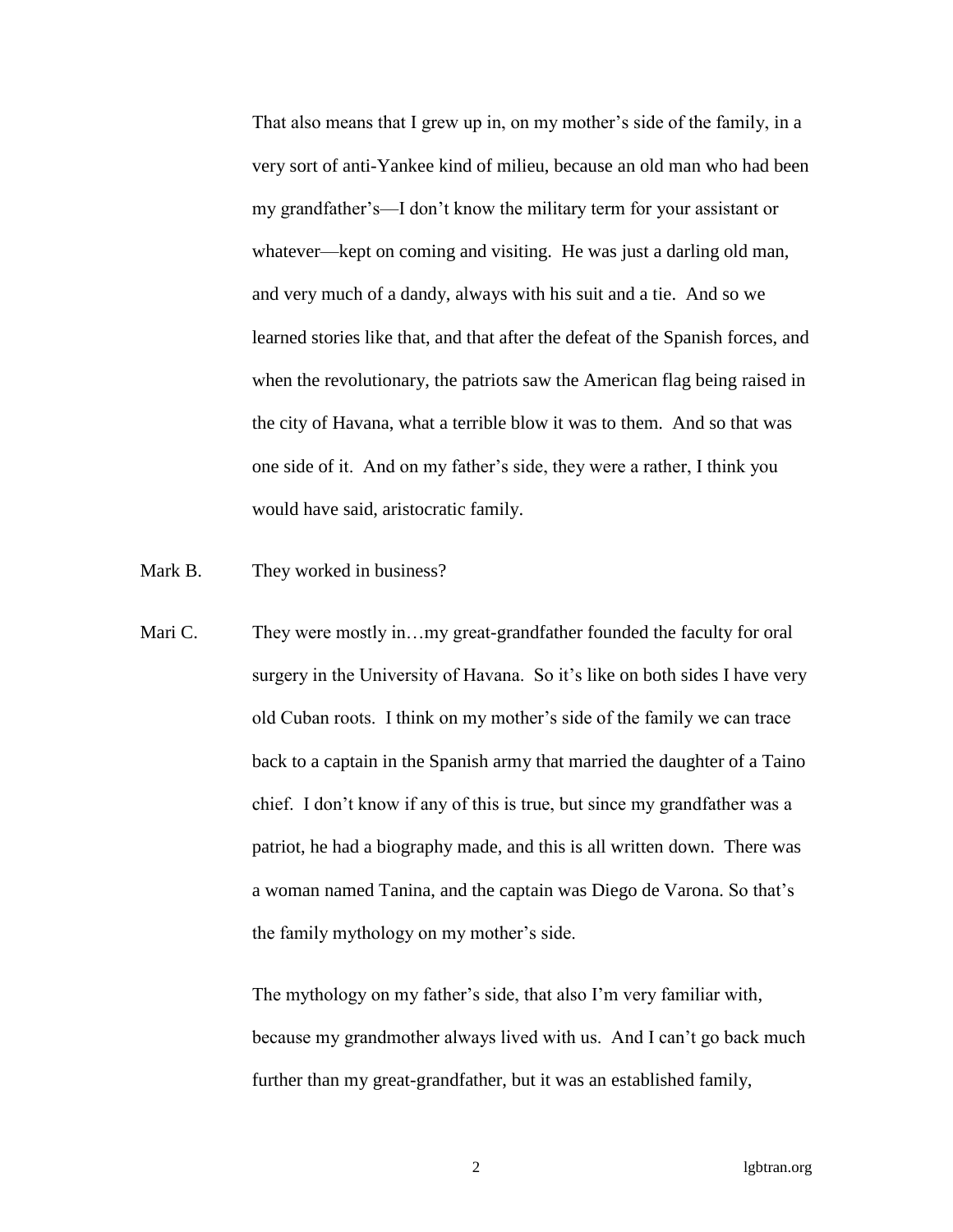established Cuban family, Criollo, you know. And I know that unlike on my mother's side, on my father's side, during the revolutionary war, the War for Independence, they went to Mexico. My great-grandfather took his family to Mexico.

And my grandmother had a...what do you call it? The books that young women...autograph. An old, you know, you're talking  $19<sup>th</sup>$  century autograph that was signed by all the luminaries, the poets and well-known thinkers of the turn of the century, so that was always a wonderful thing. I've always wondered whatever happened to that. I would love to have that. So I grew up. My grandmother was a very strong influence. She was the one that told the stories on her side.

- Mark B. The year you were born was?
- Mari C. I was born on December 13, 1947. I turn 65.

Mark B. Wow. Good, good. Siblings, brothers and sisters?

Mari C. I have an older sister that I'm very close to, and my sister married the boy that my father used to chase away because his daughter was too young to have courtship. And he was a boy from two blocks away from the neighborhood. And finally when my dad caved in and let him come visit, my father made a point that I would stay out there, because it was on the front porch, you know, old Spanish houses.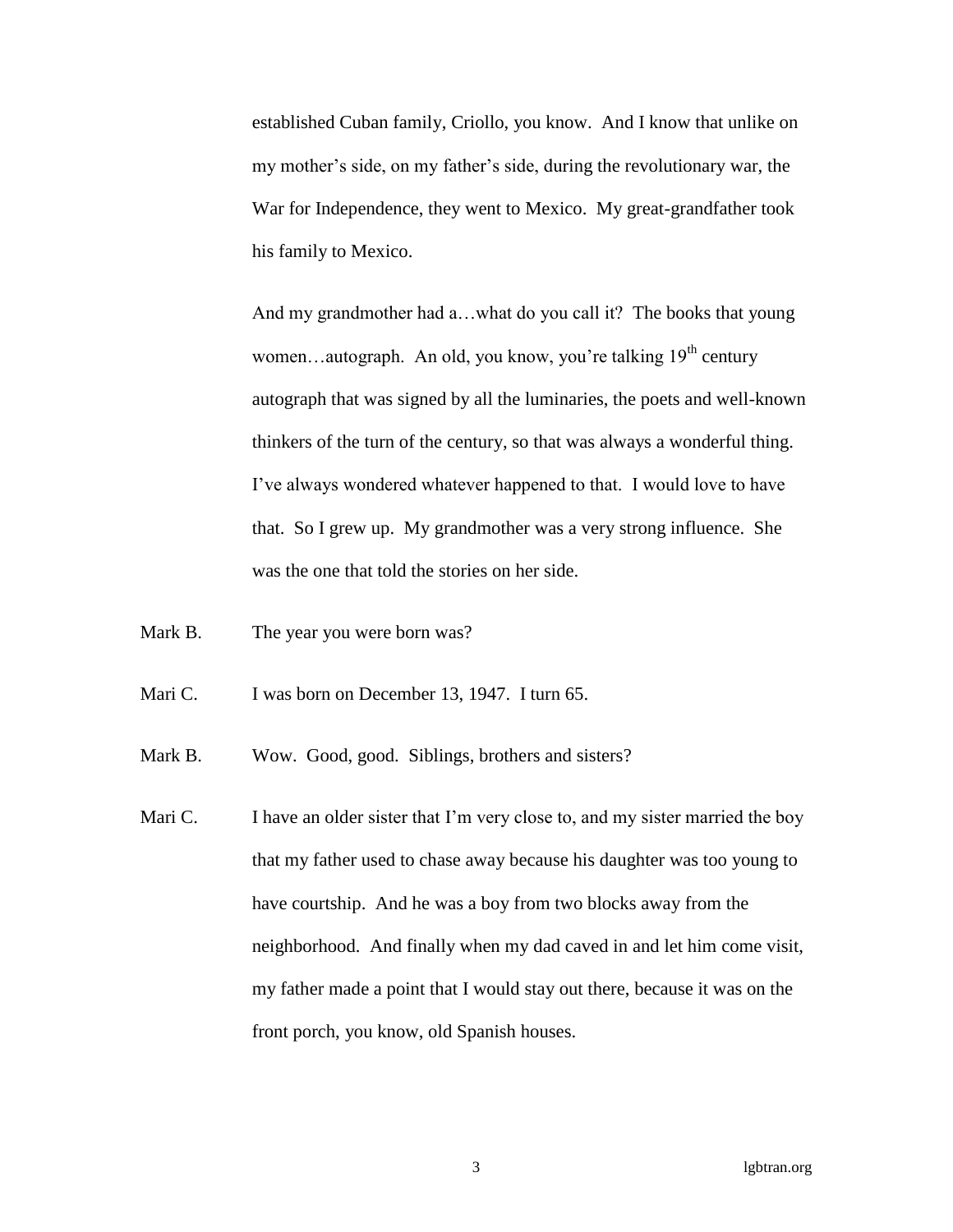And he would always bribe me every single night. He'd buy me an ice cream. We had the ice cream peddlers that went up and down. I got my ice cream and just kind of got lost.

- Mark B. Recollections of your early years in Havana, things that you remember that are strong impressions?
- Mari C. I think that my impressions are mostly of my school and the beaches and the water. We were on the beach every day in the summer, every single day, in these magnificent, magnificent sandy beaches outside of Havana. Oh, be still my heart. We used to go every day. We belonged to this little club that had places where you could change clothes and take showers and have breakfast and lunch and whatever. And I just remember how beautiful. And just growing up in the water.

I have this passion for the outdoors. And my place of solace and healing is always the ocean, is the ocean. We just went to the ocean for the Thanksgiving holiday. We got a room right on the water. And it was like, oh, yes.

Mark B. Where were you?

Mari C. We were at Ocean City, which was deserted.

Mark B. The friends I am staying with were at Rehoboth for Thanksgiving weekend.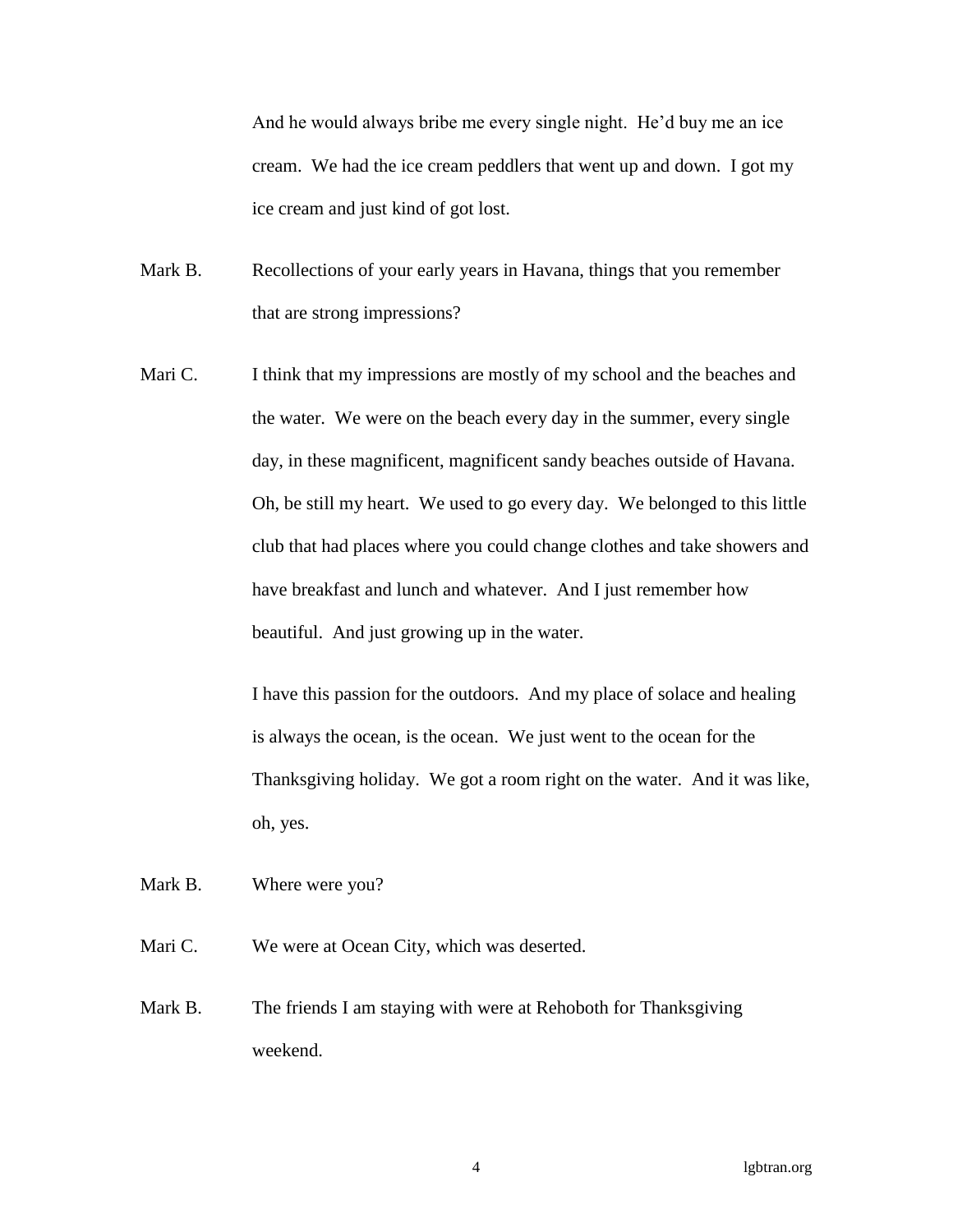- Mari C. Well, no, I don't want to be in Rehoboth at Thanksgiving because they have all the outlets. [*Laughs.*]
- Mark B. [*Laughs.*] Right, yeah, that's true. You went to Catholic school?
- Mari C. I went to Catholic school. And that's another very important piece. I have—I don't think I told you—I'm the youngest of 19 cousins, and we had—no, I'm sorry. I'm telling you wrong. I'm the youngest of 36 cousins, because my mother had, there were like 11 of them. And so there's a school, a girls' school, Catholic girls' school about three blocks away from my house. Beautiful, huge building. It was Our Lady of Lourdes Academy, and it was run by a Spanish congregation of nuns, Sisters of St. Philip Neri.

And I learned to walk there, actually, because my older sister and all of my girl cousins were in the school, and my mom would go to pick up my sister at the school every day at whatever hour, 4:00 or whatever, and she took me with her. And the nuns just picked me up. I was like, you know, the little baby kind of thing, everybody just playing with me. And the sister—do you call it a porter? Portero, we say in Spanish, somebody who's the doorman.

Mark B. Porter is one, yes. Could be a door person or a porter.

Mari C. Right, so Sister Porter would take me around, and I learned to walk in the school. And it was a wonderful, wonderful school. Beautiful three story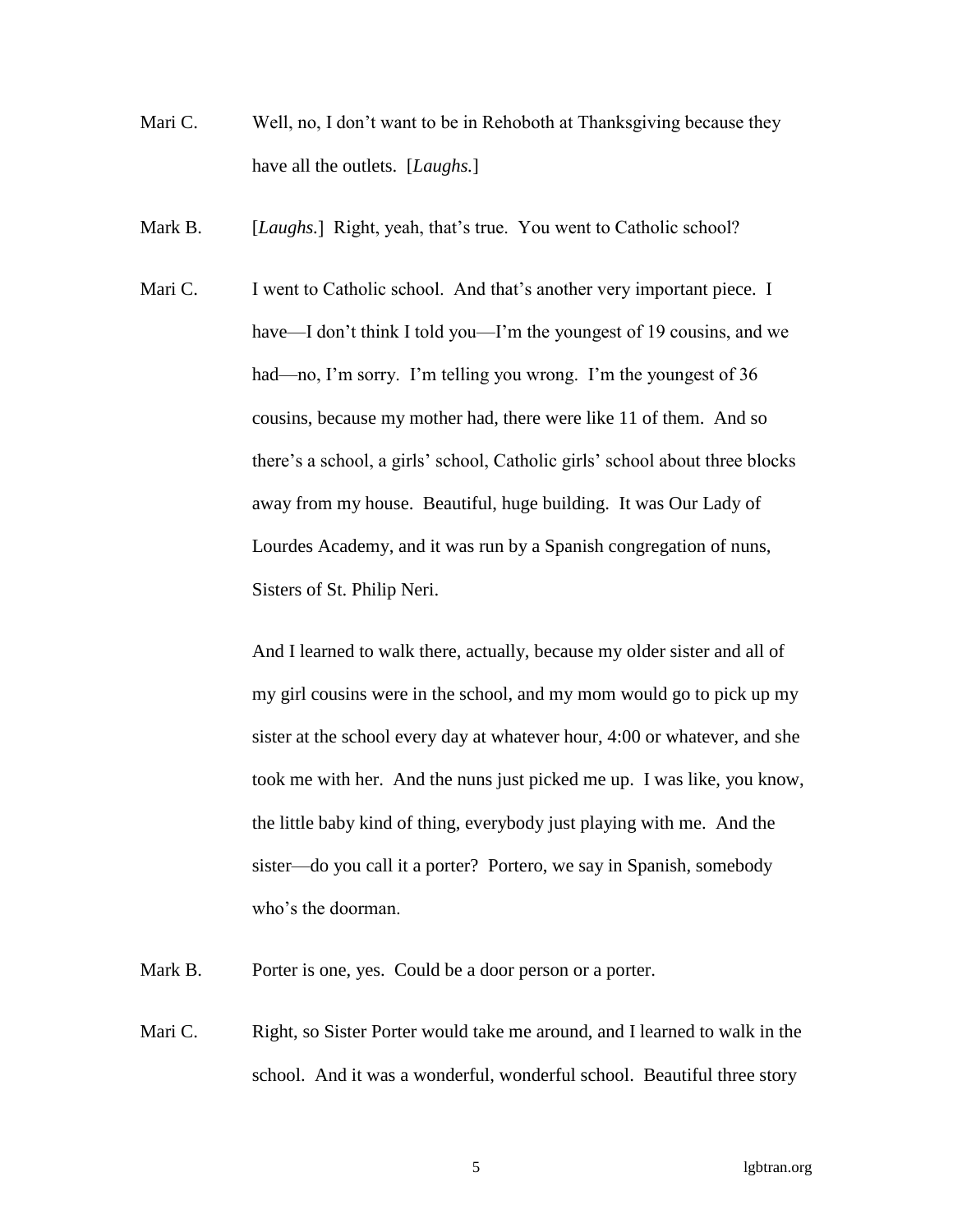building with the marble staircases. The kind of building that you just wish you could have all over the place, beautiful, beautiful. And built to last. And it had beautiful grounds. And the school was very central in my life. You know, it was the family and the school.

And I credit those amazing women, those nuns, with my faith, despite all things, the faith, and also my commitment to justice. That and my mother. My mother was a radical justice person.

- Mark B. Can you say a little more about that? How did that develop? What did you see?
- Mari C. Well, I think that in the school they always made... I mean, we were middle class kids. This was like a parochial school, all right, so we were all middle class kids. But I think that they always made us see the other side, the side of the poor and the struggling. And my commitment to that, it's my mother and the nuns that shaped a lot of who I still am. I'm looking at that sign that says, "I'm a witness for justice," and that is what we were, is like always very committed.

Now, my family was very engaged in the revolution in Cuba. My house was searched in the middle of the night by the police more than once, something that I have blacked out and have never been able to get there. I cannot recall, but I was told by my family, yes, you were there.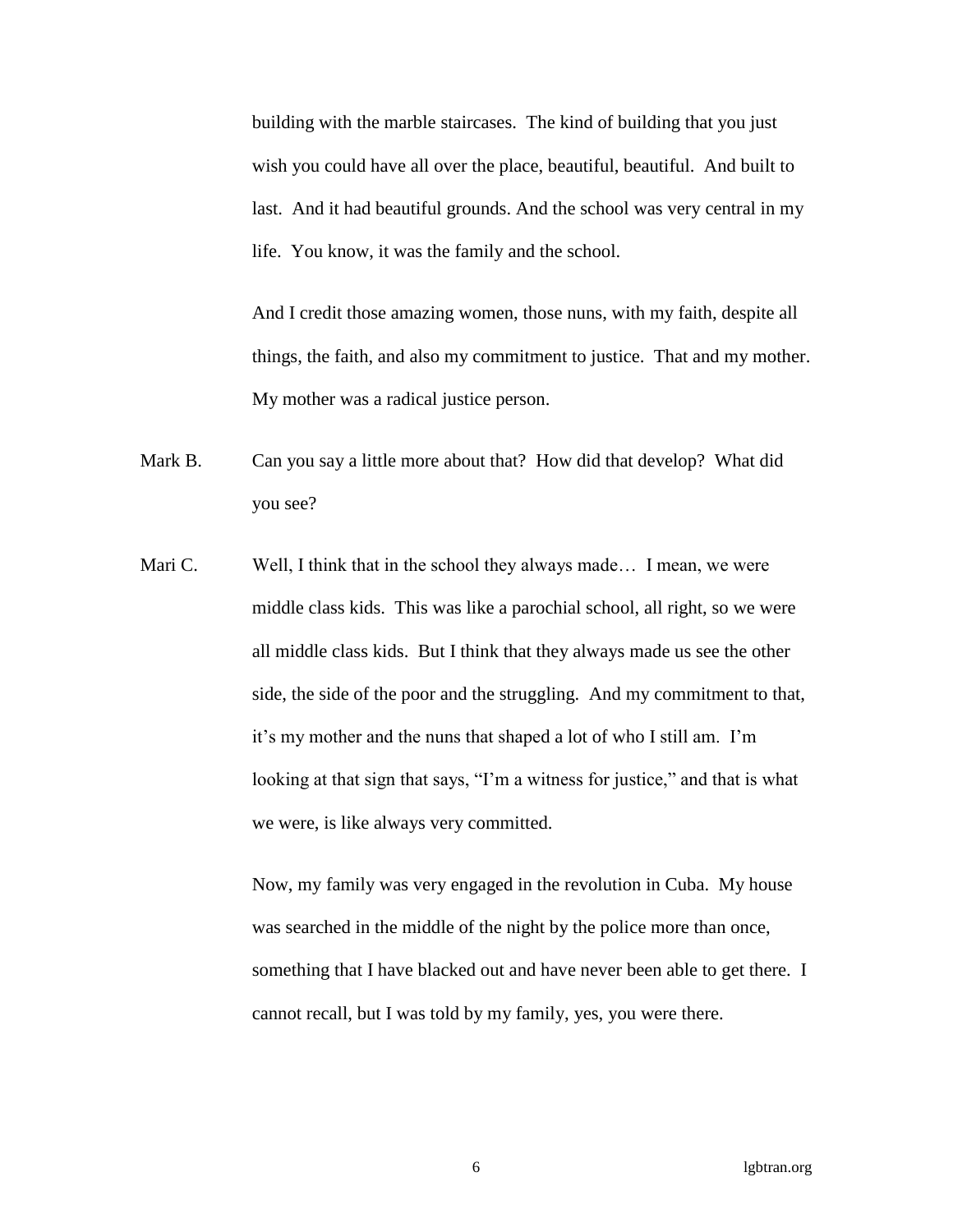And there was once a shootout. There were some students that had some kind of a press. They were making literature against the government, against the dictatorship, and there was a shootout where the students were killed. They were up in a… I have no recollection of that, even though the police were on our garden, on our front lawn. They were shooting.

And I am told that my parents picked up the mattress from my bed and put it on the floor, and I allegedly slept through it all. I have no recollection. And I have a lot of those spots having to do with the revolution, the earlier things.

I also recall one night where a hundred bombs went off in the city of Havana, and I remember that we were—you know, our next door neighbor, who was a good friend of the family and all that, we were—you know the Spanish houses that have just the wraparound porch, that's what my house was. And we all sat there in these wonderful rocking chairs, and then the bombs started going off.

And I remember our neighbor, it was like you'd think she was sliding into first base. She just took off and made a slide into the living room. So that's funny, because I've always remembered that, have that image of our good friend sliding into the living room.

Mark B. So you're about ten or 12 years old around this time?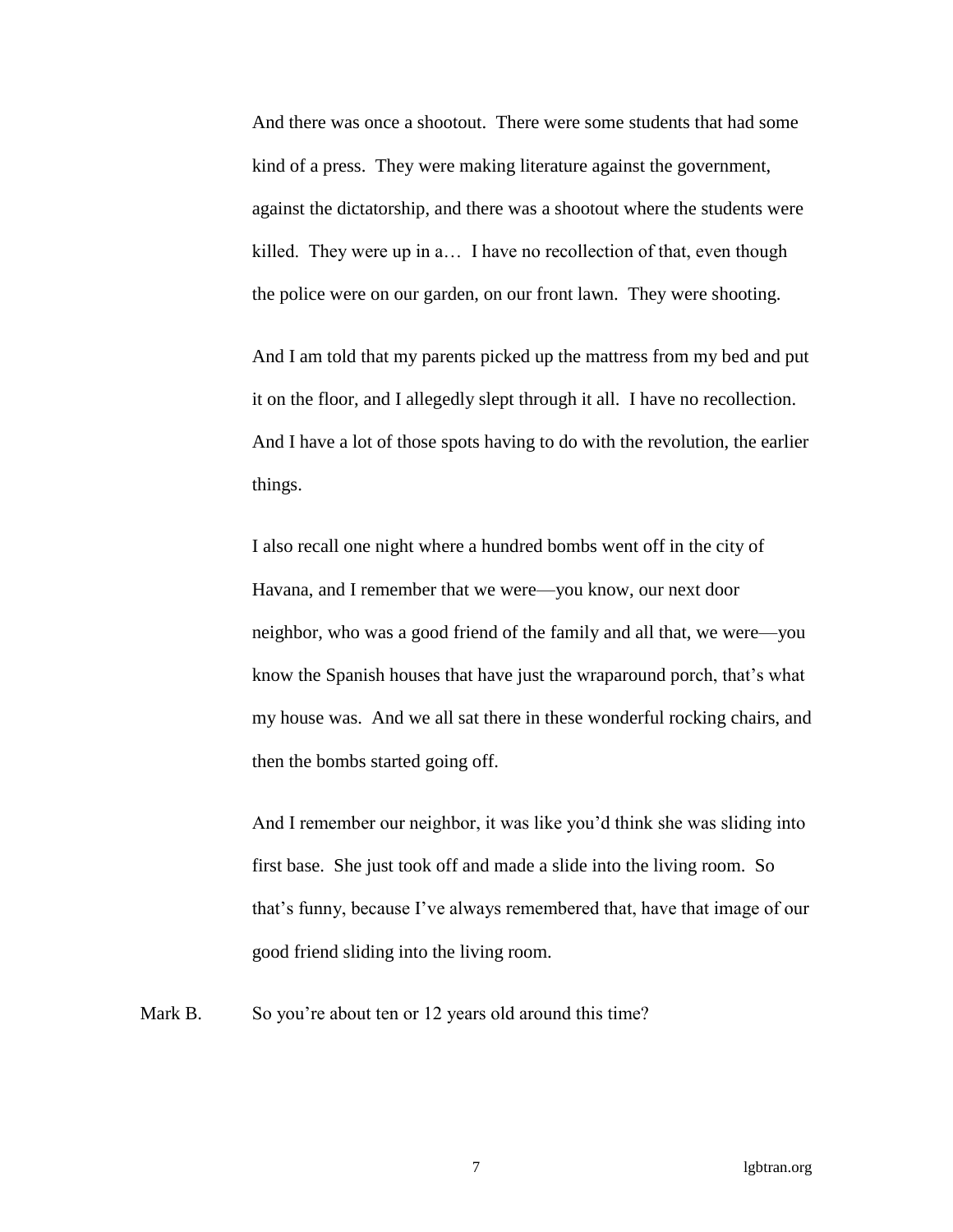Mari C. Yeah, about ten. And so there was a very feared man by the name of Captain Ventura in Havana who was the one that sought out and imprisoned and tortured all the people that were suspect to being revolutionaries, and he's the one that came to my house because he was looking for my cousin, because he said that my cousin was behind all of this. One of my many cousins. But then, of course, he was.

> And so my—oh, this is another little cameo here—my cousin Pancho, the one that the policemen were looking for, my aunt, who lived with us, went over to a congregation of nuns that took care of the sick in your home when you had somebody who was suffering and was sick. They would come over and spend the night so the family could sleep. Unfortunately, we don't have those nuns anymore. [*Laughs.*]

Mark B. Yes. You can pay for that service.

Mari C. Yeah, but it was wonderful. And we had a very close connection with that congregation of nuns. It's not the ones from school. This was another congregation of nuns. Because they had taken care of a lot of folks in my family.

> So my aunt, who was the gem of the family—she never married and she was an outstanding socially engaged person—so she went to the nuns and got a habit for herself and one for my cousin. So she went and got him and dressed him up with a habit, and then she and he walked into the Brazilian embassy.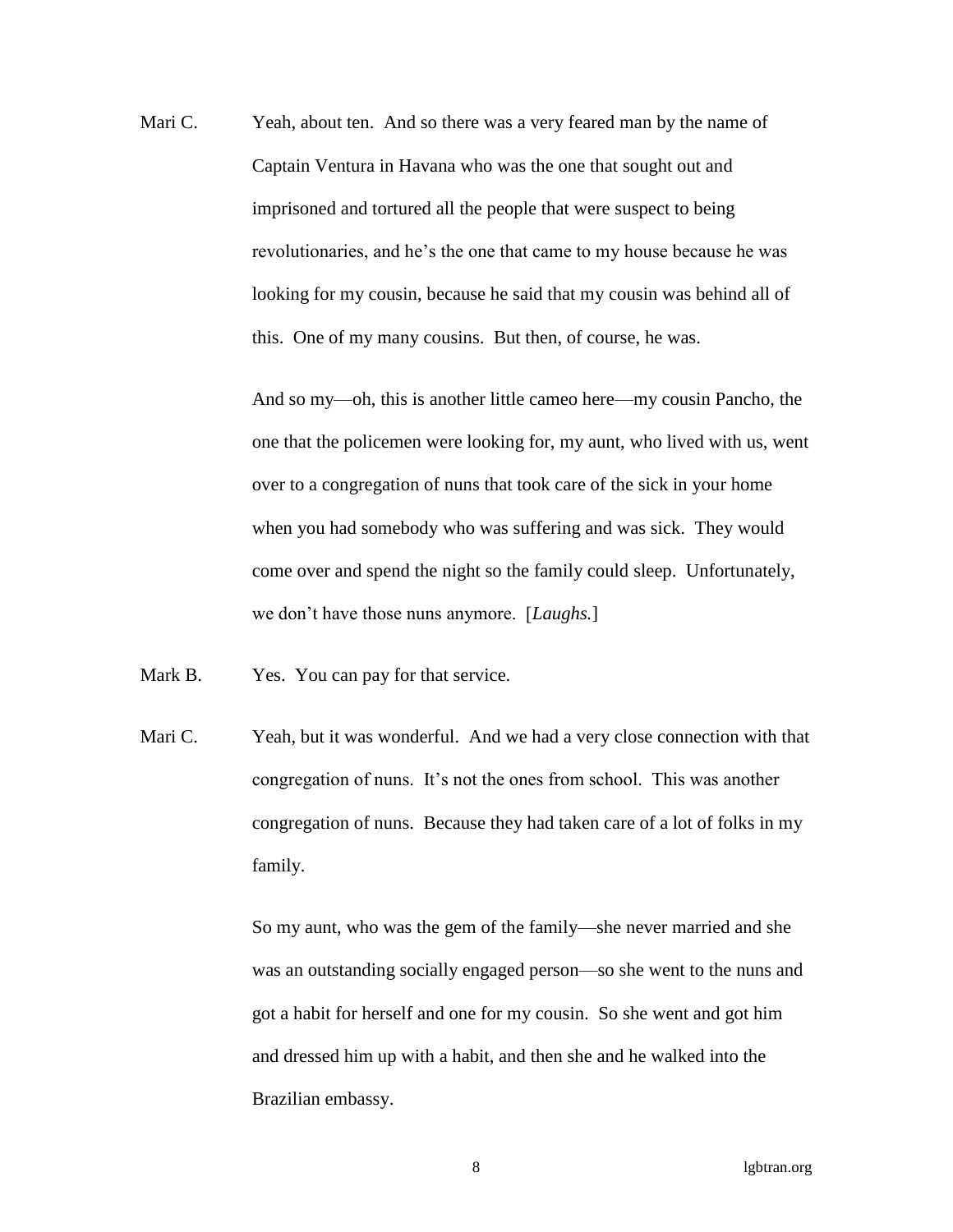Mark B. Wow.

Mari C. And that's how we got him out, saved his life. Saved his life. So this was all going on. This is my childhood, okay? This is my childhood. So then, of course, the fall of the dictatorship and the coming of the revolution, the dreams and hopes that everything was going to be wonderful, that we were going to have peace and justice and all these things.

> And then the deep, deep disappointment and betrayal that a lot of middle class families like mine felt when they realized that this was not what we had bargained for. We had wanted a democracy. We wanted to get rid of the dictator and have a social democracy, and instead we got ourselves another dictatorship.

So at that point, I must have been 11 or 12—well, 12, I guess, when I started really getting engaged into the student movement, which was being very vocal against the Castro regime. And I remember one time there was a gathering of Catholic students at a well-known Jesuit school in Havana where, incidentally, Fidel Castro had gone to school. And at that point the religious community was being portrayed as treasonous.

Mark B. Antirevolutionary.

Mari C. Anti-revolution. And there was a very courageous Cuban bishop in Havana, Monsignor Boza-Masvidal, who spoke to the students. And there was a lot of—in those days we still thought that we could turn things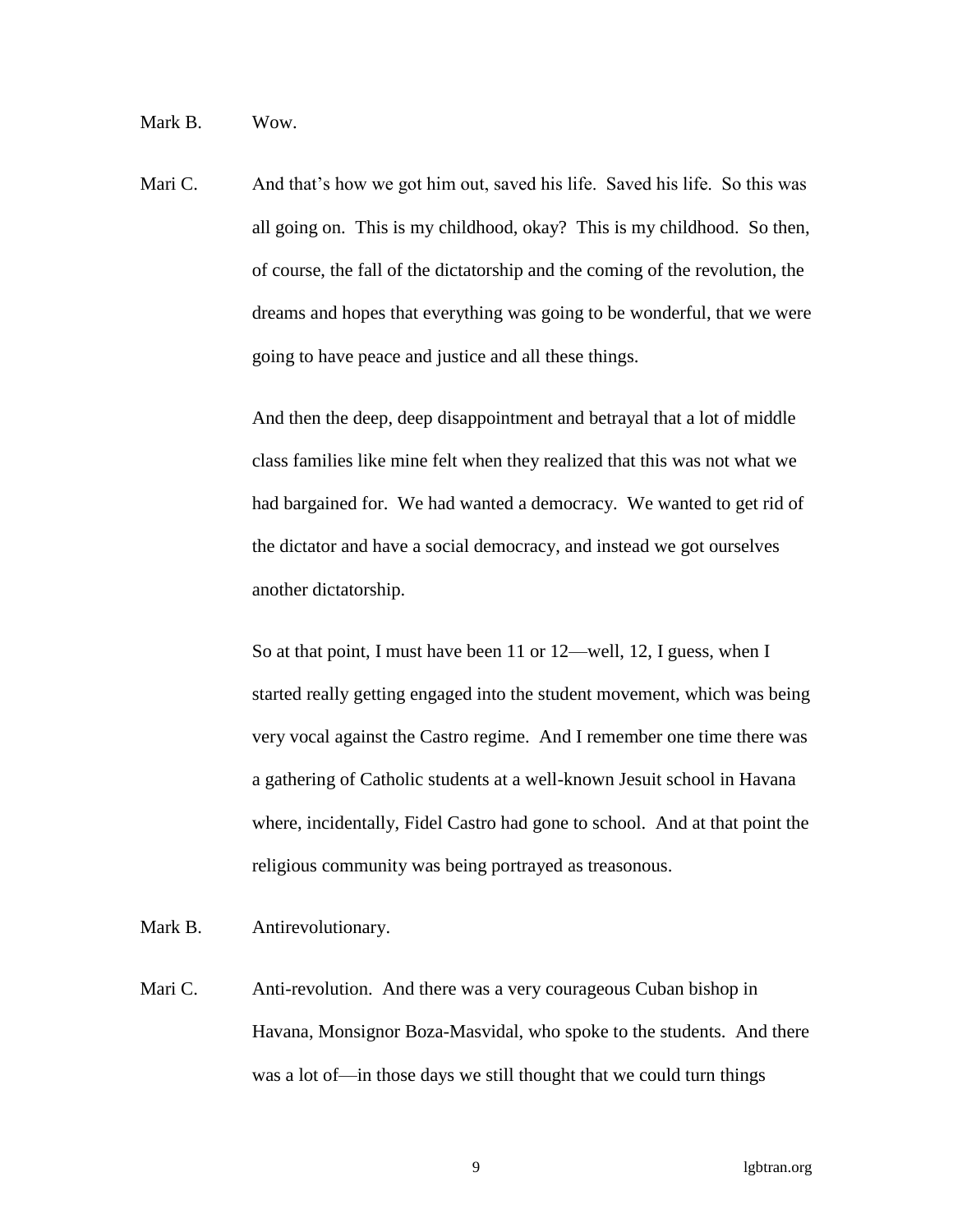around with civil disobedience and with democratic kind of expressions. And I remember that after we had this big rally at the school that we got back into our school buses from our home school, and then people outside started rocking the bus. And the nuns made us all just lie on the floor of the bus, and it was kind of very dicey, a very dicey moment.

- Mark B. So you were at Lourdes, the same school, through this time?
- Mari C. Through this time. And things just went downhill. And I remember when the rumors started spreading that they were going to take over Catholic schools, the government was. And I was one of those kids that hung out in the school all the time, and I was one of those that was troublemaking all the time. But in an innocent kind of way. But I was always kind of this mischievous type.

But also I was the kid that hung out in the sacristy and helped polish the chalices and the candlesticks, so was just really rooted in the Catholic women spirituality in my childhood. Because those nuns were absolutely amazing women. And so I was there. We already knew—my other friend Tania, the two of us were the big troublemakers, but we loved the school.

And so we were to assist this nun that we both idolized, Sister Hortensia, and we said, well, if they're going to come take over the school, we wanted to take as much of the things that we thought were holy or something with us before the soldiers would come in. And we would load up.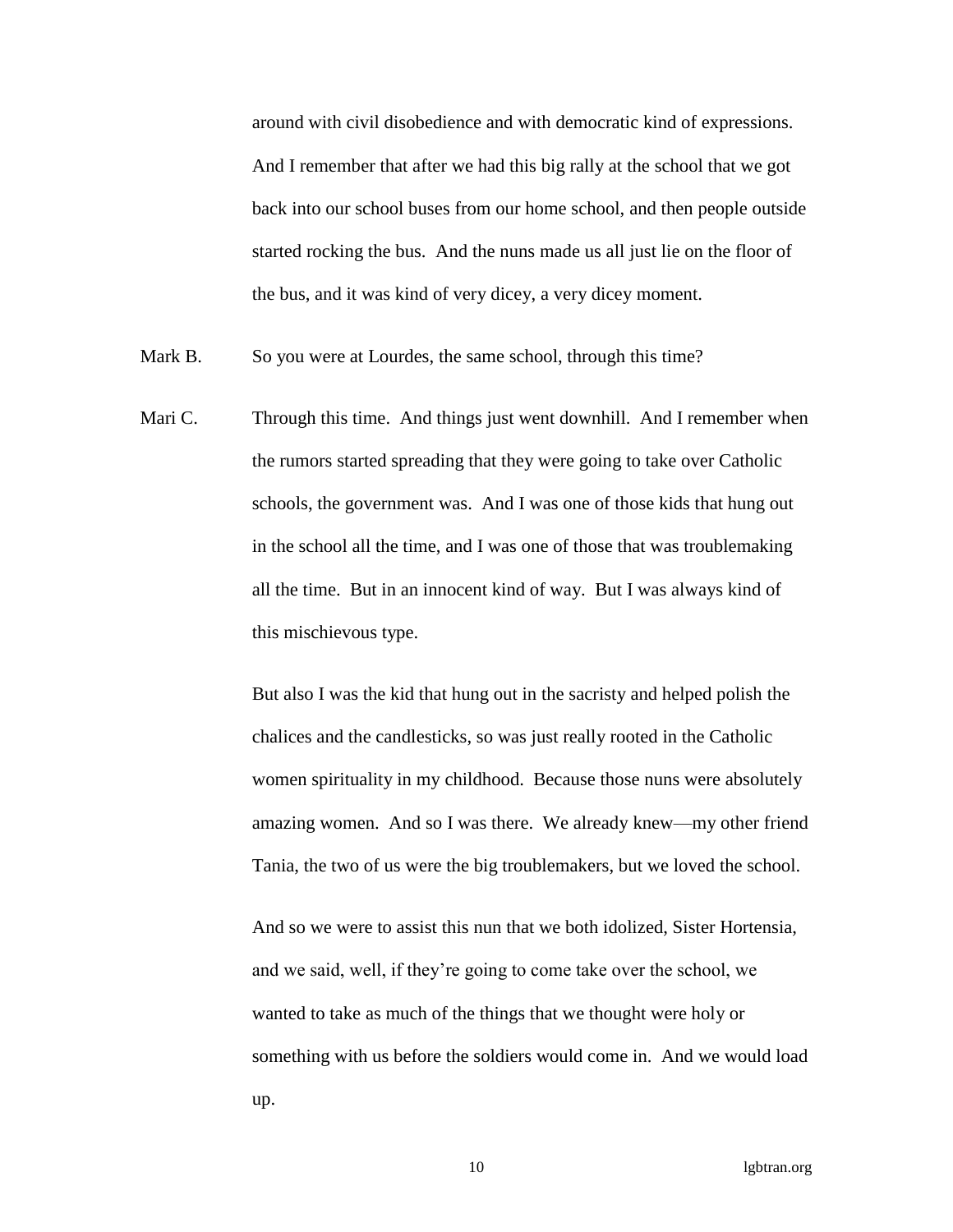We loaded the crucifix and all kinds of stuff that you wouldn't know, unless you were going to open a religious store or something, you know, wouldn't know what to do with it. But we just wanted—we didn't…you know, the idea of desecration. We did not want anyone to desecrate all of the icons that we had. And, you know, Catholics, we have a lot of icons.

So I was there. It was on a Saturday afternoon, and we were loading my girlfriend's aunt's car when out in the gates started the rattling of the gates. And I went to the gate. And through the gate the militia was there. I remember it was a woman that was demanding to be let in, and said we're the militia, this, that, and the other. And I said, "And I'm a student at this school and you have no business here," and I locked the door and wouldn't let them in.

And that was it after that. They forcefully came in and took over the school. And of course we were not allowed in except to see the poor nuns. There was like one hour a day where they could receive visitors.

And I remember some of the older, particularly one girl that I knew who was older, that they were sneaking in communion hosts for the nuns, because they were not allowed to have mass. And nuns had daily communion, daily mass. So the girls had one of those [pixes] where they put the host and would hang them, and put it under their blouse so that they could give communion to the nuns. So I remember that very, very clearly because that was so important at the time.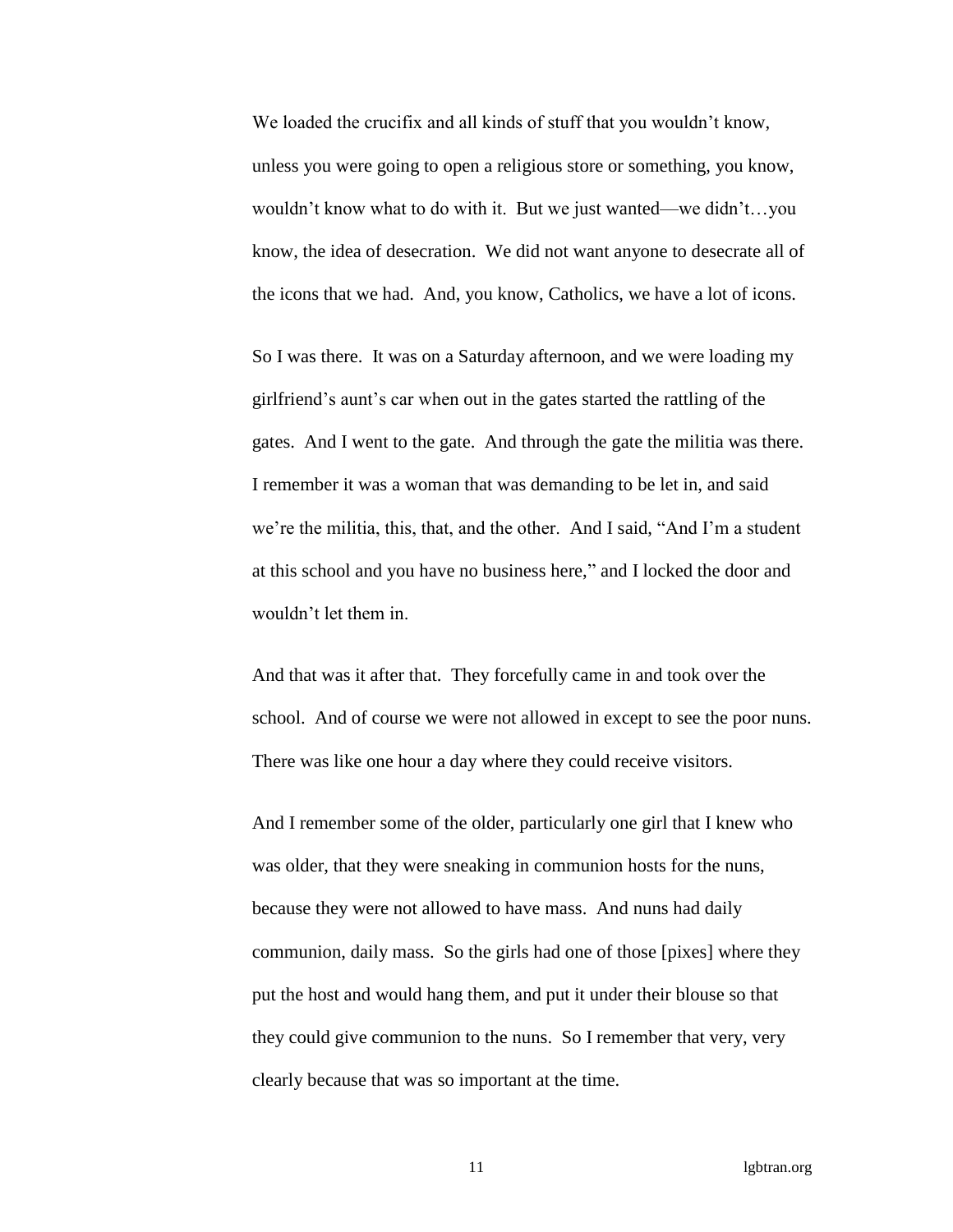And I remember when the government forced all of the foreign-born clergy—which was most of the clergy—this was like, in the United States, evicting the Irish clergy 50 years ago. That would have been it. So that's what the government did. They evicted all of the foreign-born clergy.

And all the nuns, even the nuns that were Cuban, they were put in a ship, all of them together, called the Covadonga, a Spanish ship, and they were sent to Spain. That was it. All of a sudden, that's it, they're gone. They're gone.

And I remember we went, my mother, my sister and I, we went to the harbor. There were all of these people waving handkerchiefs and saying good-bye. I mean, I get really emotional just thinking about it, and we're talking how many years ago? Because it was literally taking away the ground that you stood on.

And then, at that time, then, I started getting involved with some of my cousins who were in a boys' school that was just up the hill from the girls' school. The nuns would let the girls out at 4:30 so that the brothers would let the boys out at 5:00, and they wouldn't meet. But of course there was an ice cream shop on the street where everybody met. And the two schools were, you know, this is where marriages were made, in school.

And one of my cousins and his friends started playing revolutionary, and then I got to play revolutionary with them. And we used to have this antigovernment propaganda where we'd mimeograph and put it out. And, I

12 lgbtran.org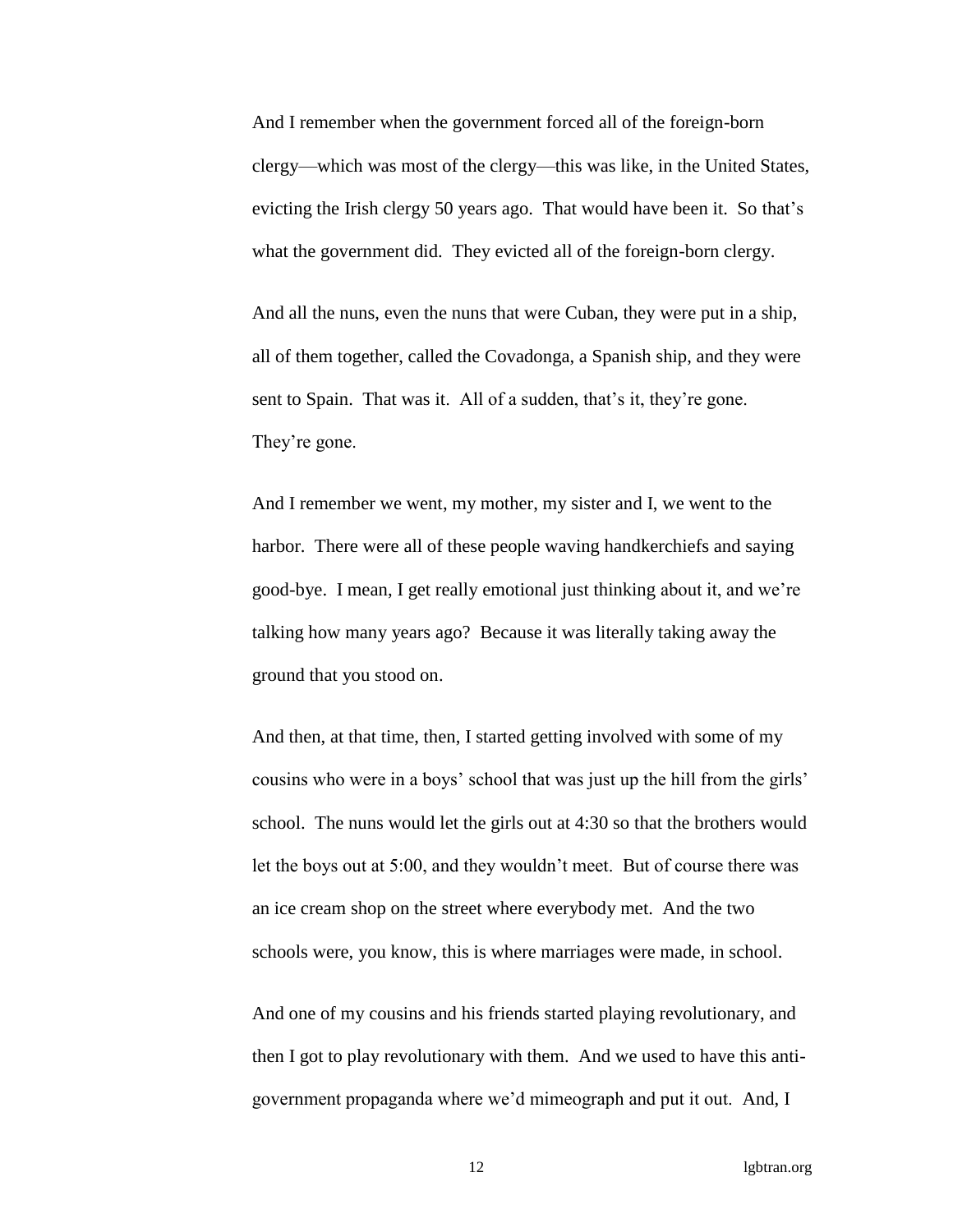mean, it's like children playing revolution. Until the Bay of Pigs invasion took place.

Mark B. It's in '62?

Mari C. Sixty-one.

Mark B. Sixty-one, okay.

Mari C. Sixty-one. Sixty-one? Yeah, '61. And when the news of the Bay of Pigs invasion spread, the government started picking up everybody that they could conceivably have a doubt, anybody that would be suspicious that they thought. So all the boys that I was doing revolution with got picked up. A lot of people we knew got picked up. And they were all taken to a stadium.

> And I start hearing this, and I go…I had stacks of papers and stuff at home, so I go in the garage and lock myself in the garage and I start burning all the papers that I had on a tin can. And my mother sees that there's smoke coming out—she probably saved my life, you know—and made me open the door. And then my father comes in and—no, no, then I went over to my neighbor's house, and then my father, who never came to pick me up, came to get me, summon me to come home.

> And then he started asking if I knew these other boys, and whether I had been spending time with my cousin Sergio. And I said, "Yeah, of course I spend time." "And do you know this boy?" "Yes, I do. Of course I do."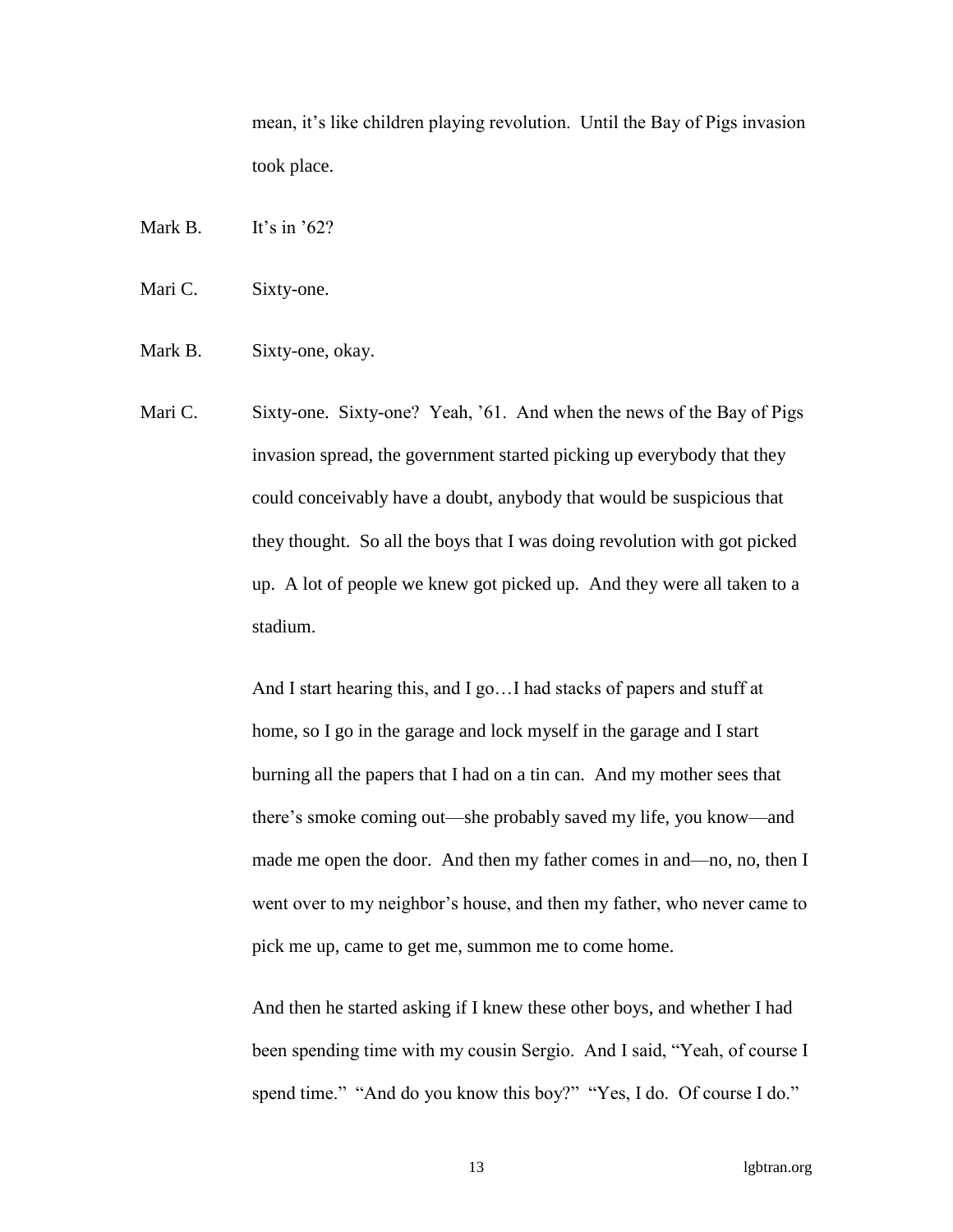"Do you know this boy?" And of course I knew all of them. He said, "Well, they've all been arrested!"

And so that night they shipped me to my aunt's house on the other end of Havana, just to get me away. And that kind of sealed my fate, because that's when my parents decided we've got to get her out of here. And my parents did save my life because a lot of the people that I knew from Catholic Action wound up spending their lives in jail, and some of them died, you know, were killed. So that, you know, that was that. And then by September—

- Mark B. Do you want to talk about that experience, your leaving and everything, and how that developed?
- Mari C. Well, my aunt, the one that they sent me to, her son was already in the United States, and then she came over to the United States. I had a couple of other cousins that had already left. And my cousin sent for me. This was something that the CIA and the Catholic Church put together, which was the Peter Pan air transfer of children.

That's what they called it, because it was a flight, so they called it Peter Pan flights. And what happened was that an enormous number of Cuban children—I mean, not little, little ones, but my age—were granted what was called a visa waiver and were allowed entry into the United States.

Mark B. Were you allowed to leave Cuba?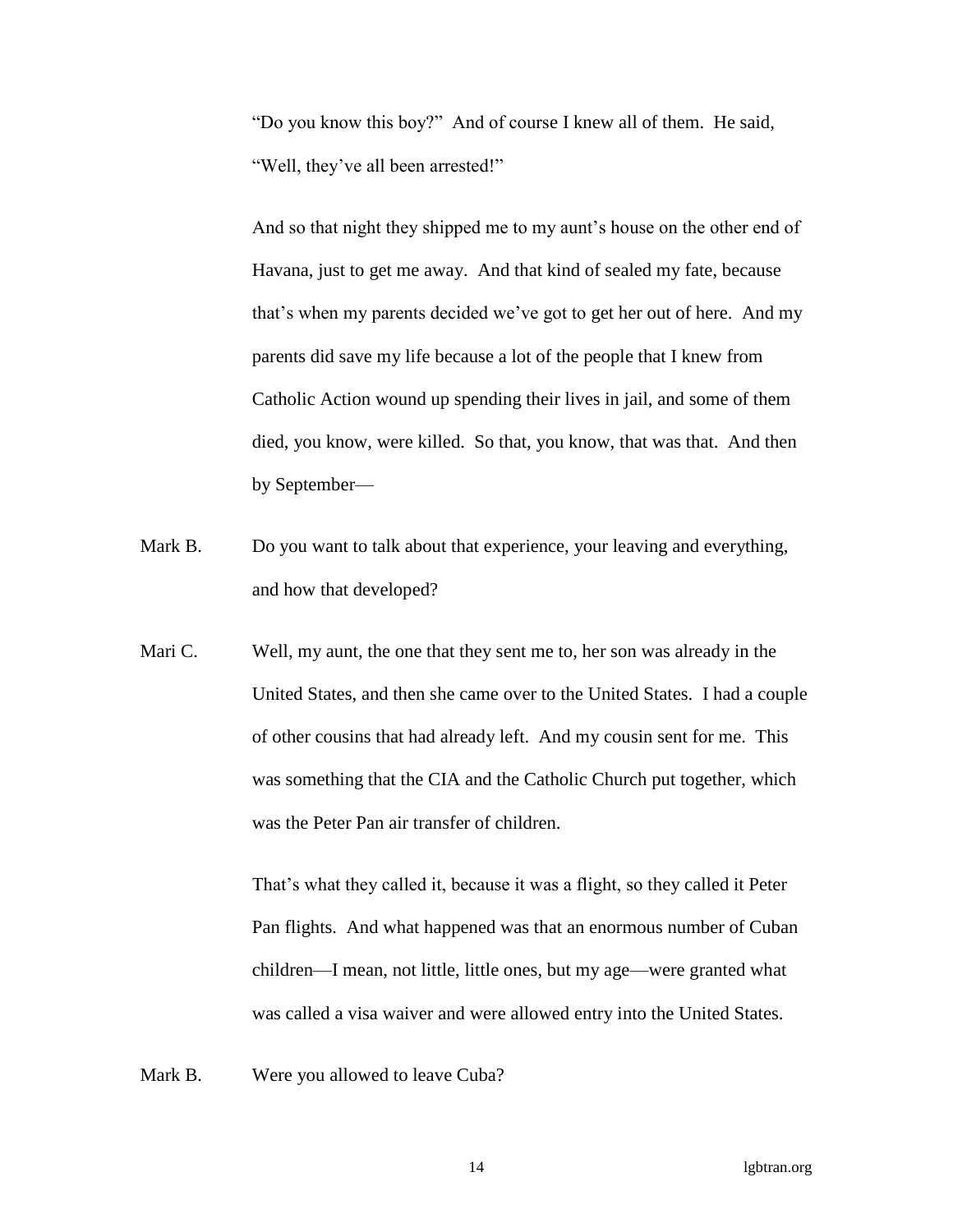Mari C. Yeah. But I'm getting ahead of myself. Because—well, let me tell you about this, the visa waivers and all of the Peter Pan flight. There were just lots of kids that I knew that were being sent abroad. Now, consider the parents. These are folks—my parents thought that this was not going to last. This was not going to last. I didn't think it was going to last.

> So when my parents talked to me about coming to the United States to stay with my aunt and my cousin, I thought it was like going to camp, you know? It was like, oh, yeah. And also because there had been a procession in Havana on the Feast of our Lady of Charity, which is the patron saint of Havana, and it really was getting bad, because the people that were in the procession got beat up, and so things were really deteriorating rapidly.

And I thought it was going to be fun, because all these friends that I had were already here. And my cousin, one of my other cousins and his wife had allowed me to smoke cigarettes with them, so I said, hey, you know, this is going to be fun. I'm going to be hanging out with all of these cool adults, these cool people. So my mother was not persuaded that this was the right thing to do, but my father was really adamant to get me out of there.

So on September 14, 1961 I boarded a Pan American flight out of Havana, and I never saw my father again. I never saw my father again. And my dad and I were very close. I was a lot closer to my father than I was my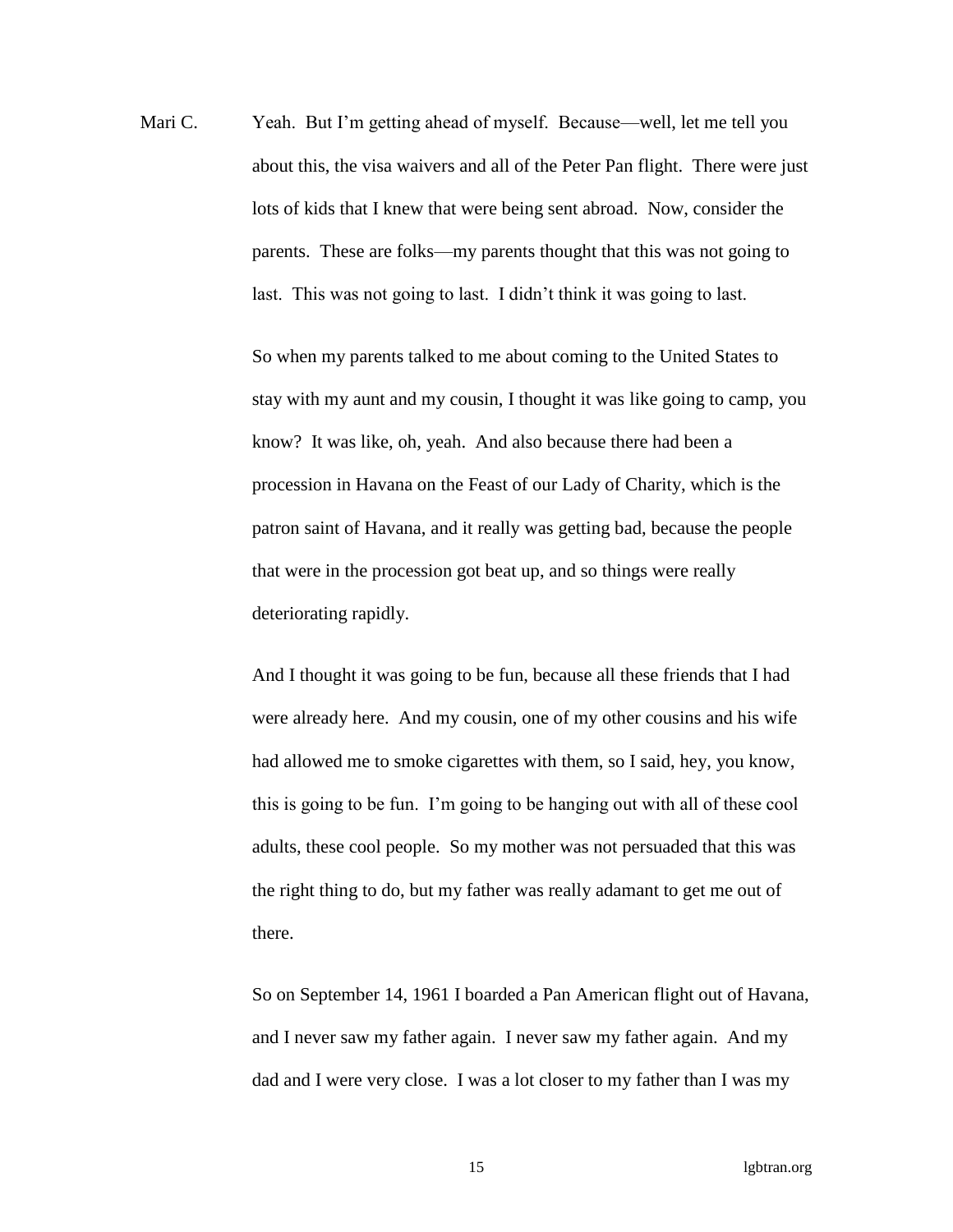mother. I went everywhere with him. If there was any possibility that whatever he had to do could include me, I went along. I mean, we were very close. He taught me how to fish, how to fly a kite. I mean, is there any—I mean, just imagine. This is what my father made, you know? He got me a BB rifle. [*Laughs.*] So it was…

And my mother was not…they tried to leave Cuba and they were not allowed. They were not allowed. Because my family historically had been a politically relevant family, and a lot of my cousins were in jail—in prison, not jail, in prison. And it wasn't until after my father died that my mother was actually allowed to leave. And by then I was a woman of 19.

So I came to the States and stayed a couple of years in Miami with my aunt and my cousin. And my sister came to the States and married the boy that my father had been chasing away. And they just…gosh, they've been married now, oh, who knows, like 50 years or something.

Mark B. You went to school in Miami?

Mari C. I went to school in Miami for a couple of years, and then when my niece was born, my sister and my brother-in-law went to Boston because his brother, who had just graduated from MIT, was there and was helping them find a new life.

> So my cousin that I was living with decided to join the army, like all the Cuban boys did, because they were going to go and fight in Cuba. That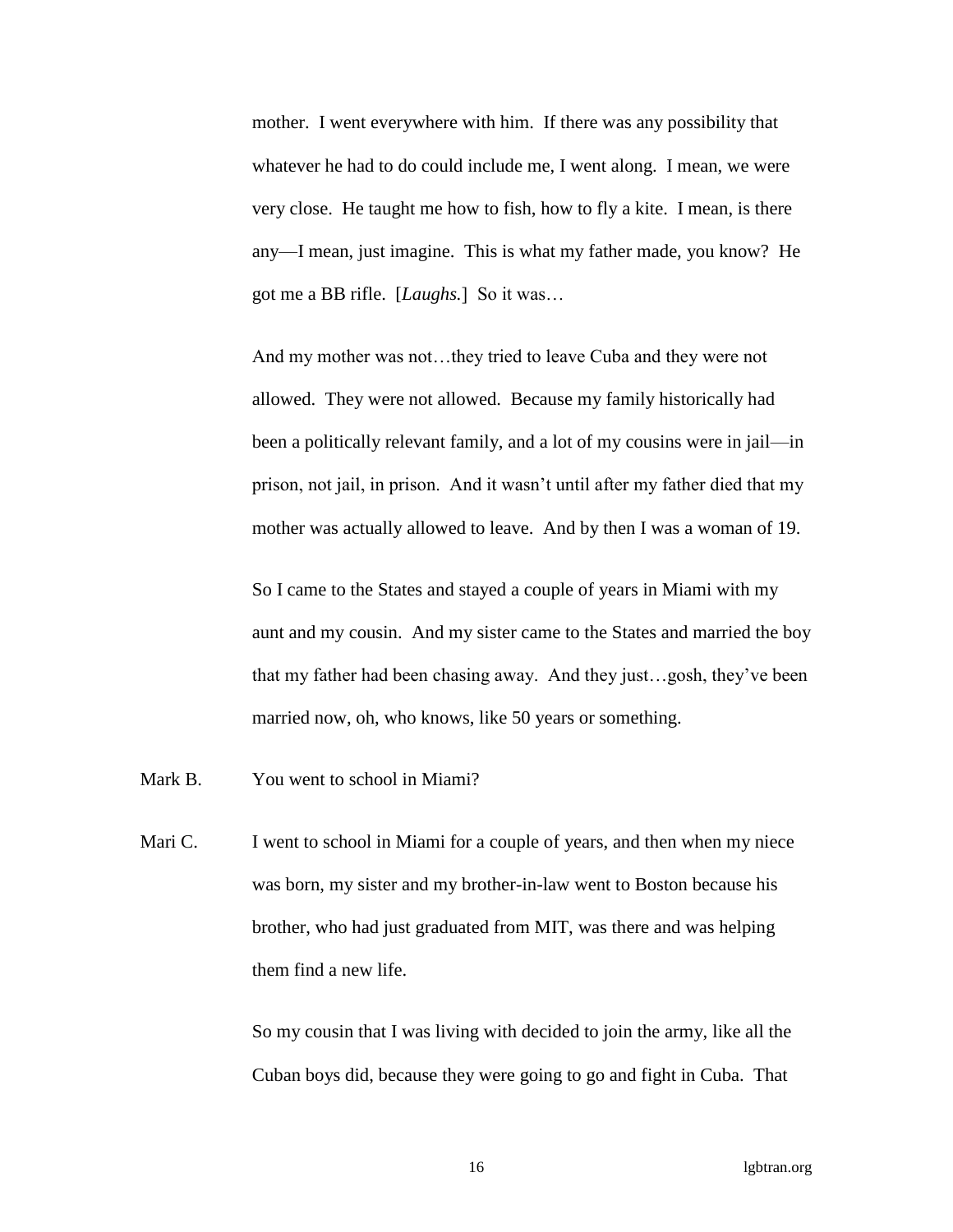was what they thought they were doing. So there was a Cuban brigade in the army, the best and the brightest of Cuban youth that all went into the army. My aunt was totally out of control. I mean, she was just flipping out. And I said I've got to get out of here.

So when I went to Boston on summer vacation to meet my niece, my newly born niece, I packed everything, and when I got to Boston I said to my sister, "I ain't going back. This woman is nuts. I am not living there." So that's that. I stayed in Boston and graduated from Brighton Senior High and went off to Northeastern. And at Northeastern University I met my first female love. [*Laughs.*]

Mark B. Okay, okay.

- Mari C. And—well, this gets convoluted. My life is such a... My life would make a wonderful telenovela.
- Mark B. Yes, it would.

Mari C. So I was at Northeastern, and it was a great time. It was a great time. I guess I thrive on social conflict because I grew up in it.

Mark B. This is the mid 1960s. The civil rights movement and…

Mari C. Yeah, we're talking—I was taking an exam at Northeastern when the news came of Bobby Kennedy's assassination. I mean, I blanked out. I just blanked out. Because we had been involved in the civil rights things in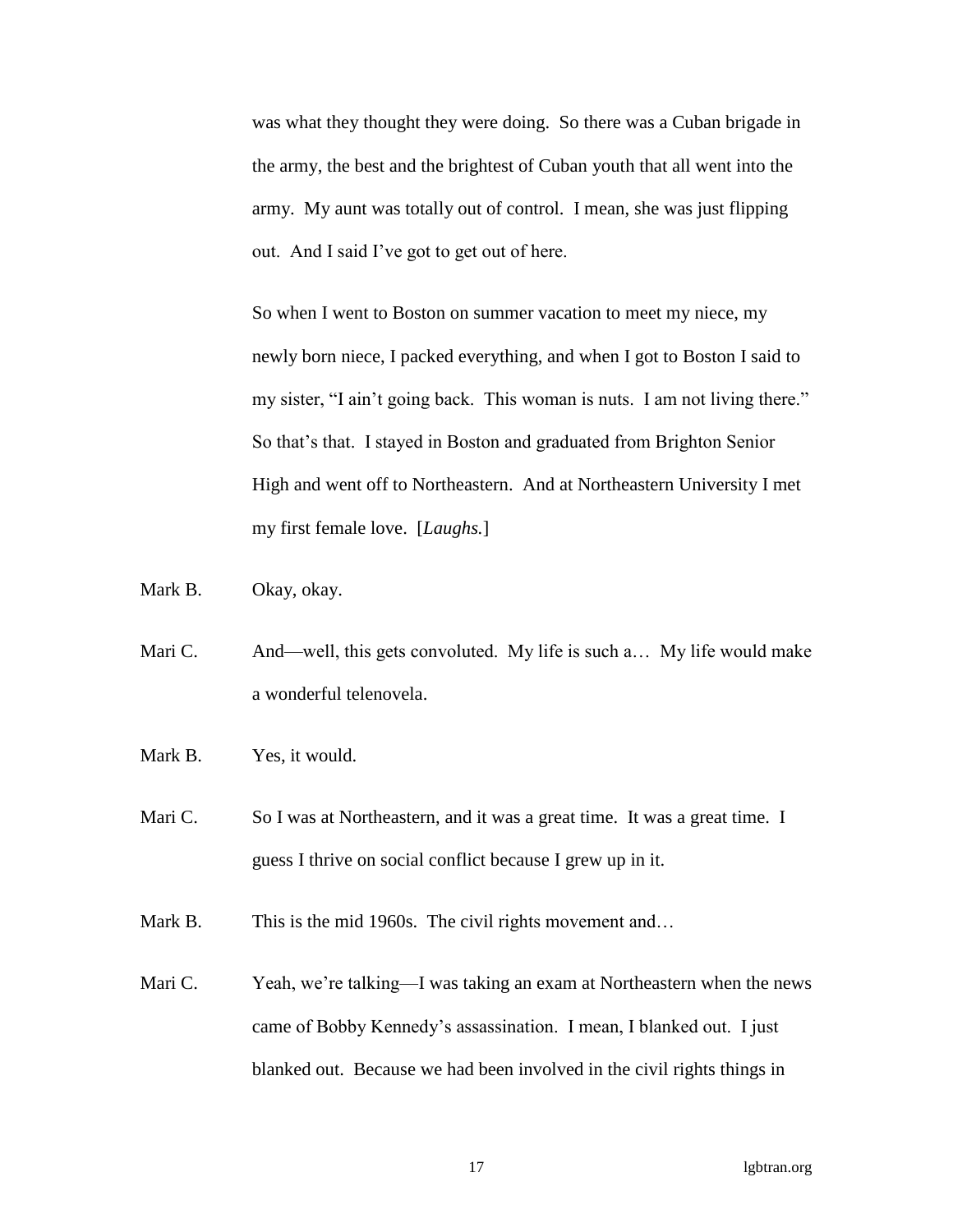Boston because my first lover was an African American woman who kicked my butt about racism. And very engaged in the civil rights movement. And we were at Northeastern. We worked at a bookstore together. And we just became close.

And I distinctly remember we were—there was a whole bunch of us that were friends, because we were from this crème d' university, but also it was the bookstore crowd, and we all became friends. One of the boys was graduating, and there was a big party at his girlfriend's house. You know, one of those New England houses where there was like basement and house and then several layers. And I remember, of course, we had our share of beverages, and it got stuffy for me. For somebody who grew up in the tropics, I don't deal well with stuffiness and heat, and it must have been Boston.

And I went upstairs to where there was a balcony, and the next thing I know I'm just sitting there, it's like a chaise, one of those that you put in balconies, and Ginny comes up, sits on the side, puts both hands around me, just leaning, and she said—oh, I forgot, though, she was from the Bahamas, so she's not African American, but was very engaged, and she spoke with kind of a British accent—so she says to me, "Well, darling, is it love?" [*Laughs.*] How can you forget that?

Mark B. Yes, uh-huh.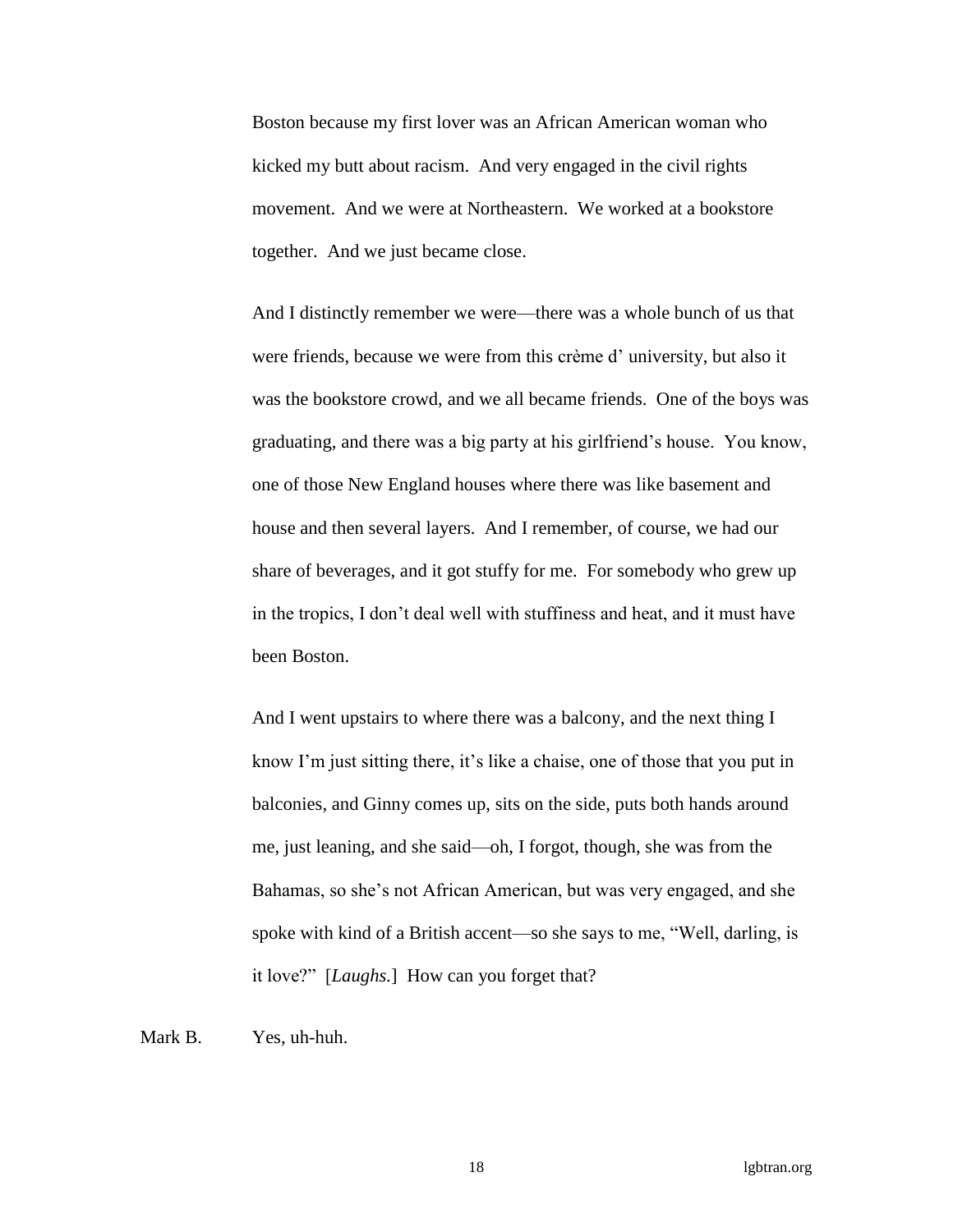- Mari C. Just like that. "Well, darling, is it love?" So that was the beginning of a wonderful relationship—well, not really wonderful. It was, you know.
- Mark B. Did you have a sense of attraction to women before that, or this was like a first time?
- Mari C. This was the first time. This was the first time. I'd been dating boys. And this was like, oh my god. It was like, oh my god, now what? There was no place to go. It's what I always said. For god's sakes, Rita Mae Brown had not written *Rubyfruit*. [*Laughs.*]
- Mark B. [*Laughs.*] Yep.
- Mari C. So it was like what do you do? What do you do? And I remember we oh, to make matters more complicated, she was a married woman. She was married to a civil rights lawyer. Okay. Oh, you have no idea what complications I have.
- Mark B. [*Laughs.*]
- Mari C. Like the other side, because there's another side to this, okay?
- Mark B. Okay. This is good, this is good.
- Mari C. Yeah, so it's Ginny and I. And so we go to—I don't know where she found out this information that there was a lesbian bar. And we get there and both of us are as femmy as could be, our hair down here kind of stuff. And we get into this bar, and they had a women's band, but these were all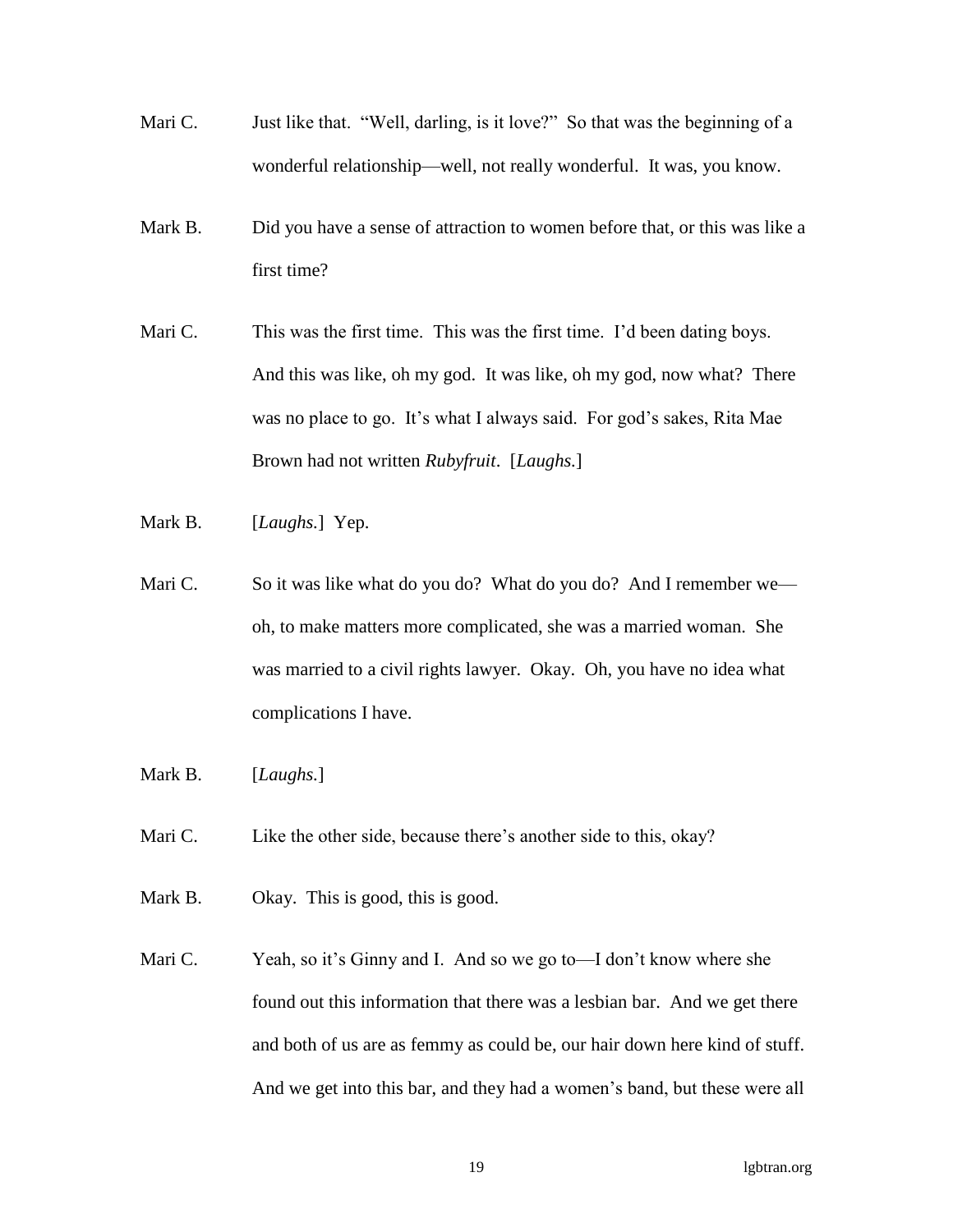women that really looked like men, with crew cuts. And we looked at this and we said, "What the…?" This was just not anything that we had ever experienced. It was this club with all these women with tuxedos. And the other women very, very femme, you know. This was the 1960s.

So then we found a not so extravagant bar that was a lot more what later on we would become, or I would become more used to, places where people just, you know, some people looked butch or femme, but there were no stereotypes that were that intense.

Okay, so here is Ginny, who's married. But then I had had this ongoing relationship of very close friendship, very close sense of mission with a man who was a Jesuit priest. He was also a professor of physics at MIT. And we had become very good friends. He had led a retreat at a retreat house that I went to, and we just really developed a very, very wonderful relationship.

He was a young guy. He was like 32 or something like that. And so even though I was a lot younger, but I was always very old. I was a very old young person. And we just spent a lot of time together. And he just listened to all my tales of woe or whatever.

And in the middle of all of my emotional, romantic telenovela, I am talking to Bob, and he was just being his wonderful, understanding self, just totally wonderful, understanding self, and gentle and supportive. And I don't know what I was talking about, and I remember that I just said to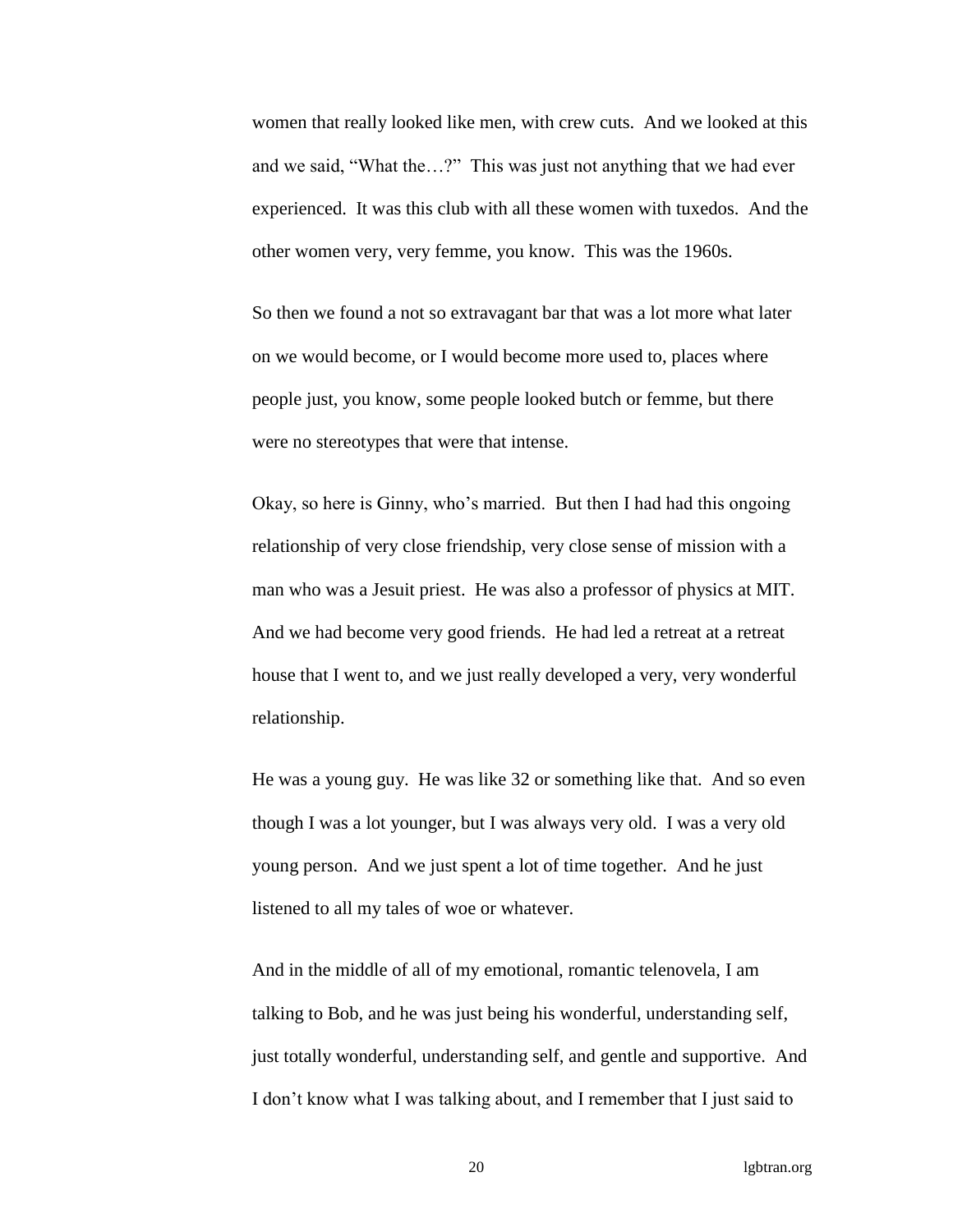him, "You know, Bob, you just have to stop being so wonderful, otherwise I'm going to wind up falling in love with you." And he turns to me and he said, "Well, that wouldn't bother me at all, because I'm in love with you." *Ta-tan!* I mean, you can play the music in the background, okay?

So all of a sudden I'm involved with a woman and I'm involved with a Jesuit priest. And all this stuff is going on socially, which is what really juices me up. I really think that my passion is going to be social activism. So this guy took off for Chicago when the trouble started with the Democratic Convention. And I've got this woman who is smack in the middle of the Civil Rights Movement.

So then I'm going hanging out in all the black nightclubs in Boston, where you had the best jazz in the world, the best music, and then I've got this man who is… I think in a lot of ways that he and my father are the two most wonderful men I've ever known, and that there was probably a little bit of Dad-connection, because I had such closeness with my dad, and I always thought my dad was such a good man. And I think that Bob was that kind of a man. So this gets convoluted, and this just goes on, and it's a soap opera and all of that until, at one point—my family had moved from Massachusetts to—

Mark B. Your sister?

Mari C. My sister and my mother, who was here now.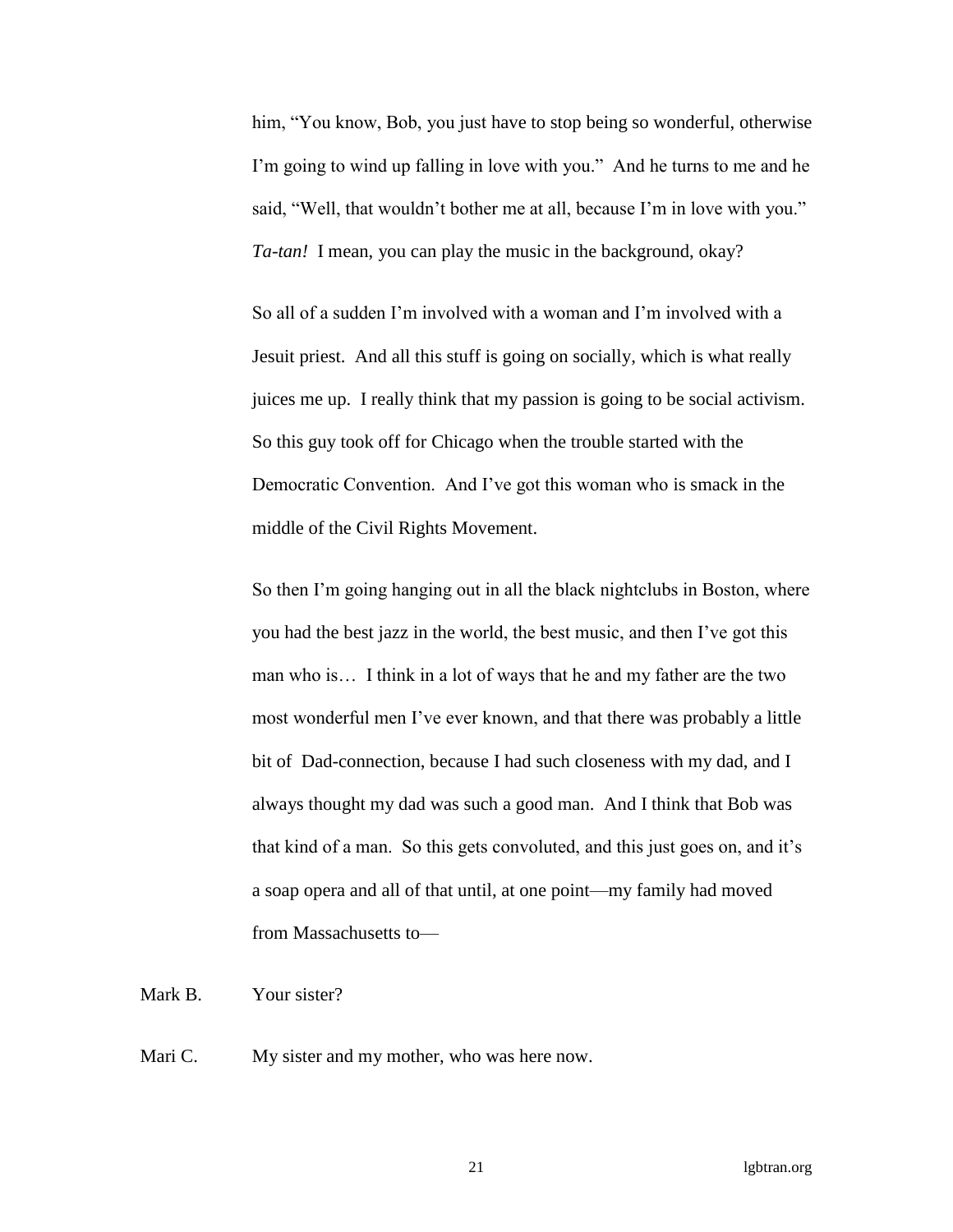Mark B. Your mother was there now?

- Mari C. She was here now, and the kids, and all that. They had moved to Vero Beach, Florida because my brother-in-law is an aeronautical engineer, and he got a job working with Piper, so they had moved down. I'm like…
- Mark B. You're still at Northeastern or had you graduated?
- Mari C. I'm still at Northeastern. And I'm saying, oh, man. I mean, I was really a mess. I was really a mess as far as I didn't know what to do with myself. So I finished the semester at Northeastern, I packed my bags and I moved to Florida. I said, "I can't deal with this." I have a married woman—
- Mark B. You left both relationships?
- Mari C. I left both relationships. I have a married woman, I have a Jesuit priest. Neither one of those is going to work. And I left. And I never saw Ginny again. Oh, because the melodrama, I forgot to tell you. Part of the melodrama is that she couldn't think of anything better to do but to tell her husband about us. And the husband said, "I'm gonna kill her." [*Laughs.*] That was an incentive to leave.
- Mark B. Yes.
- Mari C. Because this was a guy who, you know, had a lot of people around him that would be very eager to do whatever. So I said, oh, my god. So I got the heck out. And Bob came to Miami many times to see me. But soon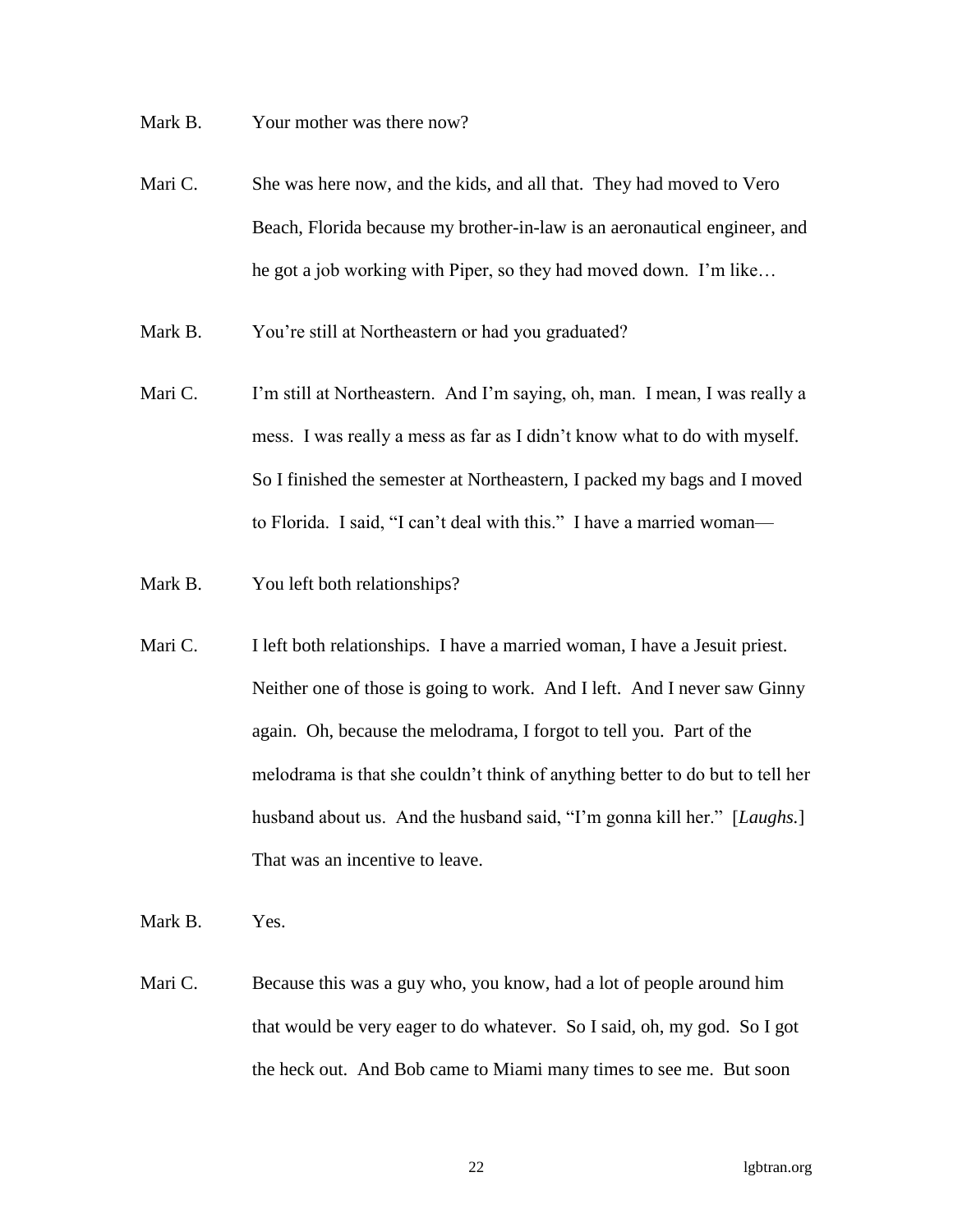enough, with time, it was like, look, this is just not going to work. And I can tell you, of all the people that I have loved and that have loved me, that man will remain as one of the greatest loves of my life. It's too bad I was a lesbian, you know? It's too bad I was a lesbian. I mean not too bad. In the end it turned out differently.

- Mark B. So you moved to Miami?
- Mari C. So I moved to Miami. And I get there and I'm dealing with the fact that I'm a dyke, oh, my god. I don't think I would have used the word dyke at the time. So I go back to Miami and I have a lot of old friends, a lot of people that I have kept in touch with through the years. I mean, I got there with a lot of relationships. I was renewing relationships.

The two women who would be my best friends my entire life, we kept on going back and forth. They come to Boston to visit, I come to Miami to visit. To this day they have been my best friends my entire life. And so I went and stayed with them with their family for a while, which was outrageous. Her mother just couldn't believe it. They had a big room and she said it's just like a den of opium. [*Laughs.*] That's what she said, an opium den or something, because we were—

- Mark B. This was the late 1960s, uh-huh.
- Mari C. I know, I know, because we had...we were not doing opium, obviously, but we were smoking and drinking wine and all of this, everybody, all the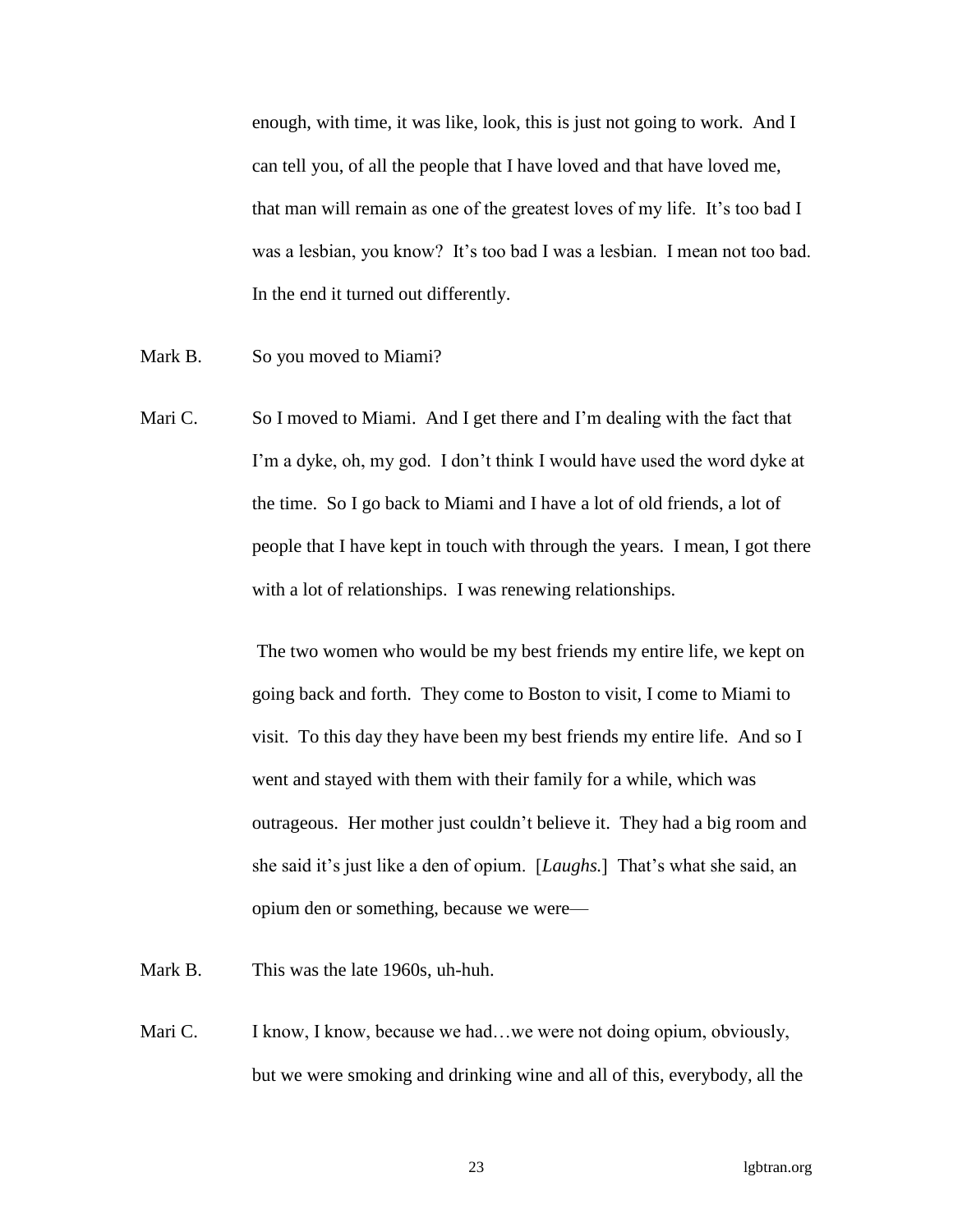friends. And then I just kind of settled in Miami because my family, I had all my relatives there. I had good friends. I had roots, real roots there.

Mark B. You finished school? You went to work?

- Mari C. Finished school. Well, I did both for a while. I didn't finish school till later. I was going, you know, just kind of taking courses here and there. And eventually—
- Mark B. What kind of work were you doing?
- Mari C. Well, I was working at a lab. See, my father had a laboratory and I had grown in the medical world. That's where I grew up, in the medical world. So I was working in a laboratory, and then I moved to what was my first career, which was in medical research. Then I finished my bachelor's at Barry. Barry is a Dominican university. And I came out as this is who I am.
- Mark B. To all your family and friends?
- Mari C. Not necessarily my family for a while, but all my friends. All my friends had started getting engaged in the community, and that's when, what I wrote on my activism list, that's when Anita Bryant happened. And I blew the doors of the closet at that point because it was…

And I don't know if I shared this with you or in the notes that I sent out, that there is an intersection in Little Havana that every time when I go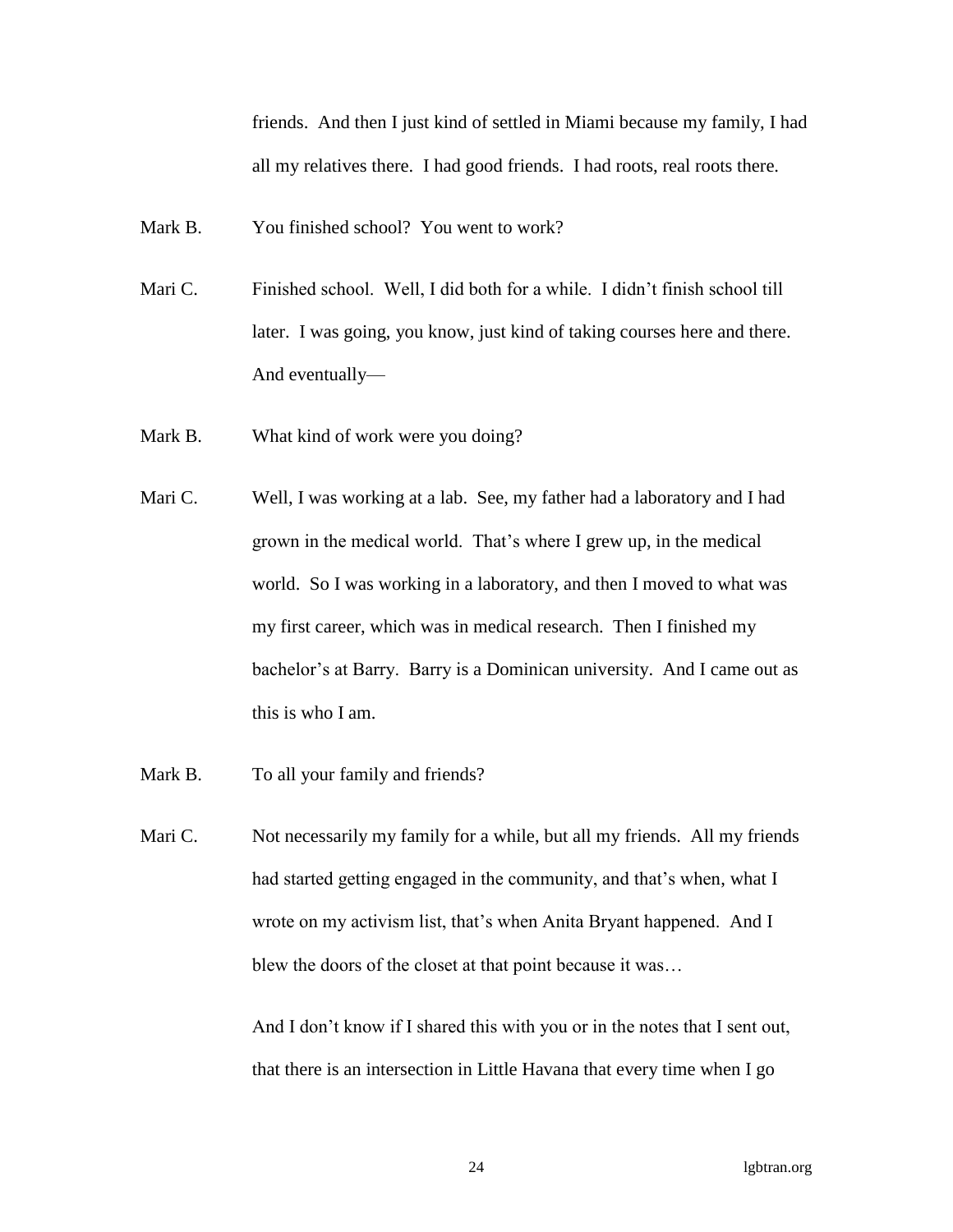back—and I have to take that because that goes back to my church, to my niece's house, and every time I have to stop on the damn red light I remember taking that left turn when there was a meeting of queer people at a bar called the Stonewall.

And it was a daytime gathering where people were going to talk about the referendum and what people were going to do. And I knew about it, and I'm on the left lane, and I'm watching the lights go on, and I'm saying—it was the moment of knowing if I make this turn, something's going to change. And of course it changed my life. I became an activist.

- Mark B. Do you want to talk a bit about your activism? What did you do in that campaign?
- Mari C. In that campaign I was very involved, and I was involved with the few Latinos who were out and willing to distribute literature and to go to meetings and all this kind of stuff. And one of those people had his car blown up, so this is not things that most of the people that talk about those days know about. There was violence involved in that referendum. There were queer people getting beat up. And then that was a horrible defeat. A horrible defeat.

And then I just…from there I was just wild party girl. It was like, you know, the whole Miami Beach scene for quite a while. For quite a while. And I had some relationships that were very superficial, but I was very young.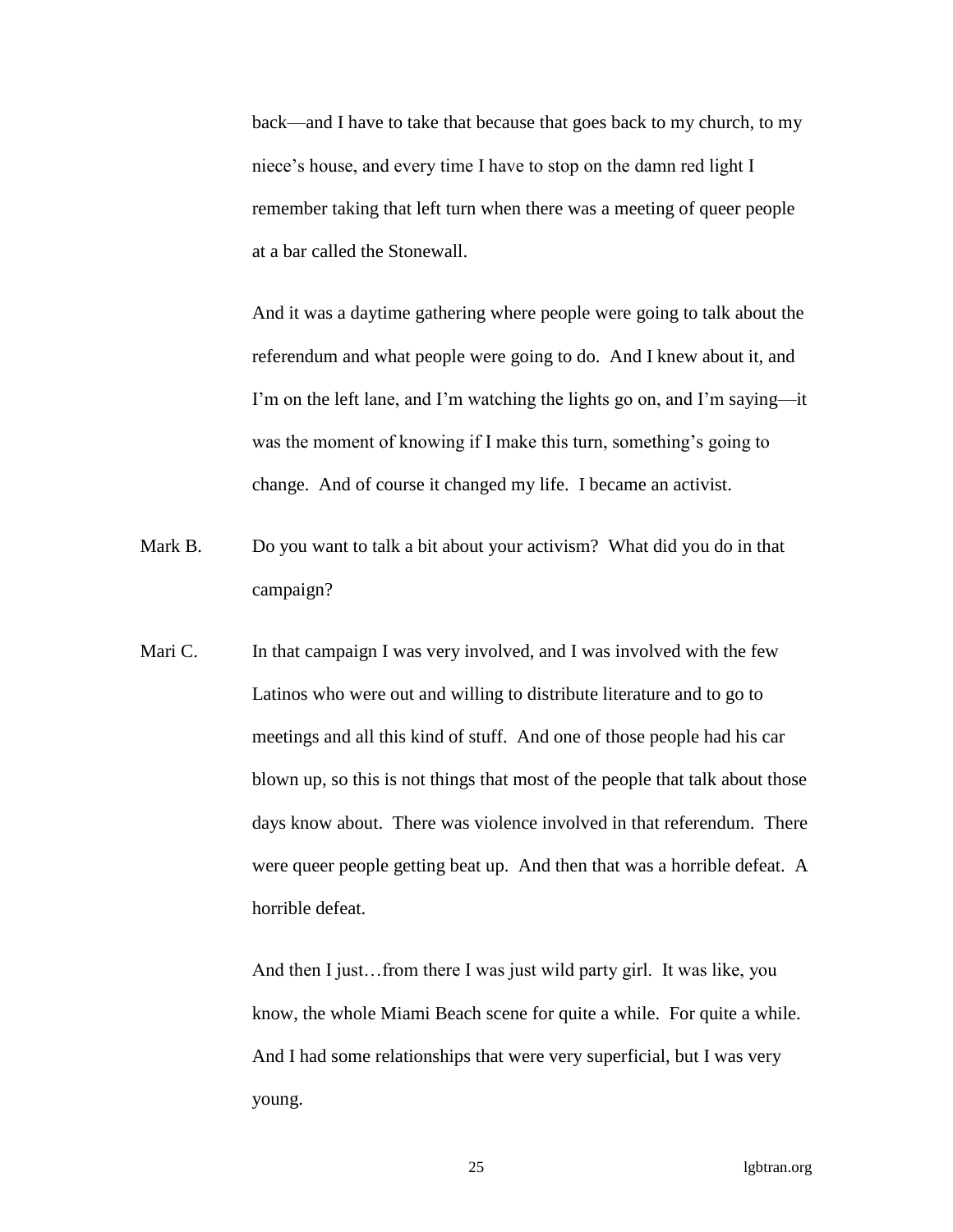Mark B. Very young, yes.

- Mari C. I was very young. I had a string of relationships. Then I got involved with a woman who I'd known forever. She was my—oh, Jeez, no, I cannot possibly record this. [*Laughs.*]
- Mark B. Okay. That's fine.
- Mari C. There was this woman that I had known my whole life, and we developed a relationship. The only problem was she was a married woman, and that didn't work out very well. But that was one of the significant, very significant relationships of my life that probably messed me up a lot, but also I think I grew a lot out of that relationship. And then I discovered Dignity. [*Laughs.*]
- Mark B. I was going to ask that. How did that happen? Tell us about that.
- Mari C. How did I ever discover Dignity? Good grief.
- Mark B. You can just start with what you do remember.
- Mari C. I do remember going early, very early. I think it must have been in the gay newspaper that I heard about this Catholic group. And I remember when I got there it was a very small group of some older guys, mostly, and I said, oh, my word.
- Mark B. Were they in a church?
- Mari C. They were meeting, actually, at a Catholic school.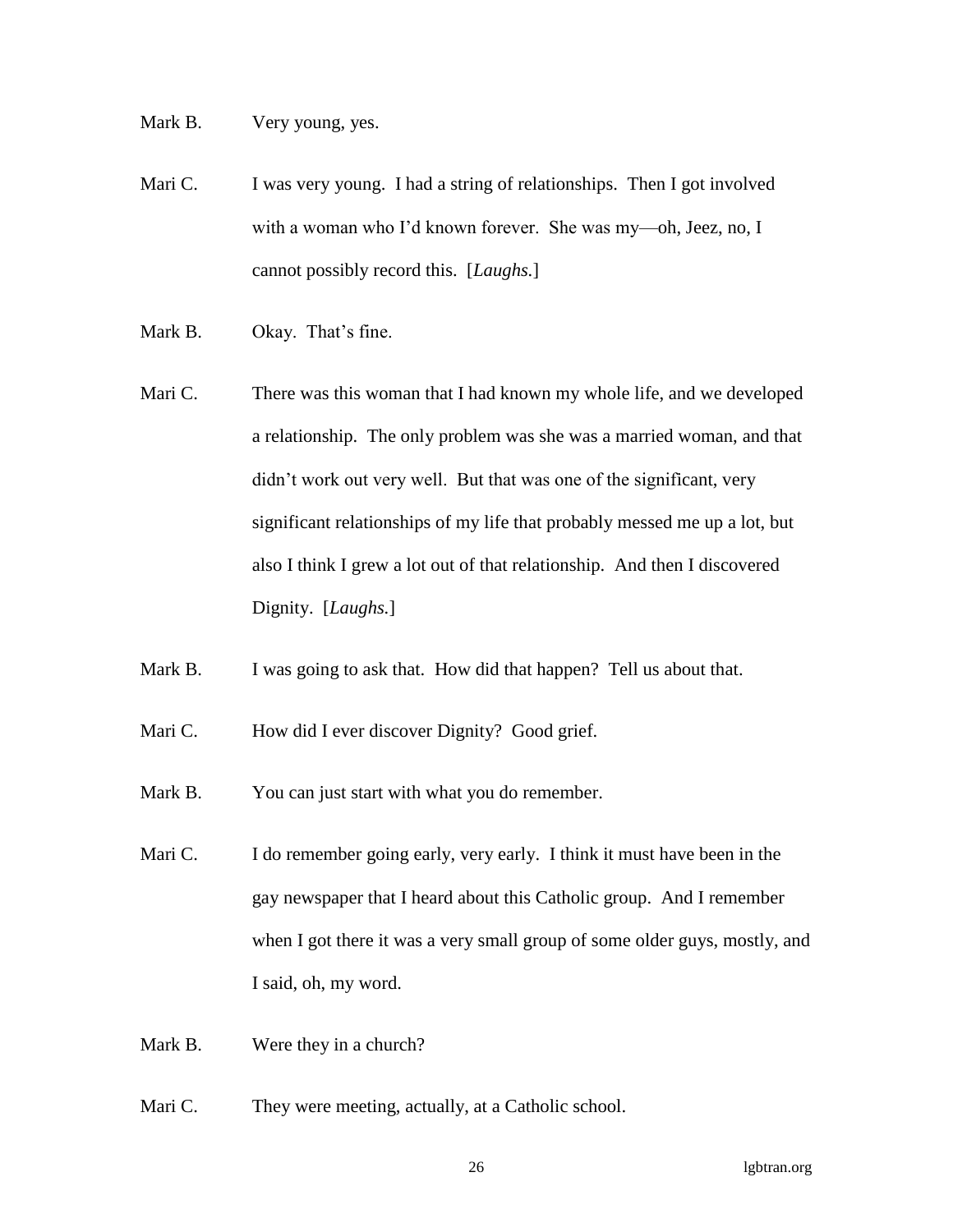- Mark B. A Catholic school, okay.
- Mari C. Yeah, at a Catholic school. But, you know, we kept on going and—
- Mark B. Were you the only woman there the first time?
- Mari C. Yes. I was the only woman. But the guys were very nice. So I kept on going back.
- Mark B. What was it that drew you back?
- Mari C. I guess it was a safe space, a place to meet with people who, you know, we shared a sense of spirituality. There was a Jesuit priest who was wonderful. Me and the Jesuits.
- Mark B. Were there other Latinos there?
- Mari C. No.
- Mark B. No?
- Mari C. No, not a one. Not a one. And then one day my partner walks in. Yeah, I mean, with time, with time. Because we had changed the place we were meeting at, and the group was really growing. I eventually became first vice president, then president, and we grew the group.

And like I said, one day Diana walks in, and I thought she was absolutely adorable. And she was going off. She was going to join the Navy. She had a master's degree already and she just said her family had all been in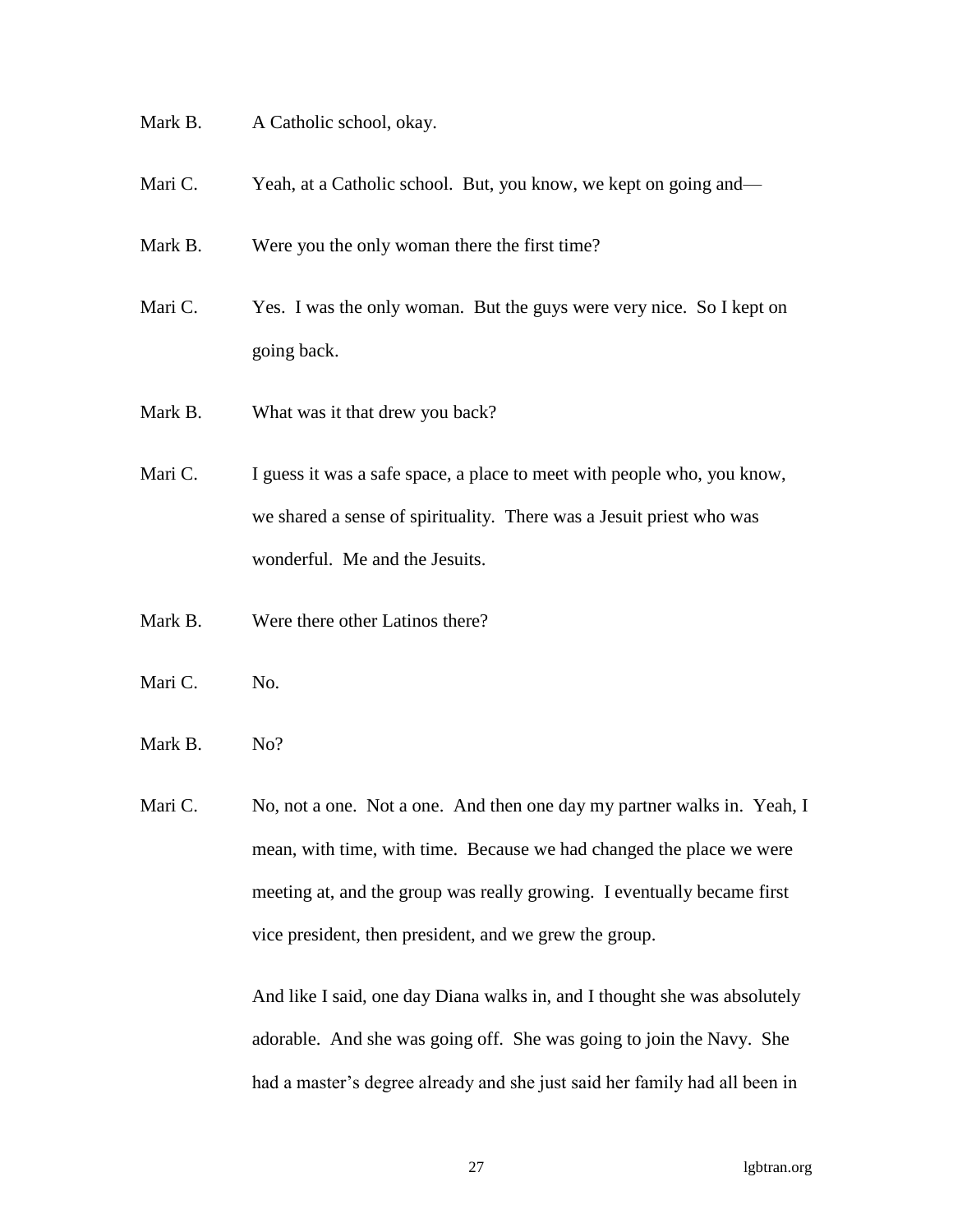the military, and she had just divorced the guy she'd been married to, and this just seemed like a good thing. But she had been with this, particularly hanging out with the gay men's crowd, and she had had some very fleeting relationships kind of stuff. And she was going to go in the Navy. And then she didn't. [*Laughs.*]

- Mark B. [*Laughs.*]
- Mari C. She didn't. And I think I had something to do with that. And she had already taken the physical exams and everything. She just hadn't signed the papers. Otherwise she would have been a goner. And so we entered into a relationship that has been just incredible.
- Mark B. It was a big change for you at that time.
- Mari C. Oh, yeah. Oh, yeah, it was a big change. It was a big change, I think, because Diana believed the same things I did, you know, the foundation. And it wasn't just a pretty girl. I mean, you're talking somebody who really had a great deal of depth. A great deal of depth.

And so we got very involved with Dignity. Eventually I was chapter president. We moved the chapter to…at that time we were meeting at the cathedral. We were at the very well-known Dignity convention in Seattle.

Mark B. Do you remember the year of that? We can find it if you don't remember.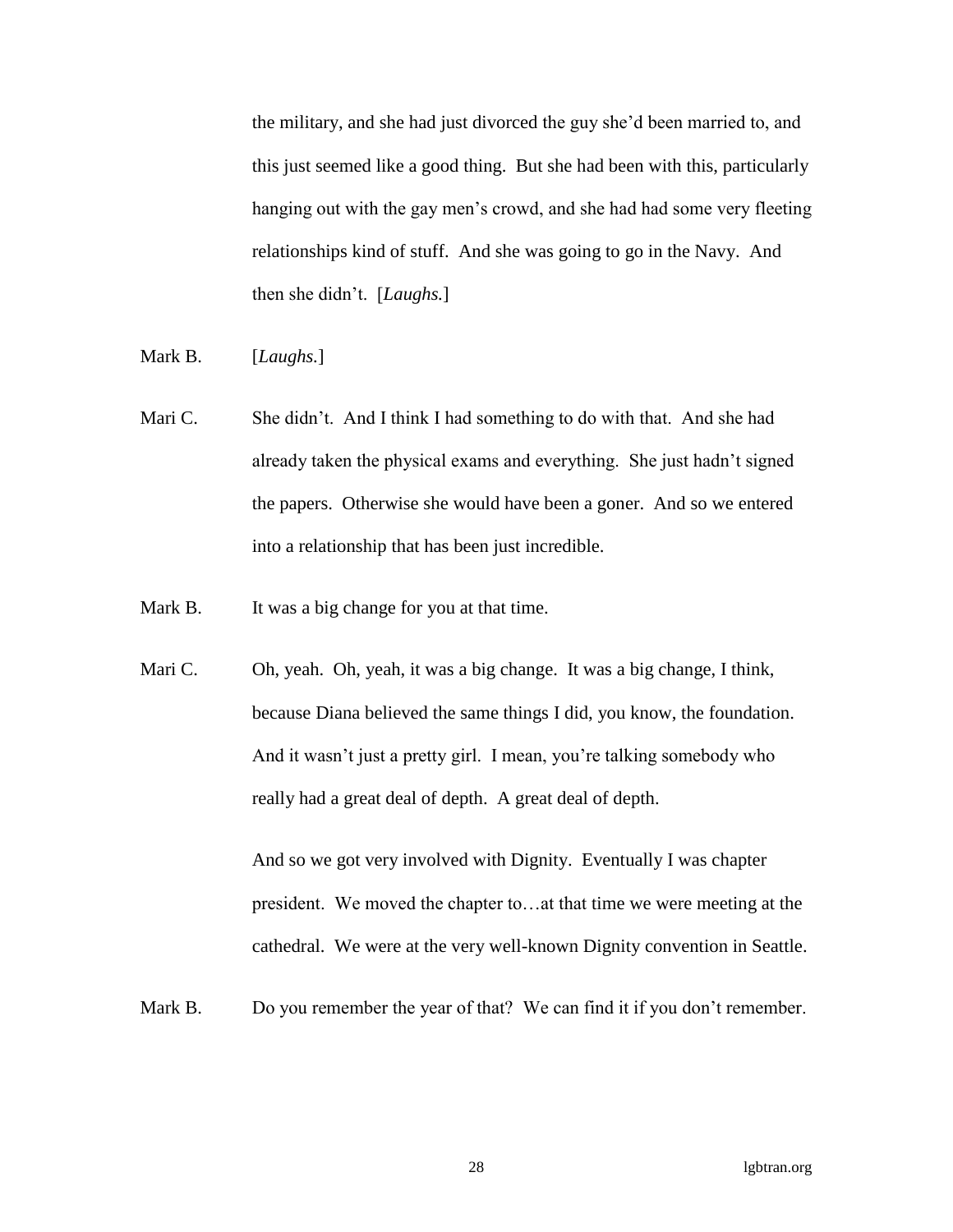- Mari C. Seattle when Hunthausen opened the cathedral to Dignity, which cost him his job. And the people outside praying the rosary and all of that, and they wanted to re-consecrate the cathedral after that. And it was just, oh, powerful. It was so powerful. And so this goes on, and I'm trying to get my years. You will be able to trace.
- Mark B. Yeah, we can go back and find it.
- Mari C. We can go back and figure the dates. Dignity Convention in New York was '85. In 1985 my friend Jack Jacnick, who was one of my beloved friends from Dignity—he was in Dignity in Virginia, but he had been, you know, he was like the regional director or something, so we became very good friends. We used to drink bourbon and smoke cigars together. It was wonderful. I adored Jack Jacnick.

And Jack Jacnick died of AIDS. He was the first person that, to me, it was like... And I was in medical research, so we were all talking about what is this thing. Nobody knew what the hell it was. So by 1987, when it's the next…it's the Dignity convention in Miami—I hope I'm not messing up these dates.

- Mark B. We can fix it later. That's fine.
- Mari C. Yeah, okay. So we have the Dignity Convention in Miami, and of course I was chapter president. And yes, it had to be '87 because I remember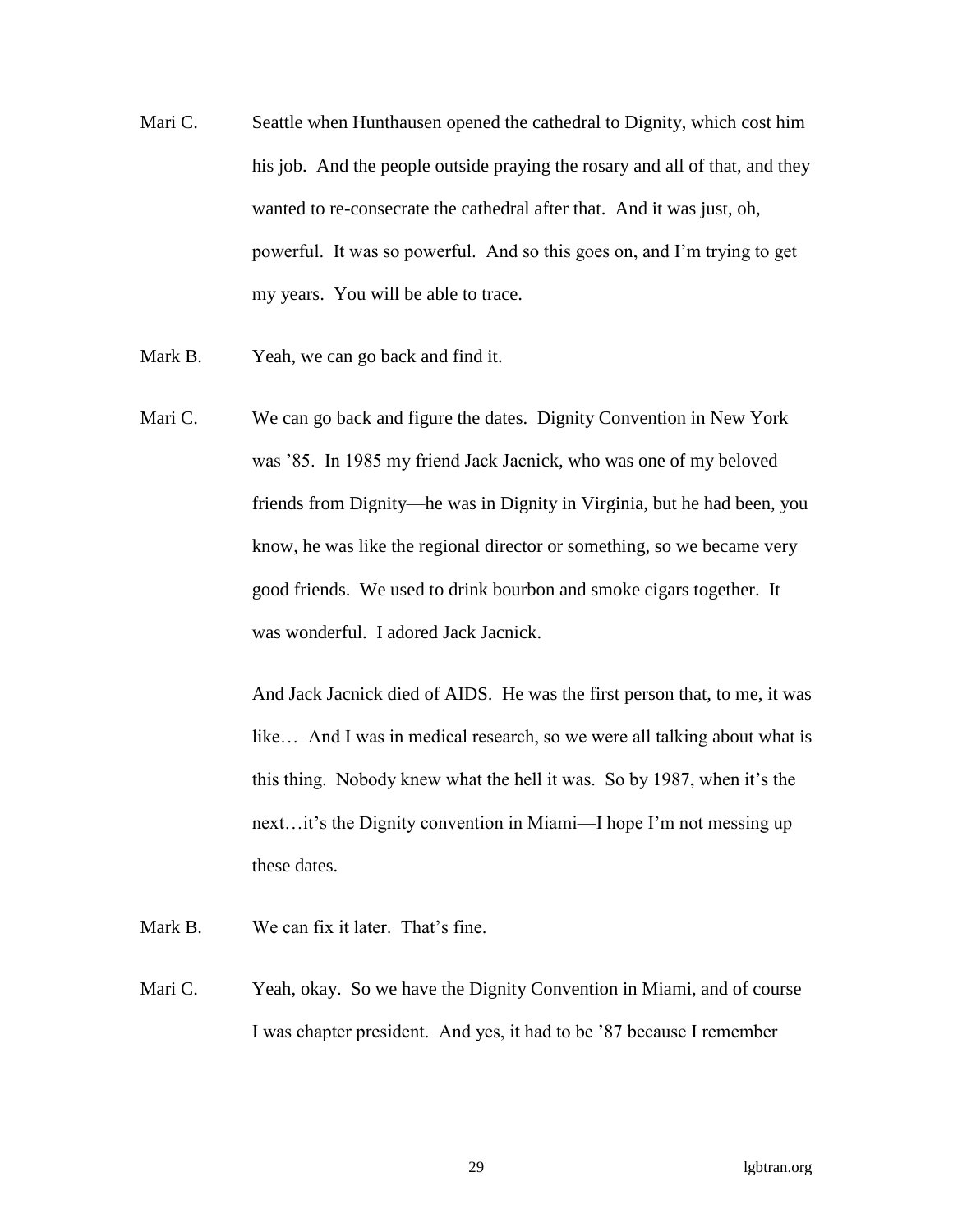talking about Jack. Everybody loved Jack and I remember talking about him from the podium.

And then we had the letter from the Vatican where we were…the one that said what is it, what are we? "Inherently prone to moral evil." Which, you know, at this point, I said, this is heresy. It's absolute heresy. How can anybody be innately prone to moral evil? That is sacrilege. I mean, this cannot…this is just very bad theology.

And then they started, the archbishop of Miami, with whom I had met many times, in his own home, okay? He had been very supportive. But boy, they got that letter from Ratzinger and everybody just, you know. Everybody just filled in.

And so I led our chapter out of the church. I said nobody's going to kick us out. We're leaving. We're leaving this institution. And that was a monumental moment in my life. Because I said this is not Christ's church. This is just not a Christ church. So walking out.

- Mark B. But that had been so much part of your life.
- Mari C. Yeah, yeah, yeah.
- Mark B. Yes, for...
- Mari C. Yeah, but, you know, I still held on. I was involved in the... I don't know if you're aware. There was a Task Force on Sexual Ethics that Dignity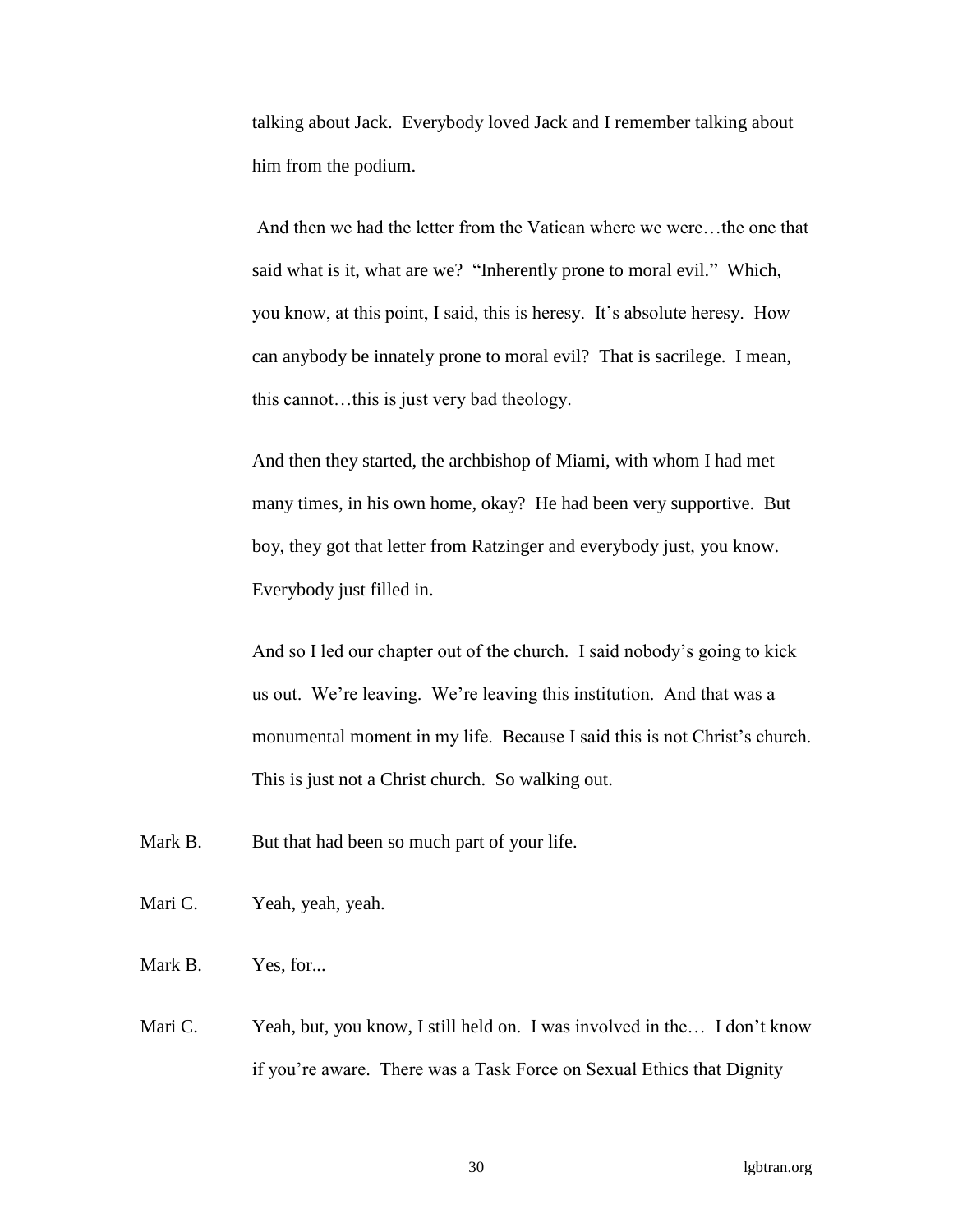started. Dignity had a Task Force on Sexual Ethics. It came out of the Seattle Convention. And Diana and I were both a part of it. There were like seven of us, I think, that worked pretty intensely for all those years, and we had this document that was published. It was a pretty solid piece of reflection on sexual ethics from a queer Catholic perspective. And so after that was published and…

- Mark B. At some point there was a new congregation you helped start in Miami. Did that come later?
- Mari C. No, that was later.
- Mark B. That was much later? Okay.
- Mari C. That was much later. Because then I was—okay, this is what happened. I was still in medical research, but feeling the need for something else. That this had been a very good, safe place for me. Actually, it's been such a good, safe place that they're going to be a very important part of my retirement from all that money they put away for me years ago. But I went back to school and then I got—one of the people that I had done a lot of work with was quite a character, a guy named Grant Ford, who had been—do you know who Grant Ford is?
- Mark B. He's an MCC pastor, right?
- Mari C. MCC Fort Lauderdale. And he and I had done a lot of work together. And he called me one day. He said, "Hey, want to have dinner with me?"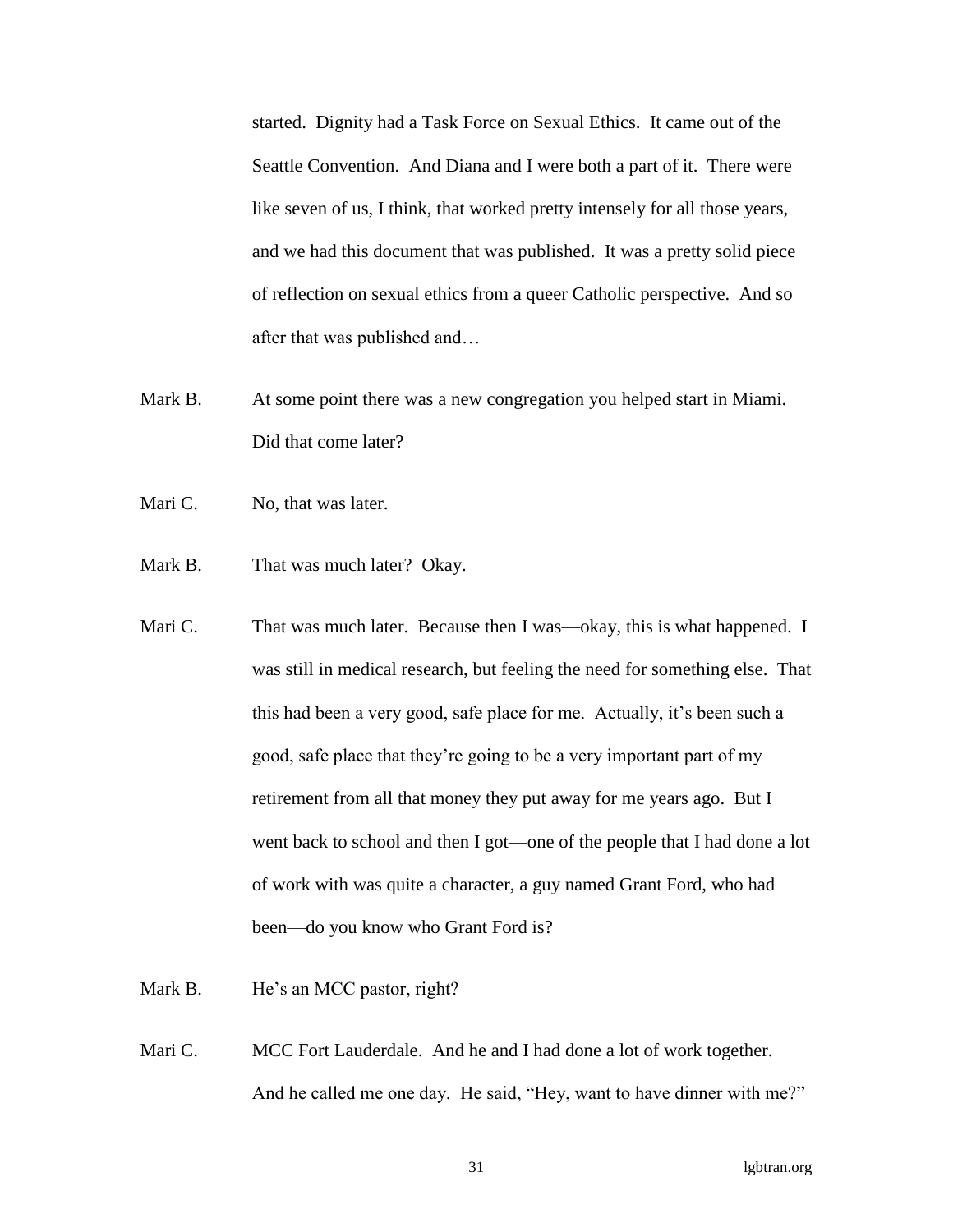I said sure. And he offered me a job. And I came home and I said to Diana, "How would you feel about my taking a pay cut of about \$18,000?" And she said to me, "Can we live on that?" And I said, "Well, it won't be the same. We might not be able to travel as much." And she said, "Is it going to make you happy?" And I said, "I think so." And she said, "Well, it's what you always wanted, really." So I quit my job and I went to work at MCC Fort Lauderdale.

- Mark B. What was your portfolio?
- Mari C. I was the program director. Now, what happens is HIV-AIDS all over the place. All over the place. This was the church. We were just burying people right and left. And I…I mean, I was not a clergyperson, but I was a member of the staff, and everybody was doing AIDS work.

And I remember going with my little Episcopal Book of Prayer to a VA hospital in Miami to see my first AIDS patient to do a pastoral visit. And man, I just…I did everything you could possibly do to a human being who is sick from a religious perspective. I prayed, I blessed him, I anointed him. I just didn't know what to do. And I kept on going back to see him. And he's the person, this man really taught me about how you take care of the sick and dying, because he was in that.

And at that point I had finished my bachelor's at Barry, with a concentration in religious studies, and I started on the road to ordination with MCC. This is where facts just bump against each other.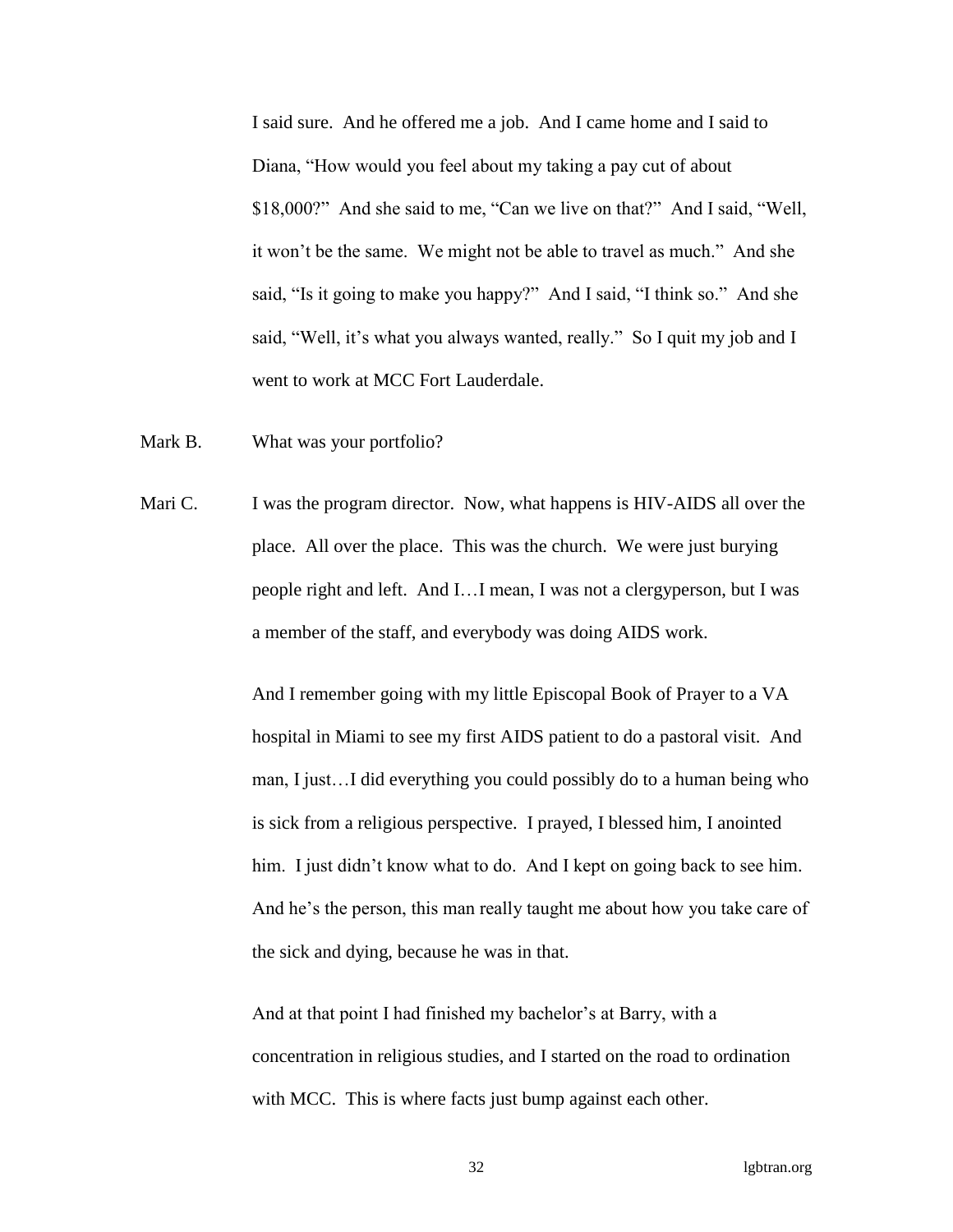Mark B. I understand.

- Mari C. I cannot swear to the veracity of all these things as far as chronology and what came first. So I wound up…for a while I was just doing HIV work and became—
- Mark B. For Sunshine Cathedral?
- Mari C. Well, just for...that was even before it became Sunshine Cathedral. It was MCC Fort Lauderdale. Because I never liked the cathedral. That was very much grand.
- Mark B. Yeah, okay.
- Mari C. That was grand. And then I was working with, oh, Jeez, a religious healthcare kind of thing. If my life depended on it I can't remember what it was. But it was another MCC, former Catholic minister, Lou Kavar. He's written a lot of stuff. He's got a lot of stuff published. I became good friends with Lou. I was working for—it's not hospice, but I became kind of the chaplain for this AIDS home, and I got involved with… I mean, there was so much.
- Mark B. So much. I remember.
- Mari C. There was so much. So much to do and so few people to do it. So that took—and those were the AIDS years. And it's like, you know, watching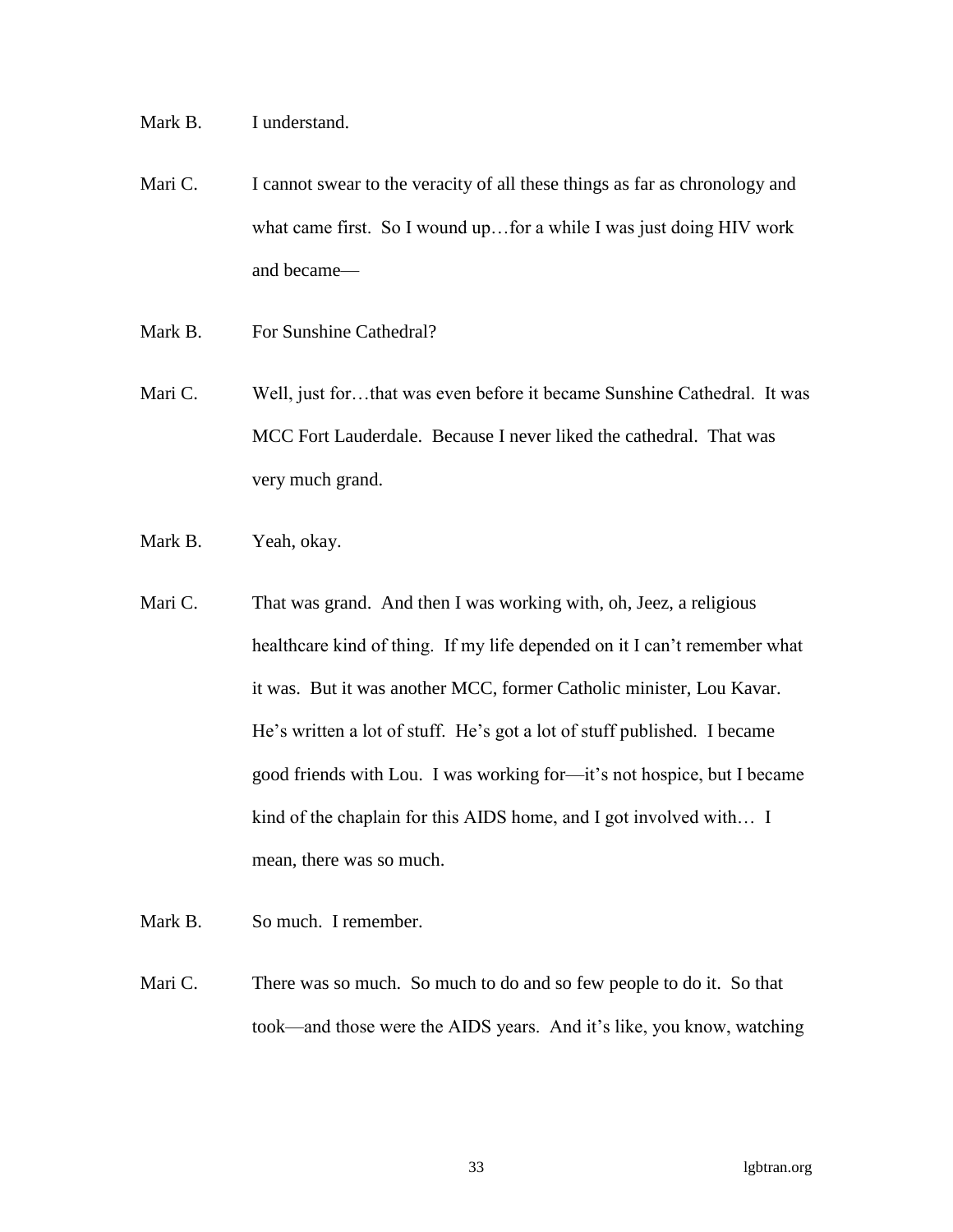people die, and bury people, and comfort people. So I knew that MCC was not the best fit for me, that I didn't want to do just queer ministry.

Mark B. I understand.

- Mari C. And even though I have nothing but the greatest respect for the work of our colleagues in MCC. And I went back to school. I went back to school and back to Barry to get a master's degree in theology. Me and the Dominicans.
- Mark B. Dominicans and the Jesuits.
- Mari C. Yes, the Dominicans and the Jesuits. So I went back to Barry. After the first semester, the head of the department of theology asked me if I would be his graduate student, so I got a free ride. And he was a Catholic theologian, a Bible scholar, and I learned a lot. I learned a lot because I was hanging out there with him all the time. John O'Grady, the Bible scholar.

And the faculty was just wonderful. Great, great, great people. So I got a very solid background in everything from liturgy to all of the foundations of the church. And one of my professors had been very involved in Latin American liberation theology, had been in Peru and all of that, so that really… I was also engaged with this center, this Catholic center where there were a lot of liberation theologians that were coming down and doing lectures, so I was totally immersed in liberation theology.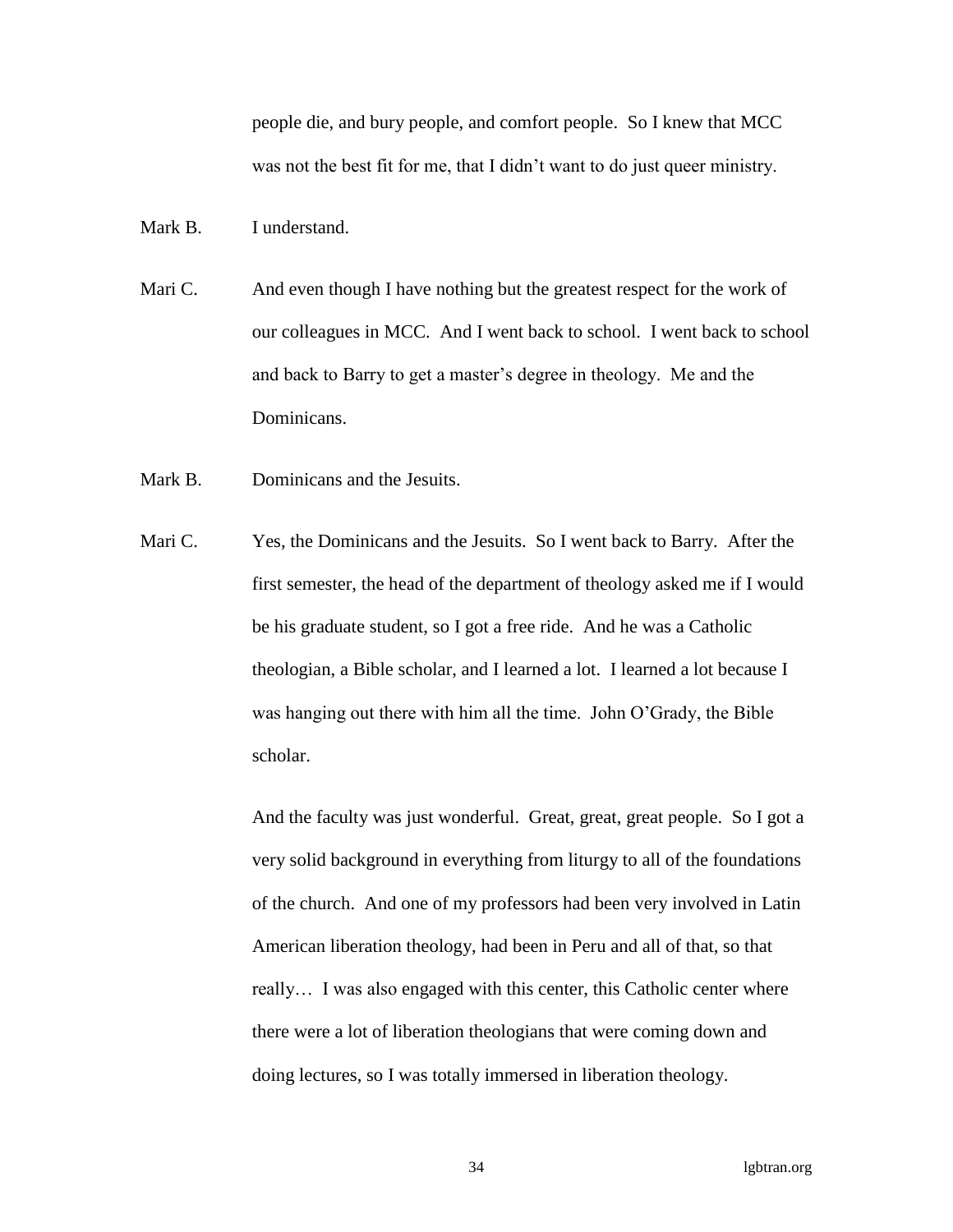Mark B. Were there other women in the program with you?

- Mari C. Yeah.
- Mark B. There were other women at that point?
- Mari C. Yeah.
- Mark B. Okay, good.
- Mari C. Because it was not an M.Div. A master's in theology. And then I didn't know where to go, what to do. I was searching and searching and searching. And through my social activism and community work, I was at this meeting of religious people about some issues in the city. I can't even remember what it was about.

But there was this man who I was sitting next to, and he was talking to this guy who was on his other side, and apparently something had happened in this man's family, the other man's family. And this minister, this guy was speaking to this person with such gentleness, love and concern. And he just said, "I just want you to know my wife and I were praying for you last night," and it was such… And I was so deeply touched just listening to him minister to this other person.

And we just talked, and I said something like…he invited me to go to his congregation one night. "Why don't you come to my church sometime?" And I did. I said to Didi, "We've really got to go. This is the cutest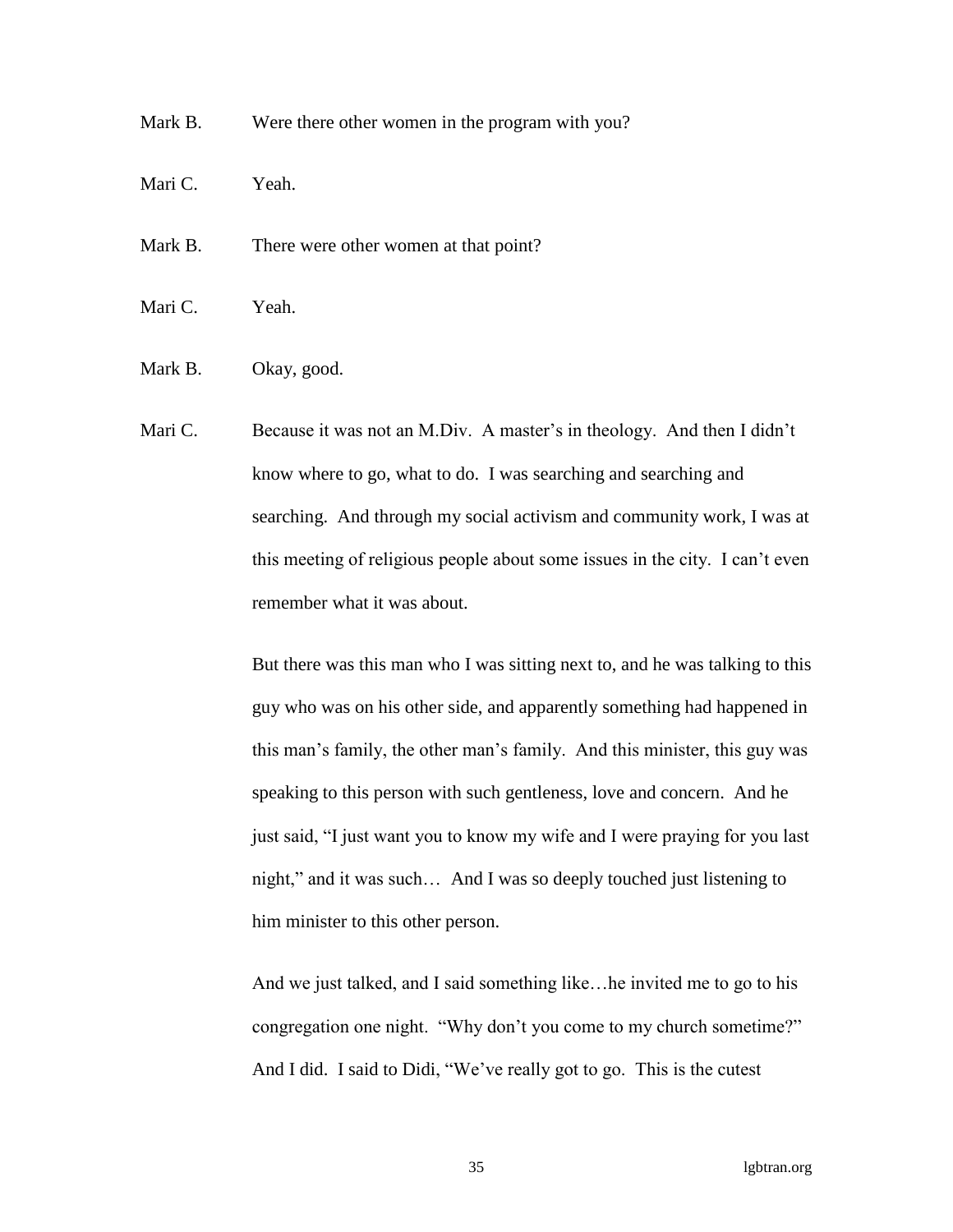church in the world in Coral Gables. It's the cutest church in the world." And we went to Coral Gables Congregational Church and never left.

- Mark B. Oh, okay.
- Mari C. My love is that church. So I went there. I had already finished my master's. I went in the in care program at the congregation and then I went back for my doctorate at this very interesting, experimental seminary that was interfaith. And they were multicultural.
- Mark B. In Miami?
- Mari C. In Miami. It's since been taken over by St. Thomas University, but they were trying to be interfaith at the time. I said I've got to get a degree. Oh, because they told me—that's when I decided to go into the ordination track with the UCC, and they told me I needed an M.Div. I said I'm not going to go get another master's degree.
- Mark B. Another whole master's degree, right.
- Mari C. I said what about if I get a D.Min.? And they said, yeah, we'll ordain you with that. And I said, fine. If I'm going to go back to school, I'm going to get a doctorate. So I went at the seminary and had a phenomenal time. This was—I just cannot get away from them. The president of the seminary was a Catholic priest. Everybody else was Protestant.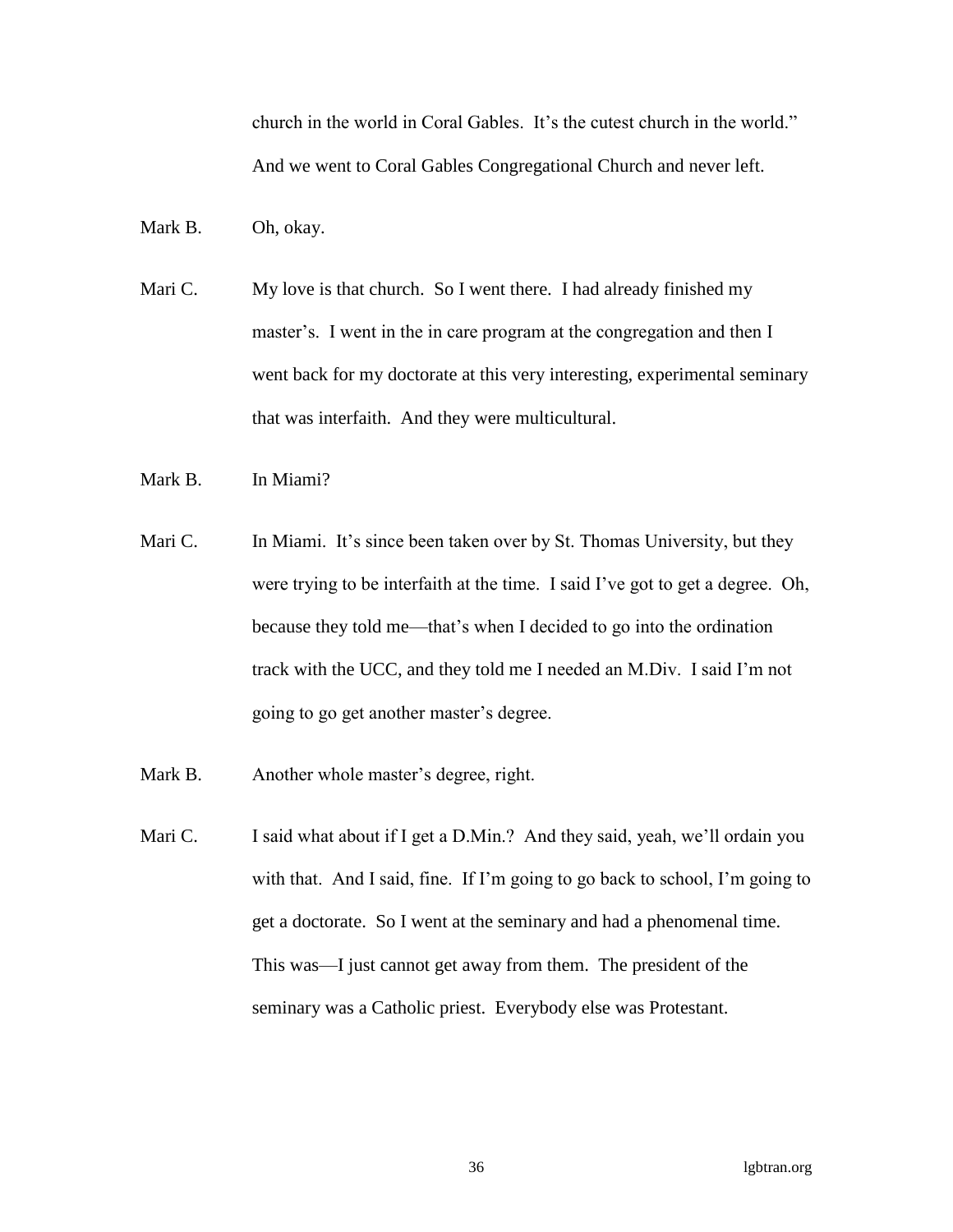So he paid for my education. I never paid a nickel for that degree. I did a thesis on issues of culture in ministry and multiracial, multicultural church, which I have not been able to use at all because nobody wants to have a multiracial, multicultural church. They all talk about it.

- Mark B. Yes, yes. We should talk about that later on after this interview. I'd love to talk with you more about that.
- Mari C. So I served at that congregation.
- Mark B. At Coral Gables?
- Mari C. At Coral Gables. I served at Coral Gables. And while serving there, I met Bernice Powell Jackson, and totally fell in love. I mean, it was not the love of another woman. She's incredible. And it was entirely mutual. We really clicked. And when there was a... You know, she was the head of Justice and Witness Ministries.

And I had also met Ron Stief, who was the head of this office. And we had clicked. He was a wild man. The two of us just got along awesome. And then when this job opened up, somebody called me and said there's a job in Washington, D.C. that has your name on it. And I came to Washington to work with Bernice and... And then they both had the audacity to leave.

Mark B. Do you remember the year you came here?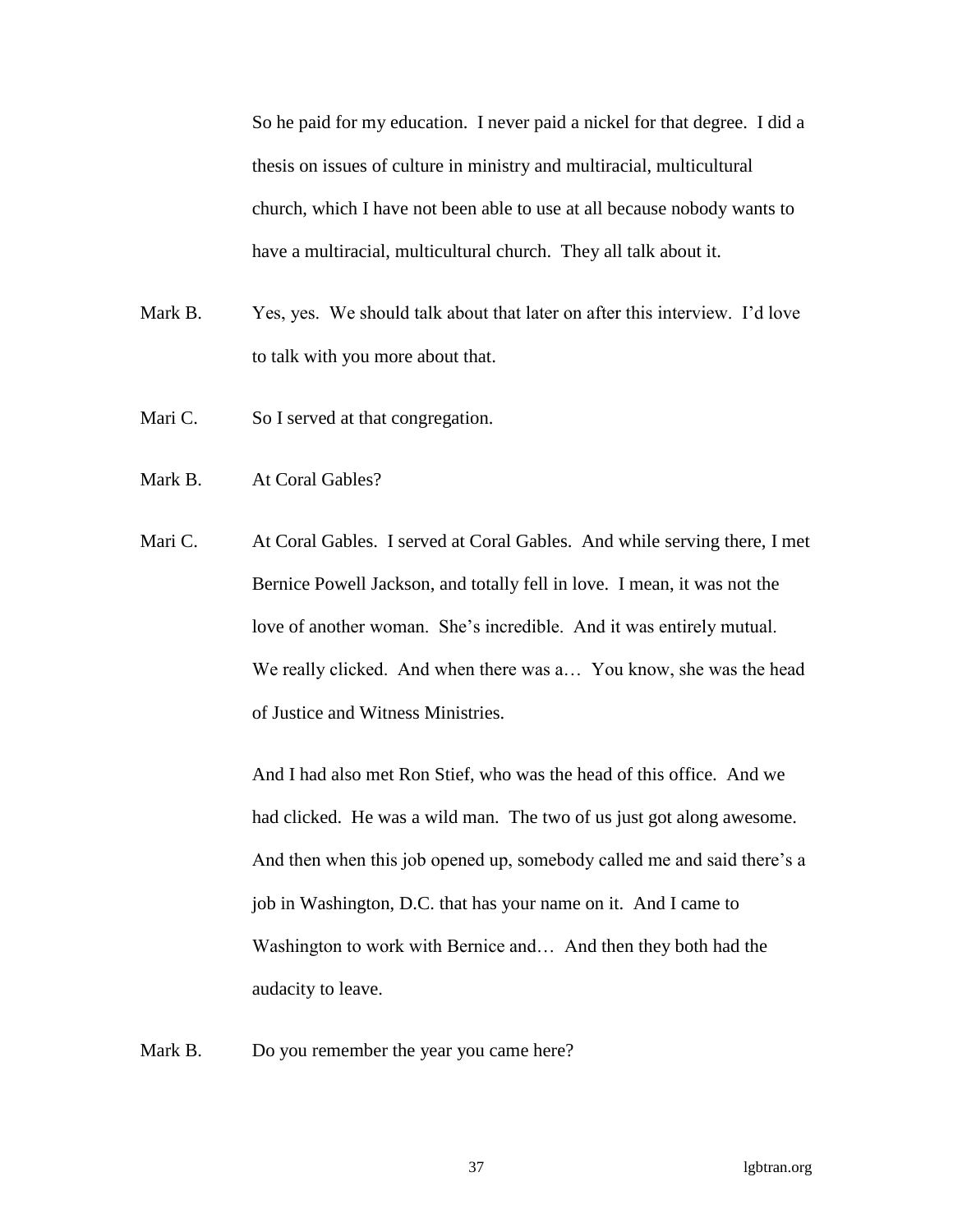- Mari C. It was ten years ago. And then Diana was, at the time... well, she decided she wanted to go into ordained ministry, and she was working for hospice and going to seminary. But then she finished here at Howard, got a phenomenal—she got a residence at Johns Hopkins, and now she's been working at the NIH. She's a chaplain at NIH. So here we are. And then we just got married.
- Mark B. Yes, talk about that. You got married when?
- Mari C. When did we get married? On our  $30<sup>th</sup>$  anniversary.
- Mark B. Thirtieth anniversary, yes.
- Mari C. So it was two years ago.
- Mark B. Where did that happen?
- Mari C. At First Congregational Church. Well, it actually wound up happening in a Lutheran church because our church had been torn down and was being rebuilt. So my congregation, the one that we're members of, was meeting at this beautiful little, beautiful, absolutely gorgeous little Lutheran church, and we got married. And Diane Neu married us.
- Mark B. Oh. I know Mary Hunt, yes, and Diane.
- Mari C. Oh, Mary Hunt and Diane Neu are very, very good friends. We usually spend all the holidays with them. Yeah, very good people. So when it came to getting married, I said I cannot choose any of my colleagues,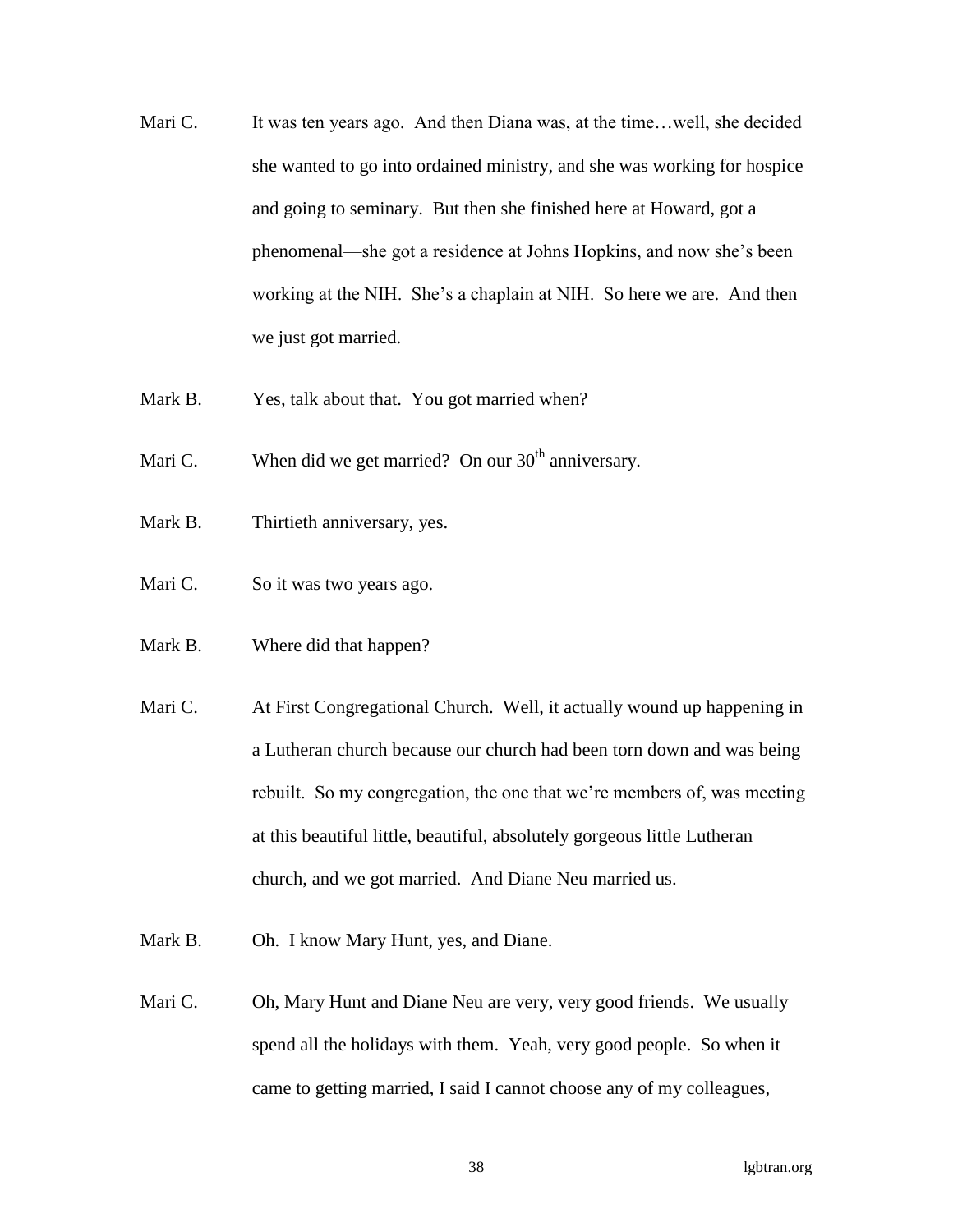because which one do you choose, right? And I said but to me it was like, what about Diane Neu? This would be the perfect person. So Diane married us, and that's that.

Mark B. A bit about your portfolio, your work here. Your work focuses on?

Mari C. My work focuses on domestic issues.

- Mark B. Mm-hmm, okay.
- Mari C. [*Laughs.*] I know, it's the portfolio from hell. But obviously we choose whatever is critical at the time. I've been doing a lot of work on immigration. I've also done a lot of work on climate change. The National Council of Churches has an office next door and they have been an umbrella for the environmental work of all the denominations. And there is the Eco-Justice Working Group, and I served as president or whatever, chairperson, whatever it was of that group. I have phenomenal colleagues in that group.

Around here it's the issue du jour. Like when healthcare was happening, even though we have a person dedicated to healthcare, but everybody was working on that. So right now we have the immigration push, in a lot of ways, so we'll see what happens with that. I think Obama has to do something about it.

Mark B. I also know that you play a significant role in the ecumenical LGBT religious movement. You preached at the WOW conference—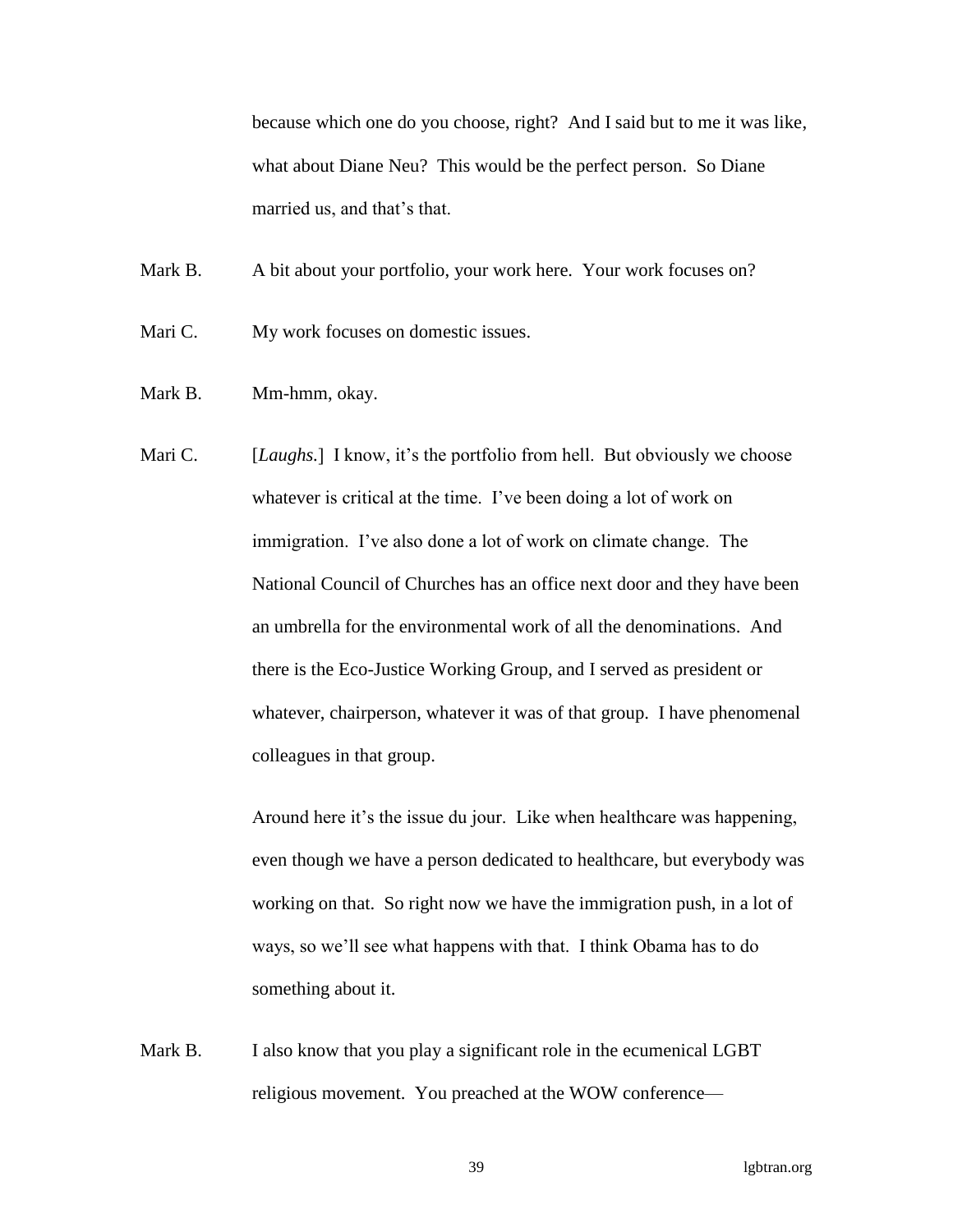Mari C. Yes, I did.

- Mark B. and spoke at other kind of events. How do you see your role in this larger movement? You are a recognized leader in a lot of ways.
- Mari C. Well, it's been kind of curtailed, except for my work at PSR now. And that's where I've channeled a lot of that energy, the work at PSR with the Latino.
- Mark B. How did that come about?
- Mari C. Dear Bernie, bless his heart, called me one day and he asked me if I wanted to be on the board of the center, all right? This was, I don't know, several years ago.
- Mark B. This is UCC seminary and you're a UCC leader.
- Mari C. So he calls me and I said, "Bernie, thank you very much. I'm honored that you asked me, but I don't have a lot of free time, and whatever free time I have, I am just really dedicating to the Latino community. When the seminary decides that they want to do anything with the Latino community, you call me."

And he did. Bless his heart. When they started thinking about doing Latino Roundtable, they invited me, and lo and behold, the other person they invited is Orlando Espin, whom I've known most of my life. So this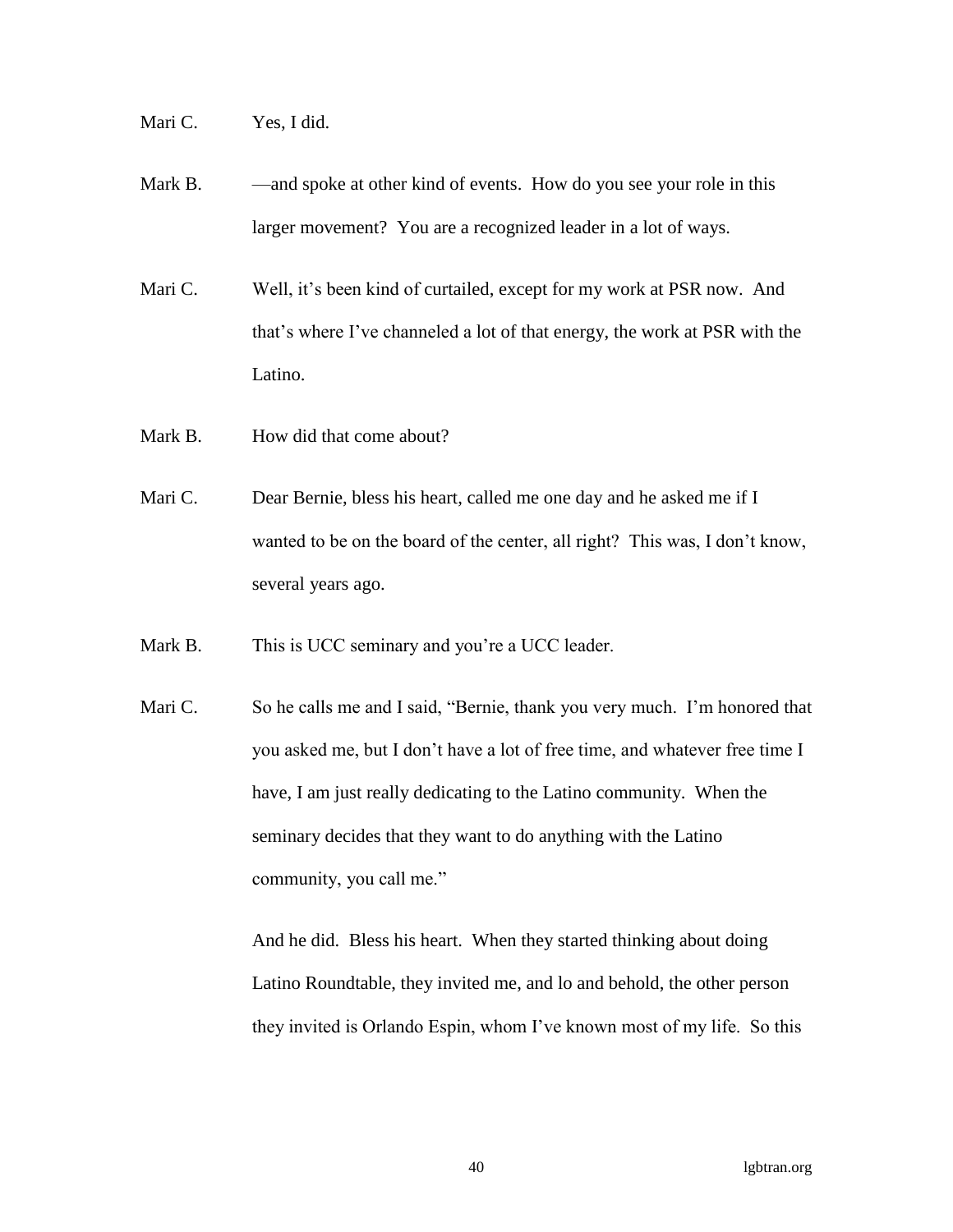was just tremendous. And I just get so frustrated. I think I have been very radicalized, as a Latina, since I moved here, because in Miami we rule.

Mark B. Oh, okay.

Mari C. You know, Latinas rule. You cannot move—I mean, you have the mayor and senators and everything else. So moving here and then seeing how the Latinos here are treated, working in a place full of these gentle, poor, undocumented people. We have the largest, or the second-largest Salvadoran population in the world. You've got San Salvador, Los Angeles, and the Washington, D.C. area.

> They are the unseen. When everybody goes home, they work. And I've been deeply touched by their situation. I always talk about that in here I'm the pastor of the basement where all the cleaning people come. I mean, I've gone to court with their children. Whenever there's been, if they need translations, anything else, they always call me, and I'm very, very glad to be of help.

It's just very sad, all of these people who are… I really get so offended by the term "illegal," illegal aliens. That is the most offensive term I have ever heard in my life. And so that just makes me very angry.

And so doing anything that I can as just an out, queer person with some experience in leadership that we can do. I think the work of the Roundtable can be, the resources that we've put out can alleviate a lot of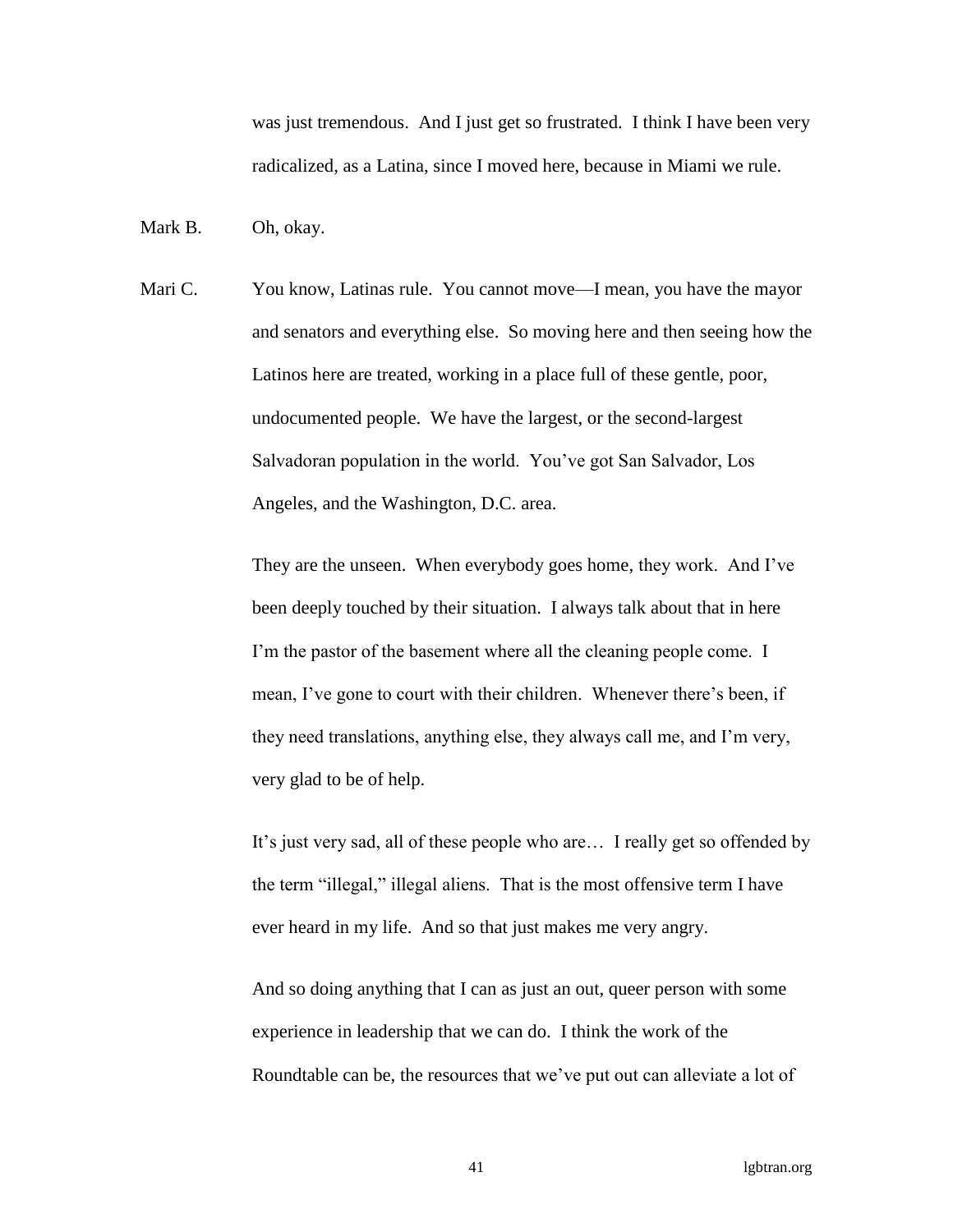the tension with our queer sisters and brothers that are Latinos. And I'm working with Orlando, so I have a lot of fun.

You're not going to believe this. This is so funny. Diana and I are going away on vacation on Saturday. We're going off to the Yucatan. Without talking to each other, Orlando and his partner are going to be in the same area the same week.

Mark B. [*Laughs.*]

Mari C. We had not discussed this. It is hilarious. We're going to get together in Cancun or somewhere.

Mark B. Good. This is a great story. Thank you so much for your time. Is your mother still living?

Mari C. No.

Mark B. She died, okay.

Mari C. No, my parents are both gone.

Mark B. Any other stories or recollections you want to add, or as you look back over just that whole journey from Havana and what's brought you to where you are today?

Mari C. I think for me it's about justice. And whether it applies to the undocumented immigrants or it applies to the queer community, that we're all children of God, and that we all have…that we're entitled to a life of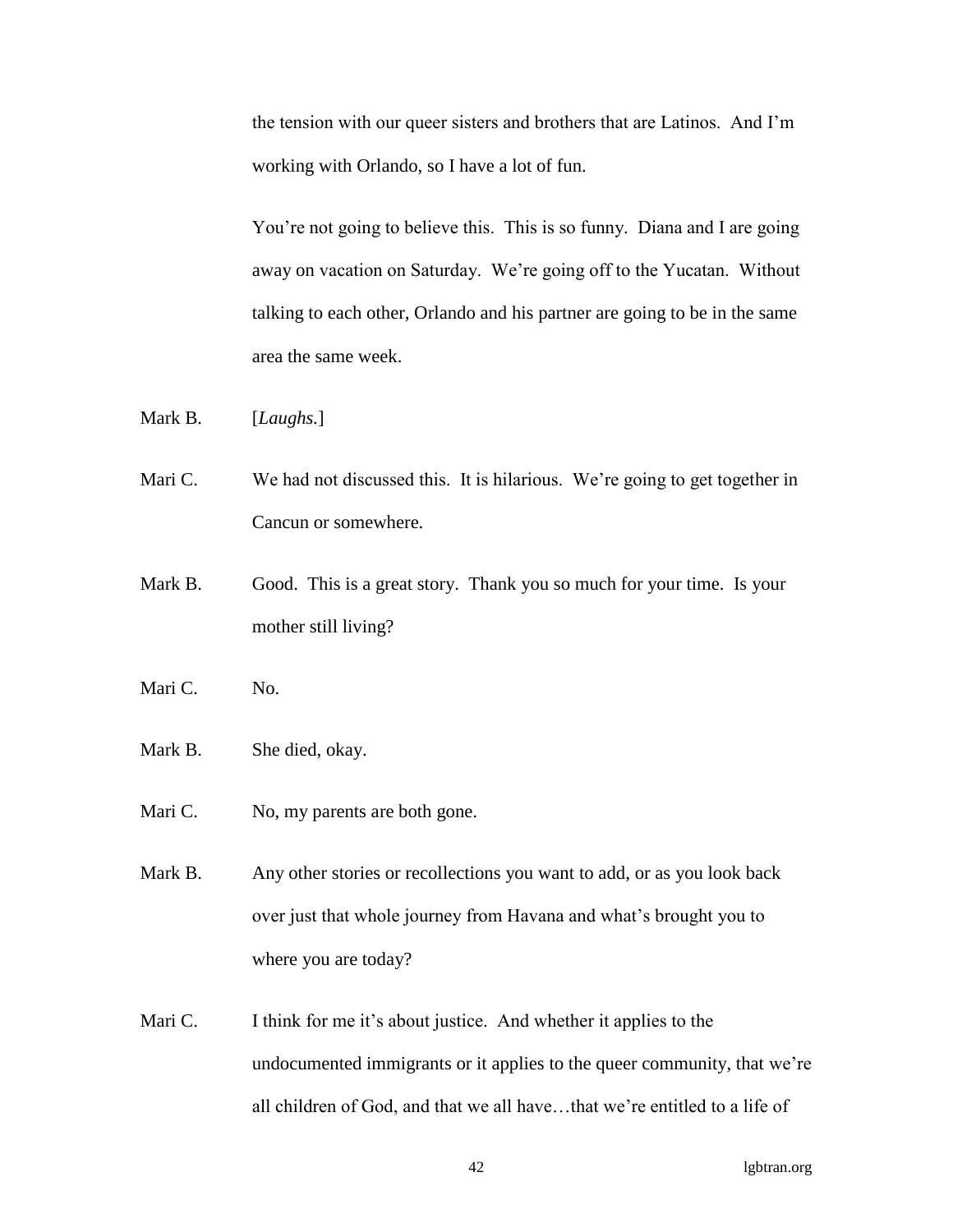integrity and truth and opportunity. Whether it is passing immigration reform or same gender marriage, inseparable. Inseparable. This is about having the fullness of being a child of God, and being able to internalize that, and be able to live out as a child of God, not as somebody who's less than. And I've had, as you can see, I've had a very rich life.

- Mark B. Yes, uh-huh.
- Mari C. I've had a very rich life. I'm sure that I have forgotten stuff because, you know. I mean, you know, I can tell you—oh, the most important thing in my life, how could I not tell you? My spouse and I are absolutely, absolutely silly bird watchers.
- Mark B. Oh, okay.
- Mari C. We have a passion for nature. I think my passion outside of justice issues is nature. When I need restoration, I never go to a church to pray or anything like that, I go to the ocean, I go to the mountains, I go to the river. That's where I get spiritually fed.

And I don't know how many years ago I just got curious about birds. I was still in the lab, because I remember asking one of my colleagues, who was very involved in the Sierra Club, and I kept on hearing stuff about nature, and that and the other. And I just asked her, I said, "You know, I want to learn about birds." I don't even know where I got that. I want to learn about birds. Birds interest me. They're so beautiful.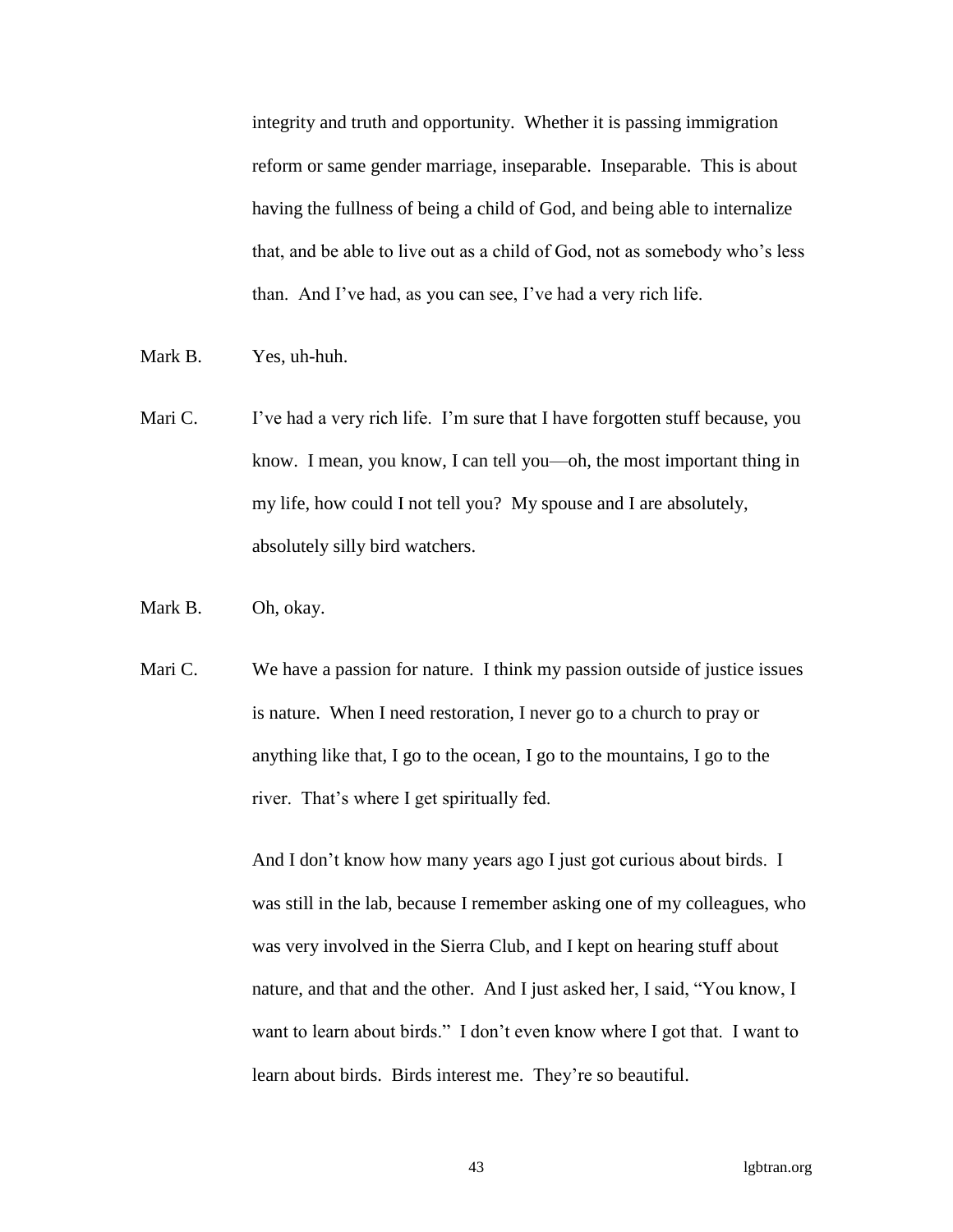And I said, "Where can I go to learn?" And she said, "Well, you just get yourself a copy of Peterson's *Field Guide to the Birds*." And I went and I got my… No, I told Diana for Christmas this is what I want. I want a copy of Peterson's *Field Guide to the Birds*, which was the book then, and I said I want a pair of binoculars. So that's what I got on Christmas morning.

And we had a townhouse—this is Miami—that was on a little lake. And I got my binoculars and my field guide. I went to the lake. My god, I saw an American Coot and an Anhinga, and I was able to identify them, and I have never put down my binoculars. I think our life list is 700 and something. So we go, when we go, like Mexico, we're going to go birding.

## Mark B. Wonderful.

- Mari C. We've gone to Peru. We've gone to Argentina. We've gone all over the country. We're very, very nature people. We've gone all the way to Patagonia, seen the pelicans—I mean, the penguins in the ice floes. So we're very…this is what I love more than anything. My passions in life are the people that I love and nature.
- Mark B. Nature. Good. Thank you.
- Mari C. You're very welcome.
- Mark B. Thank you, Mari.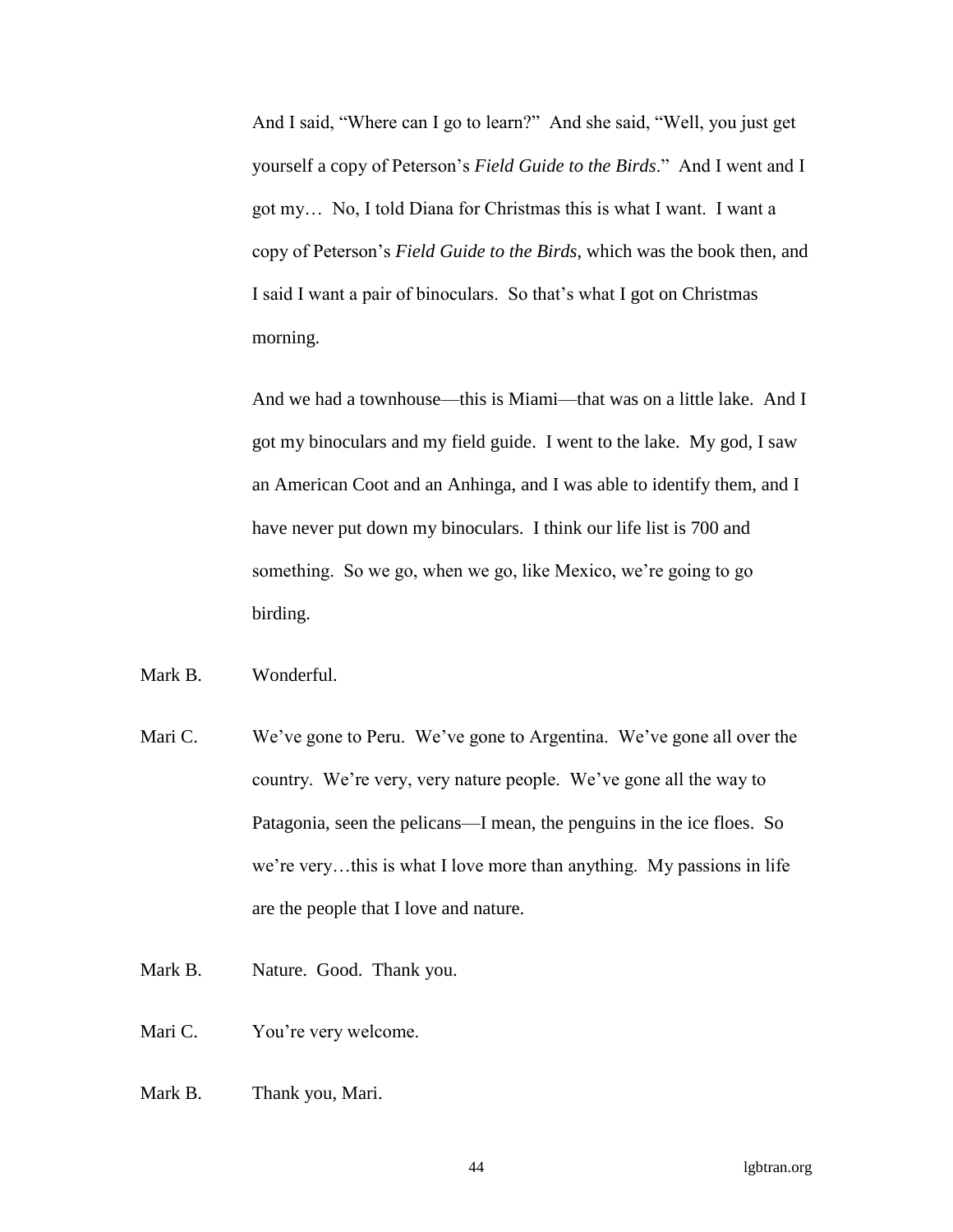Mari C. You're very welcome.

Mark B. You're wonderful. Good. It's an hour and a half. Whoops.

Mari C. That's okay. Don't tell me it didn't record.

- [Part 2.]
- Mark B. This is Mark and Mari back here again, and Mari just wants to talk a bit about a couple of important parts of her life and some associations with some significant people who played important roles in her life and also the larger LGBT religious movement.
- Mari C. Chay. After MCC we had sort of a group of women who gathered mostly at my morning service on Sundays. We had an early morning service, and it was—
- Mark B. At MCC Fort Lauderdale?
- Mari C. No, at MCC Miami. And it kind of grew and grew. And at some point…oh, we had a lot of wonderful things, and one time we put together an Audre Lorde memorial. Talk about people who have influenced us. Oh, be still my heart. Be still my heart, Audre Lorde.

And so we did an Audre Lorde memorial event where we invited as a guest—I don't know if you've seen, in I think it was in one of the *Before Stonewall* books, that there's a wonderful picture of Audre Lorde with another woman by the name of Maua Flowers, who was also a very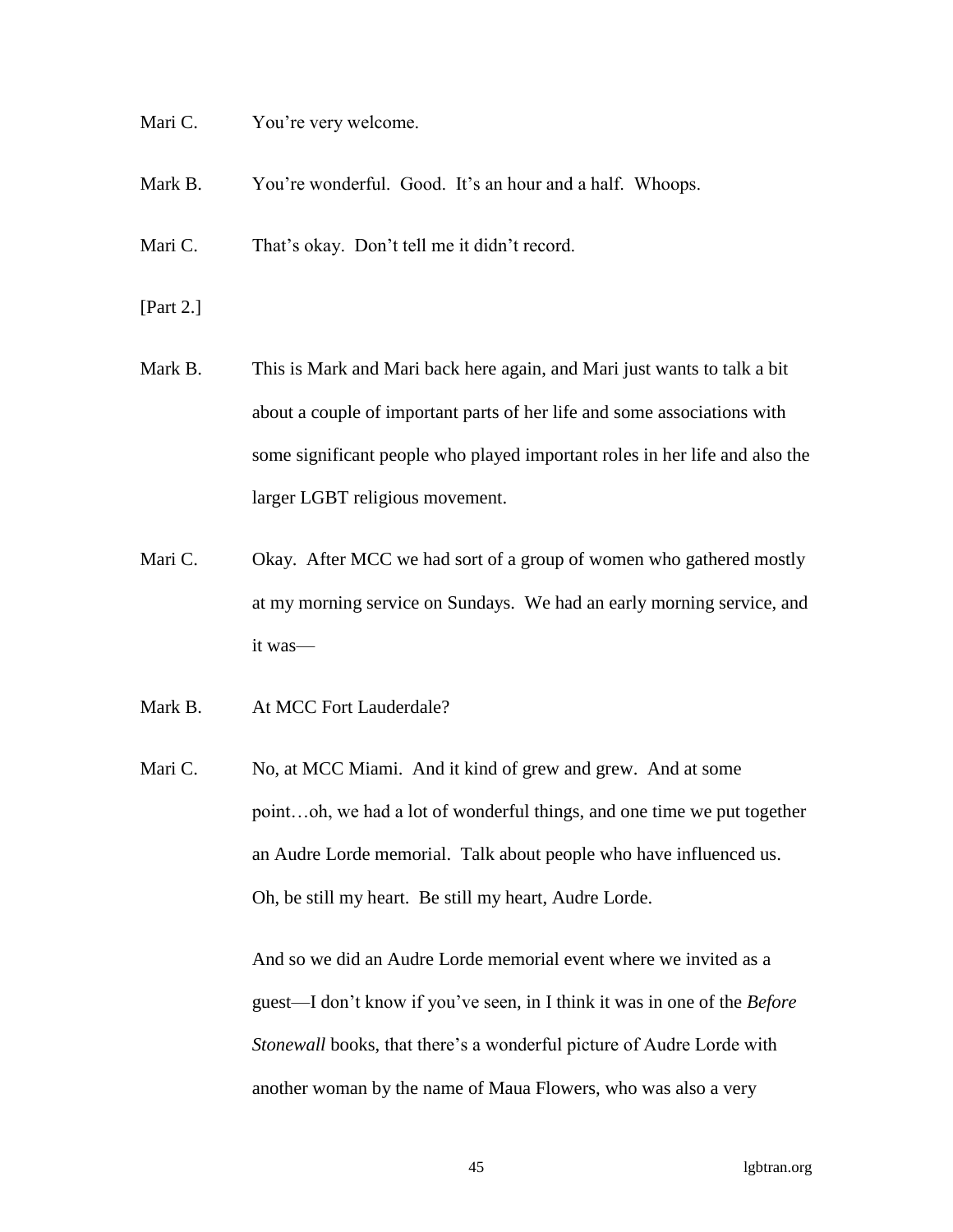important person in our history. And I was called by some other people in the community that were not part of MCC, or they were not part of what emerged as a women's community that we had. Oh, no, I need I need to talk to you about the community first before this.

Okay, so we had this Audre Lorde memorial that we were doing to collect funds for women's health issues and things like that. And there was not a lot of support from the men in the group. And that kind of started a little bit of a rift. And eventually that led us to start something new.

So we started and I led what was called Holy Wisdom Interfaith Community, and we became a 501(c)3 in the state of Florida, and took a warehouse space in Miami, and totally transformed it as a gorgeous place for gatherings and for worship and all of that. And we put together—we wrote…well, actually, a phenomenal woman by the name of Ana Garcia, who is one of the funniest human beings, and one of the most amazing minds that I've ever met—we remain very good friends—wrote a play that was called "Que Pasa, Miami?"

And "Que Pasa, Miami?" was a coming out comedy about this Cuban girl coming out to her family. Well, this was, I mean, it was hilarious. I remember doing the rehearsals, and we could not control just breaking out, because it was so funny. And it just kept on getting funnier and funnier. And we presented "Que Pasa, Miami?" to sold out audiences in a theatre in Miami Beach. We presented it two years in a row, several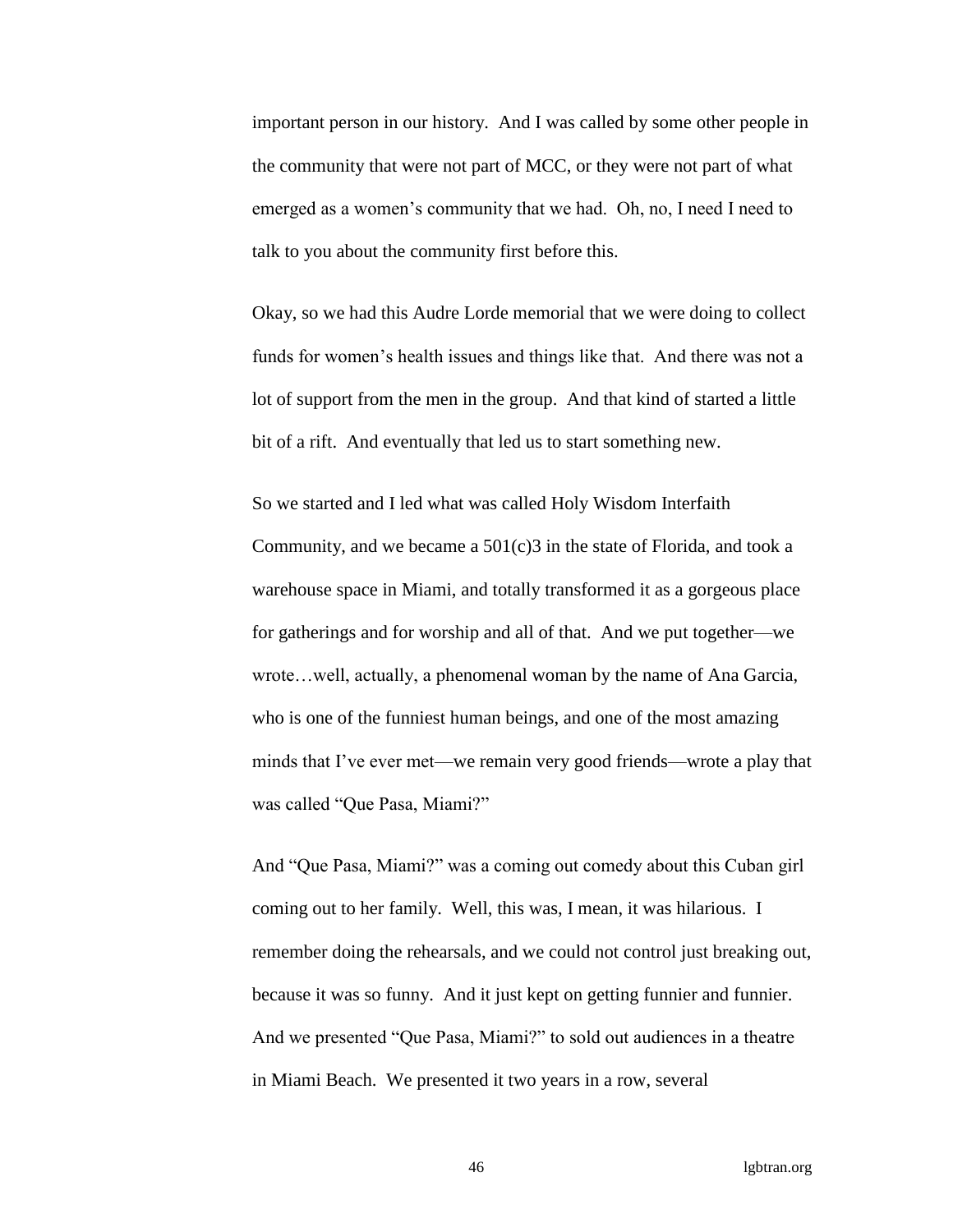performances each. It was amazing. Even the BeeGees were there. [*Laughs.*] And so we got a proclamation from the city of Miami Beach. We got all kinds of...

And it didn't last because it couldn't last. It was just too much of energy, not a structure thing. But we went on for about three years when I started really drifting into I need to do something to formalize my clergy status. But Holy Wisdom Interfaith Community was one of those Camelot moments in my life. And the people there, the women and the good work.

At that time we wrote a grant for, which we received, and we put together the first ever senior prom for LGBT youth in a hotel in Miami Beach all together with tuxedos and gowns, and whichever gender wanted to wear whatever was fine. I mean, we had some really, really—we did some wonderful work.

- Mark B. This is early 1990s?
- Mari C. I can't remember.
- Mark B. We can go back. We can always add it later.
- Mari C. I mean, I have all these things. But part of what—I was just trying to make the Audre Lorde, you know, mention Audre Lorde, because this woman, Maua Flowers, who was Audre Lorde's best friend—they lived upstairs from each other in New York—and one of those insights that, you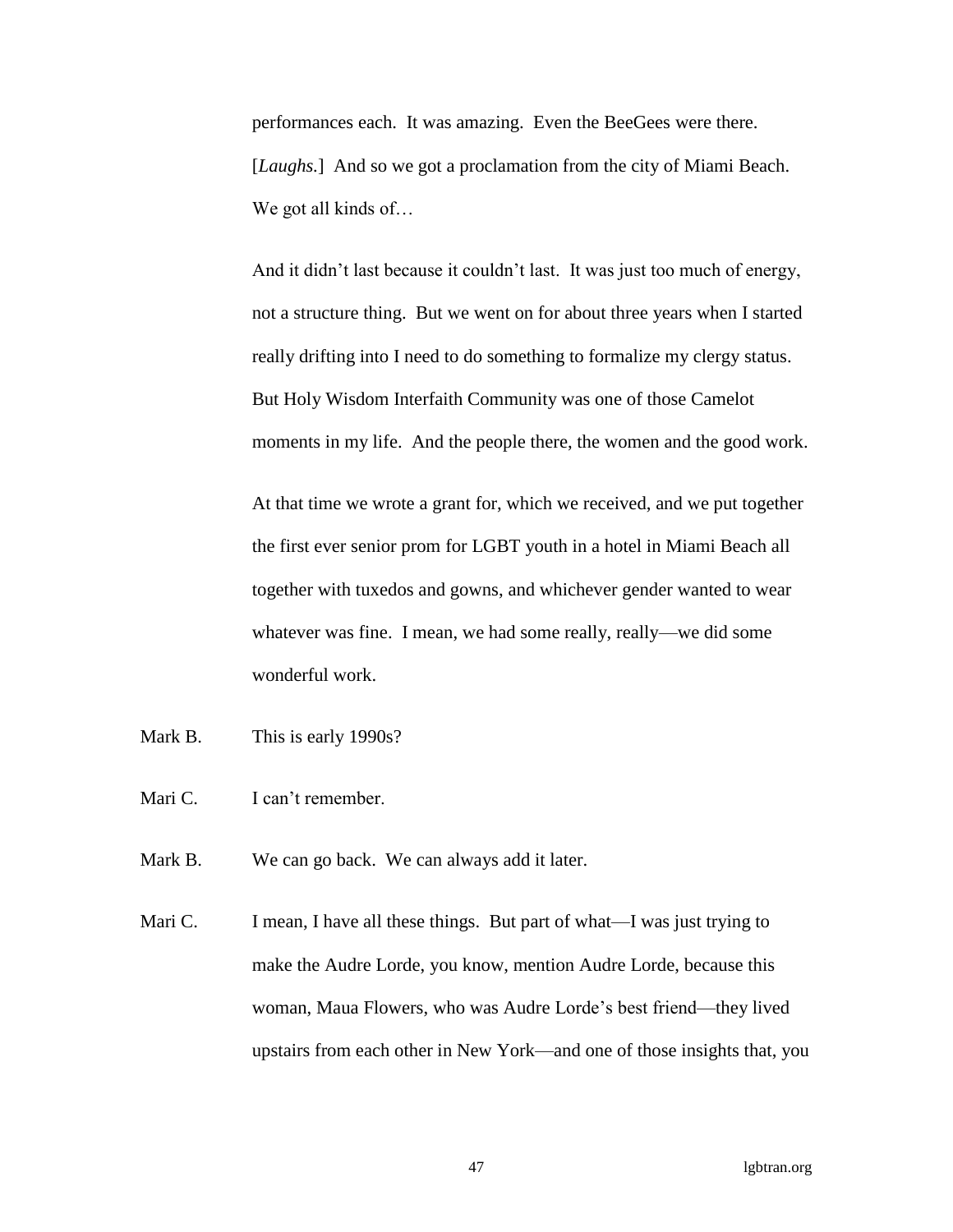know, I'm glad to be recording this because I don't know how many people know that.

And Maua told me that they used to have this breakfast. On Saturday mornings they would get together and go to each other's apartment or whatever and they would have breakfast and chat and stuff like that. And they were having this conversation about their culture, and the African American community, and going back to slavery, and the fact that as individuals and as people the African American community were not meant to survive. At which point Audre Lorde goes upstairs to write and comes back down with the most amazing poem that she ever wrote about we were not meant to survive.

So it's like these amazing things. I've had, at times, not the easiest of life, but I've had the richest of life, which has to do about the people that I have known. And for me, I have to say, a dyke my age that was not impacted by Rita Mae Brown was just not reading. And I got dragged all the way to Georgia to hear her at a women's event because I had read her stuff. I said, oh, my god, this is really…it was so vital for us all to have somebody like Rita Mae Brown. So you have these people that really impacted us enormously.

And then that happened to me reading Carter Heyward. And reading Carter Heyward, I was already an AAR geek. I just love theology. And everybody at Holy Wisdom was reading Carter Heyward, because I just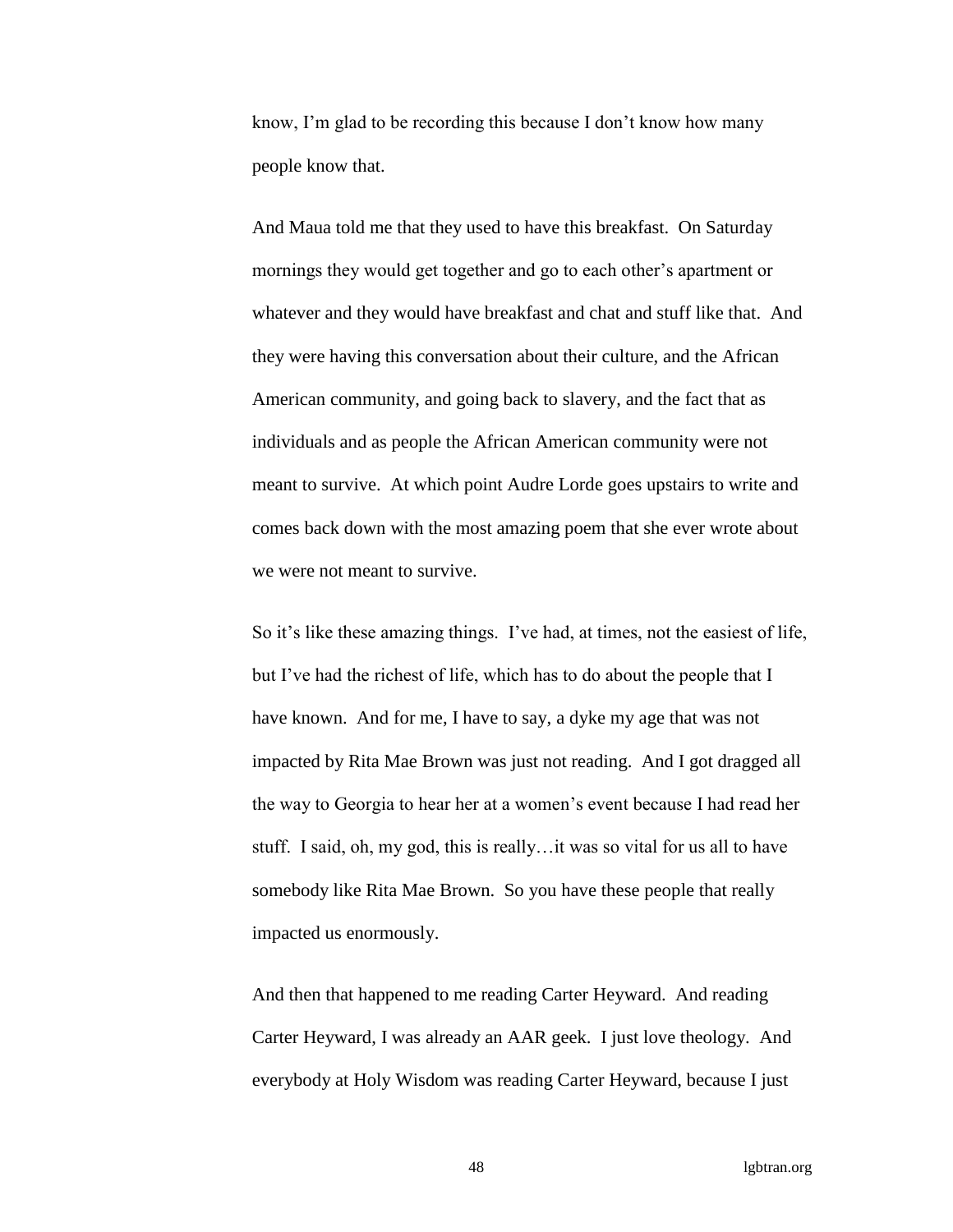said you've got to read these things. And I called Carter at EDS, and she didn't know me from Eve, and I just said I'd like to talk. And she was so gracious, just ever so gracious.

So we agreed to meet at the AAR, because it must have been coming up or something. So we met at the AAR. We just had the best time, and we became very good friends. She and Bev did one of those summer programs at PSR on feminist ethics, and I said I have to go to that. I absolutely have to go to that. And I remember that after I got to—you know the beautiful space in PSR where you look out and you see the bay?

Mark B. Right, right.

- Mari C. And I got there and I called Diana and I said to her, "I think I just died and went to Berkeley." And that's always been—I always say, you know, whenever I go to Berkeley it's like, oh, this is wonderful, I'm going to Berkeley. I love it there.
- Mark B. It's beautiful.
- Mari C. It's just gorgeous. And so that's when I became more of a... closer to Carter and that's when I connected with Bev. And Bev has been such a mentor.
- Mark B. And we mean Bev Harrison.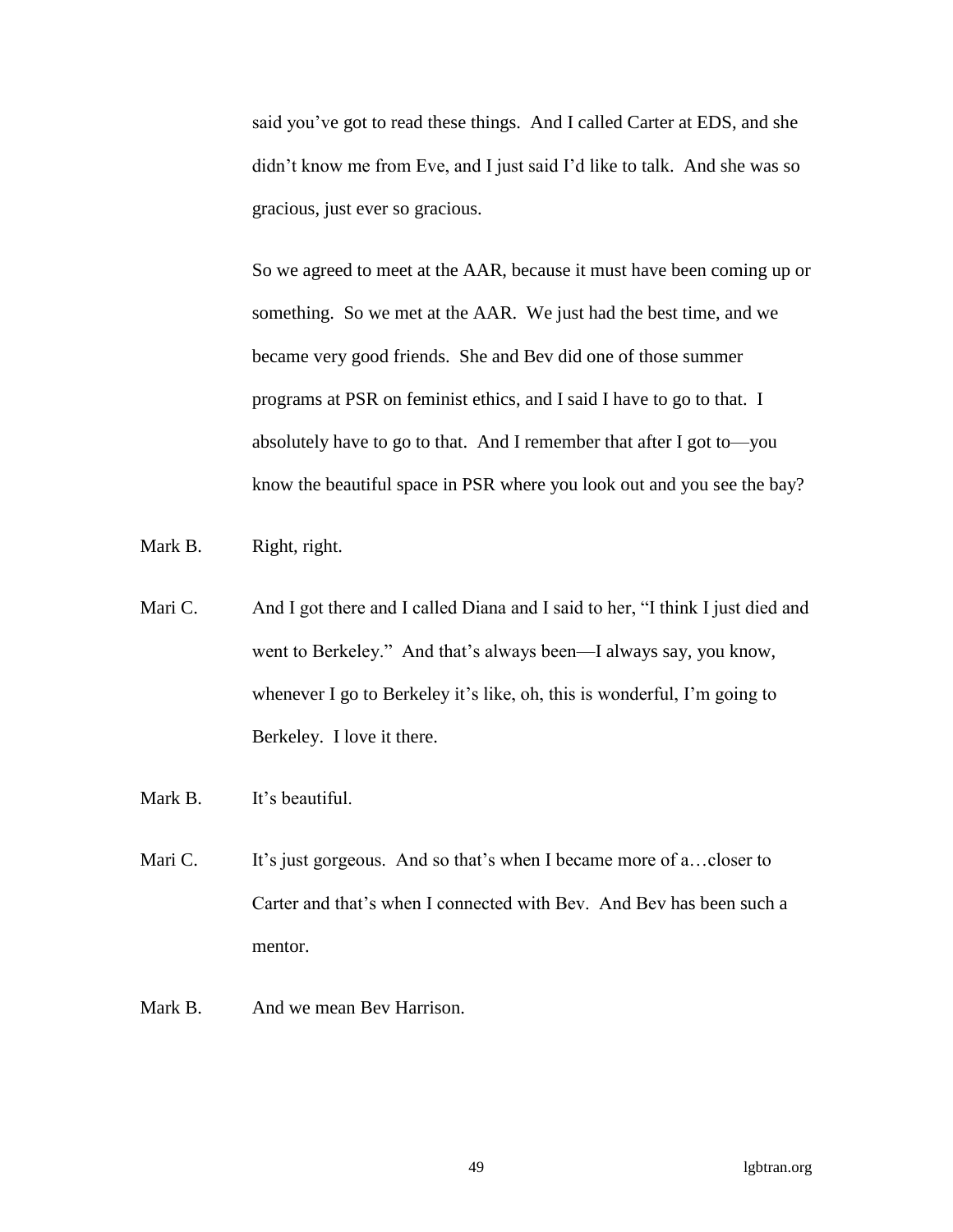- Mari C. Beverly Harrison. Bev has been so good to me, so generous with her time, with her love, with her gifts. I mean, I have more gifts that Bev has given me. I mean, you know, I just absolutely love her with all my heart. I said, you know, how incredibly fortunate for this little Cuban girl to have had the opportunity to meet people like, you know, somebody like Beverly Harrison, as a disciple, obviously, but also knowing that I was very loved. Beverly showed me that kind of love. And she's not Carter. She doesn't gush like Carter does. But she's so solid. I have felt this remarkable woman really, really loves me.
- Mark B. You said she did the charge at your ordination?
- Mari C. She did the charge at my ordination. She came down to Miami. And I remember she said, "Mari, it is now public." It was like now what we all have known everybody knows—who you are, you know. I mean, she was just wonderful, absolutely wonderful.

And it was amazing because Beverly was there, and then Bernice Powell Jackson preached at my ordination, so it was a feminist powerhouse. I know. It was amazing. And I had all of these Protestant ministers plus the president of the seminary, who was a Catholic priest. He was there laying hands on me. My best rabbi friend was there laying hands on me. I said this is a whole ecumenical community. It was wonderful. Okay, so there was what else?

## Mark B. Mary Hunt.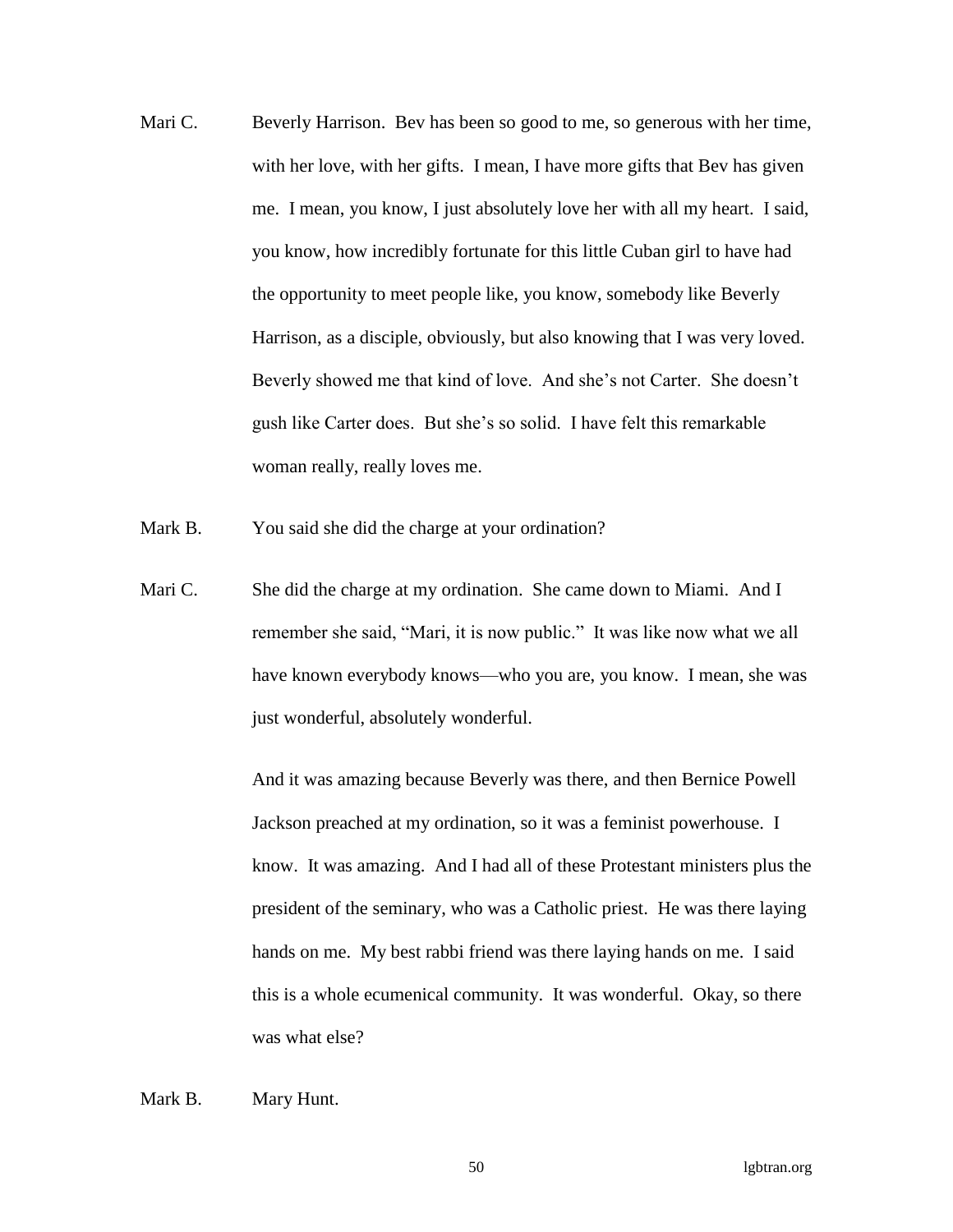- Mari C. Mary Hunt. I met Mary Hunt in New York at the Dignity Convention in 1985, where she got up and she gave the most amazing keynote address. It really woke up—because there had always been this little tension with the men and the women in Dignity, and that the men were not understanding.
- Mark B. Little? [*Laughs.*]
- Mari C. Understanding the women's issues. And, I mean, she just kind of blew the roof off the place. And then she went and did a workshop on feminist liberation theology, which was monumentally important to me. Monumentally important to me. She then went on to record a series on feminist liberation theology.

That and also some recordings from Rosemary Radford Ruether became my…I used to work in a laboratory at that point. There's nothing more boring than to work in a laboratory doing experiments, so I listened to all this feminist stuff constantly. And I learned. The foundations of feminist theology I learned from Mary Hunt, and liberation theology, because that's what she was doing. And listening to Rosemary.

So it's quite a wealth. What a wealth of human beings. And Mary and I, through the years, have become the best of friends. And Mary and Diane Neu, who is just a lovely human being, and such a gifted, gifted minister in her own. And when we moved to Washington, the most important thing that I knew is that Mary and Diane were here.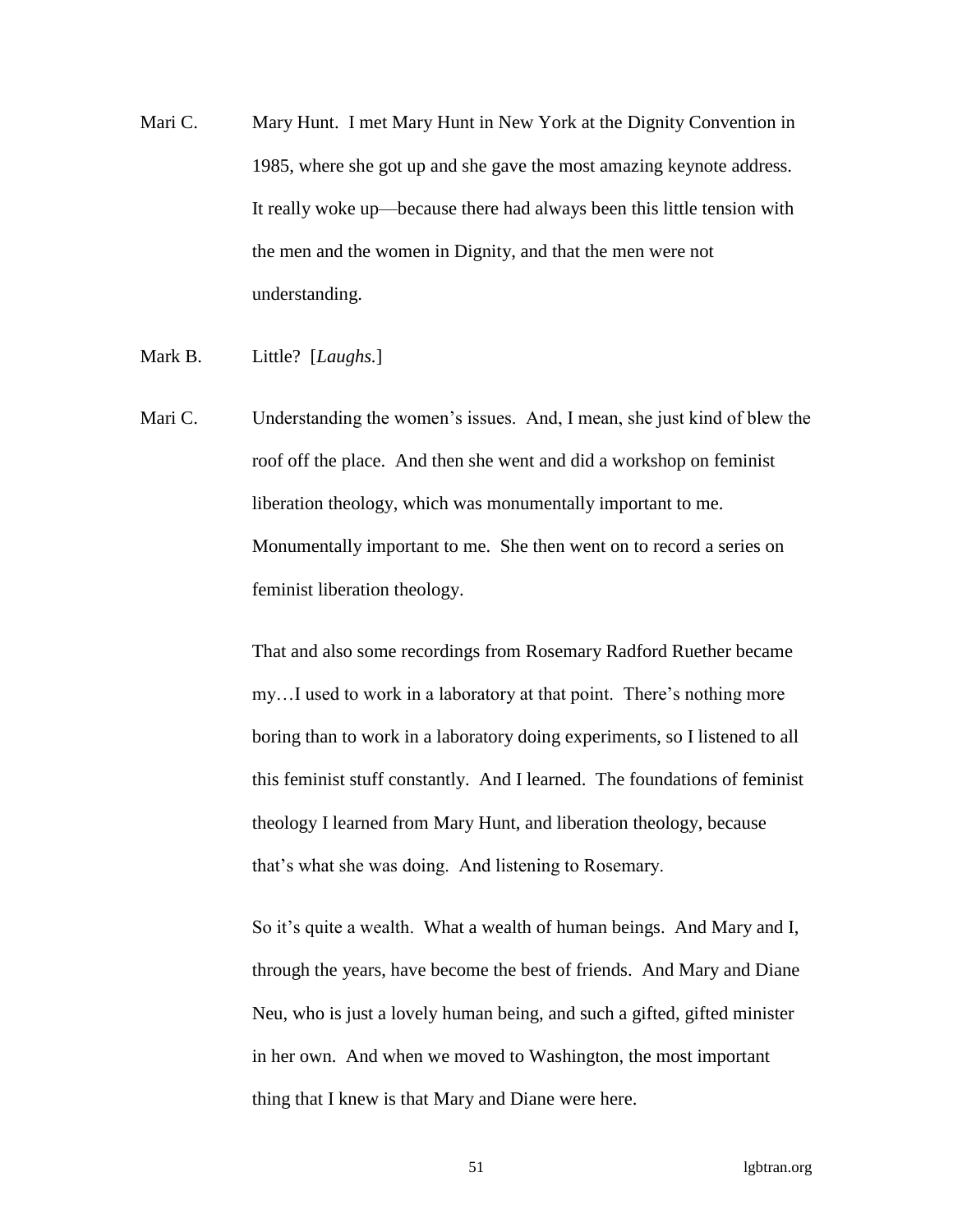Because we worked together on Women-Church Convergence. And that's when I became friends with Diane also, because I started the friendship with Mary first. And Mary, Diane and their beautiful daughter Min are a real joy in our lives. We spend holidays. We spend the most fabulous meals. We have like who is going to outdo who cooking. It's just one of those fantastic things.

- Mark B. There was a piece with the Conference of Catholic Lesbians.
- Mari C. Yes, yes.
- Mark B. The early leadership in that group.
- Mari C. Yes. Yes-yes-yes-yes-yes. After Dignity—and again, there was always this tension with Dignity and the needs of the lesbian community. And Karen Doherty—it must have been Mary Hunt, because she's usually the initiator of all my troubles, that must have given my name to Karen Doherty, and I think somehow I got talked to Karen. And a group of Catholic women that had been, you know, we all met at my house, we went to a CCL gathering up in the mountains close to—
- Mark B. Where, in Pennsylvania?
- Mari C. No, no, no. Not the one in Pennsylvania. This was in California, close to Yosemite. And it was a phenomenal gathering. And Karen and I just absolutely hit it off. Karen is such a wonderful, bubbly human being. We just absolutely loved each other at first sight. And I was invited to—and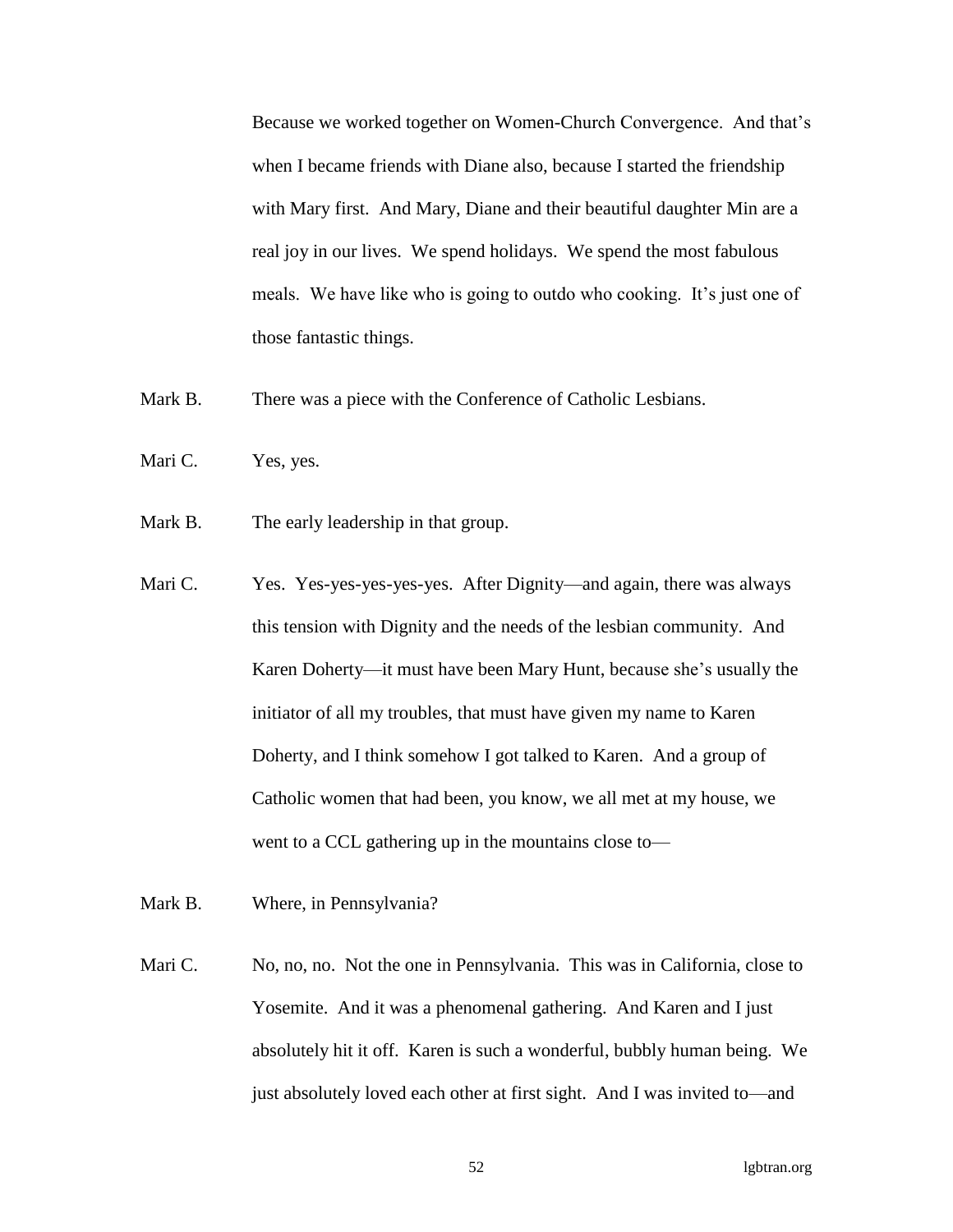time, I don't remember what the time frame was—to be part of the leadership of the Conference for Catholic Lesbians, which was, again, those are golden moments.

You talk about some of the best times in Dignity, the best times at CCL, the times at MCC, the times at Holy Wisdom Interfaith Community, and they're like Camelot. We've had a lot of Camelot moments, and which I think is what has sustained us. Has sustained us for the incredible obstacles that we have faced. And we have overcome. We have. And this is just incredible. In my lifetime we have done this.

Because from the moment that we had the uprising at Stonewall until the marriage movement, it's a blink in human history. And we have done it. I think that we will always be indebted to all of those drag queens and all those dykes at Stonewall who got up and said, "I ain't gonna take it no more." And the movement has been probably one of the most successful movements in human history, because we've done it in…in a lifetime we have accomplished all of this. We have ordained queer people. The UCC, God bless them, passed the same gender marriage.

And I remember we were in Atlanta at Synod, and we were right next to CNN, I mean, the press. John Thomas had to face with the press when we came out and said this church has agreed that they're going to marry queer people. And I remember that I went. There were people taking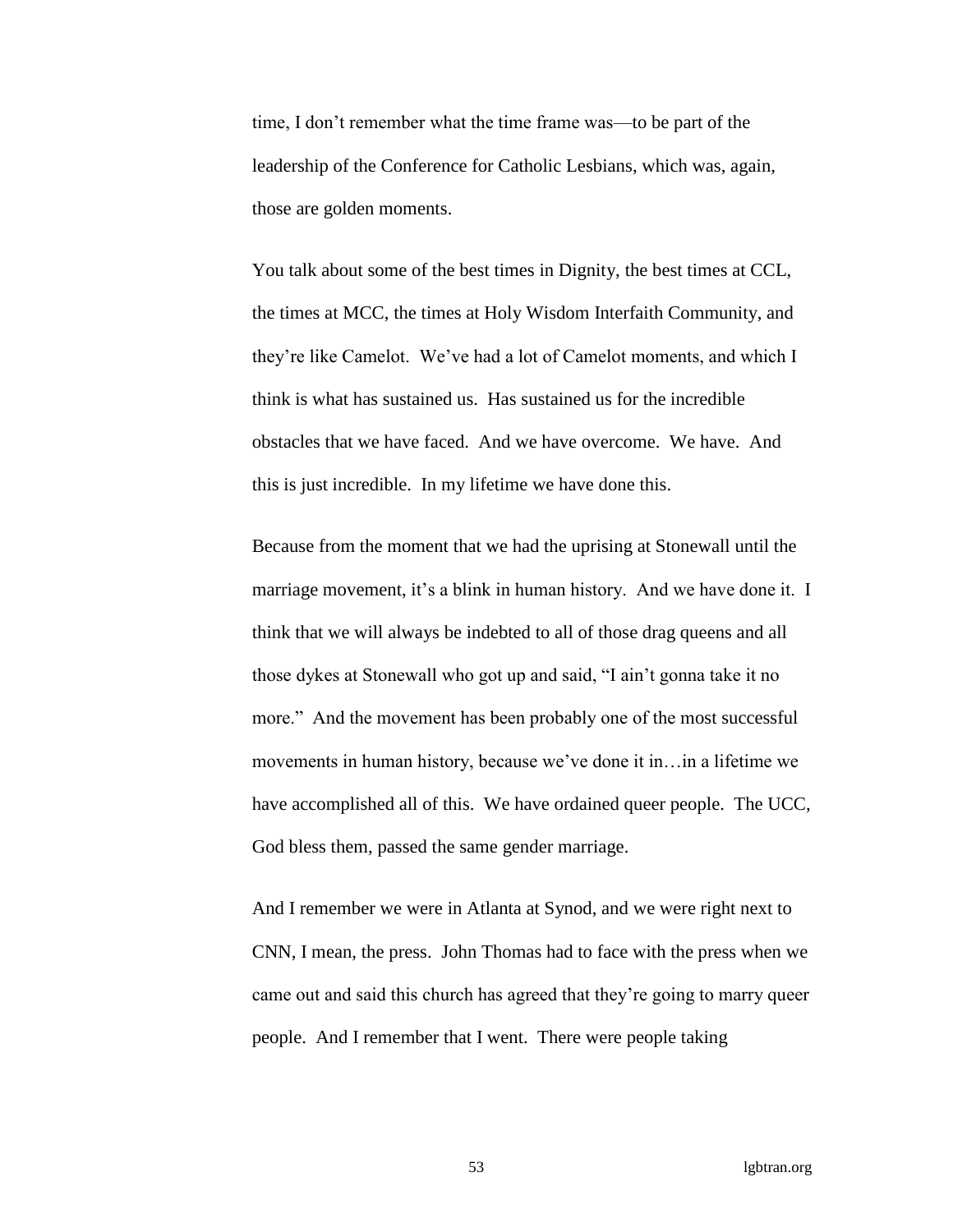testimonies right before this passed, and there were a lot of us that gave testimony.

And I just got up in there and said, "I'm a pastor at a church where a lot of people like to get married because we have the cutest church in town." I said, "I cannot tell you how many people I have married. But my partner and I cannot be married. What's wrong with this?" [*Laughs.*] You know? Here we are, we're both ordained ministers, and we have married a whole slew of people, but we ourselves cannot be married.

And it was just whether you choose to or not. I don't think that anybody needs to get married. Mary and Diane will probably never get married. They have a principle on it, with the institution of marriage, even though those are the two most married people you could possibly find, they're so committed and devoted to one another. Which shows you you don't need the ceremony. But for some of us it's important.

So this is the amazing achievement of a generation. And we have changed the world. We have changed the world. I mean, there are still places in the world where people are oppressed, but there is the evidence, the witness of a generation that says we are not gonna take this anymore, and we have succeeded.

Mark B. Yes. That's great.

Mari C. So we can end with that.